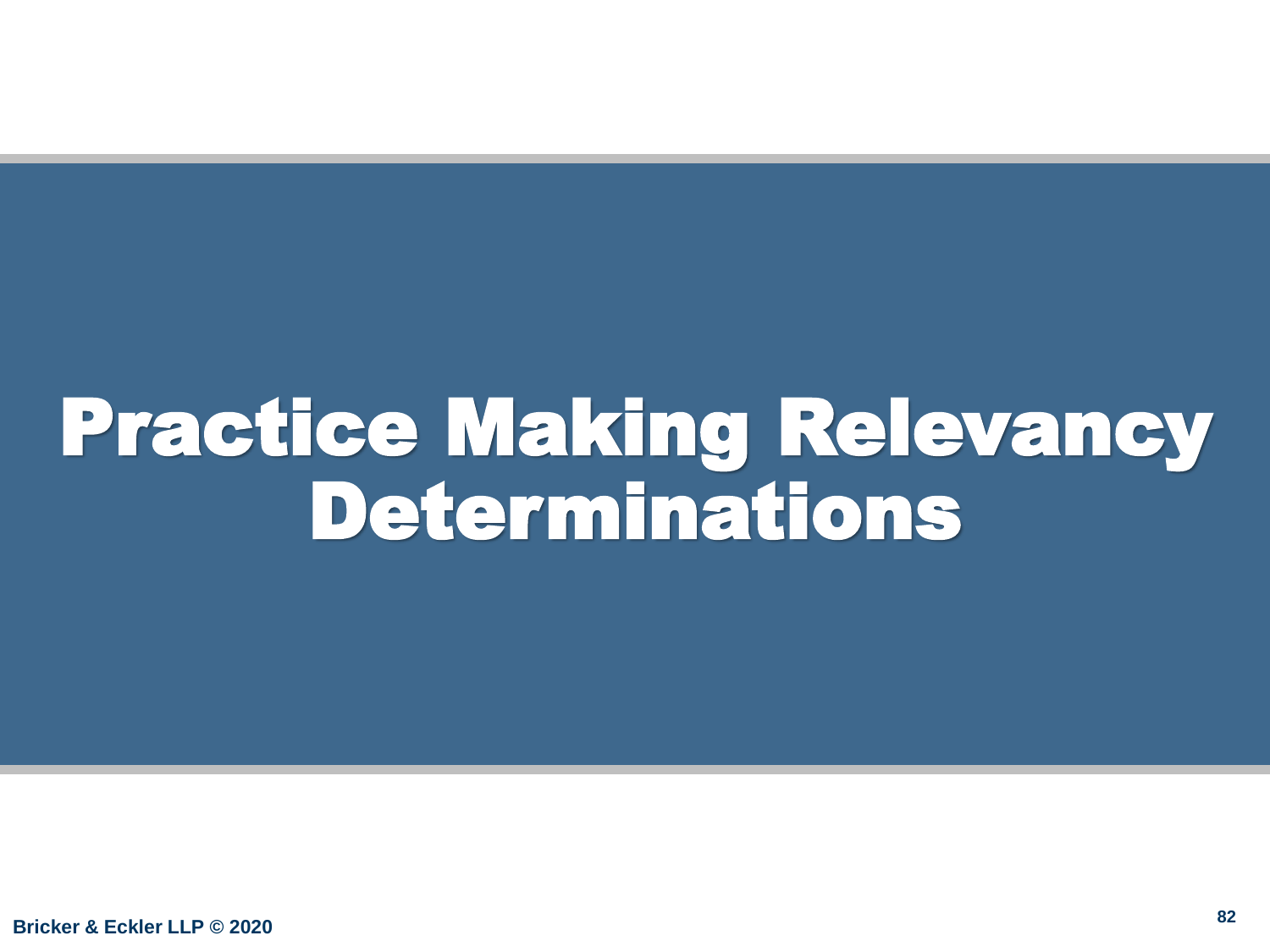#### Relevancy Determination Hypotheticals



Okay, decision-maker, is this question relevant?

For practice, we will pose these in cross-examination format. As discussed before, the traditional crossexamination style is aimed at eliciting a short response, or a "yes" or "no," as opposed to open-ended question which could seek a narrative (longer) response.

For example, instead of, "How old are you?" the question would be, "You're 21 years old, aren't you?"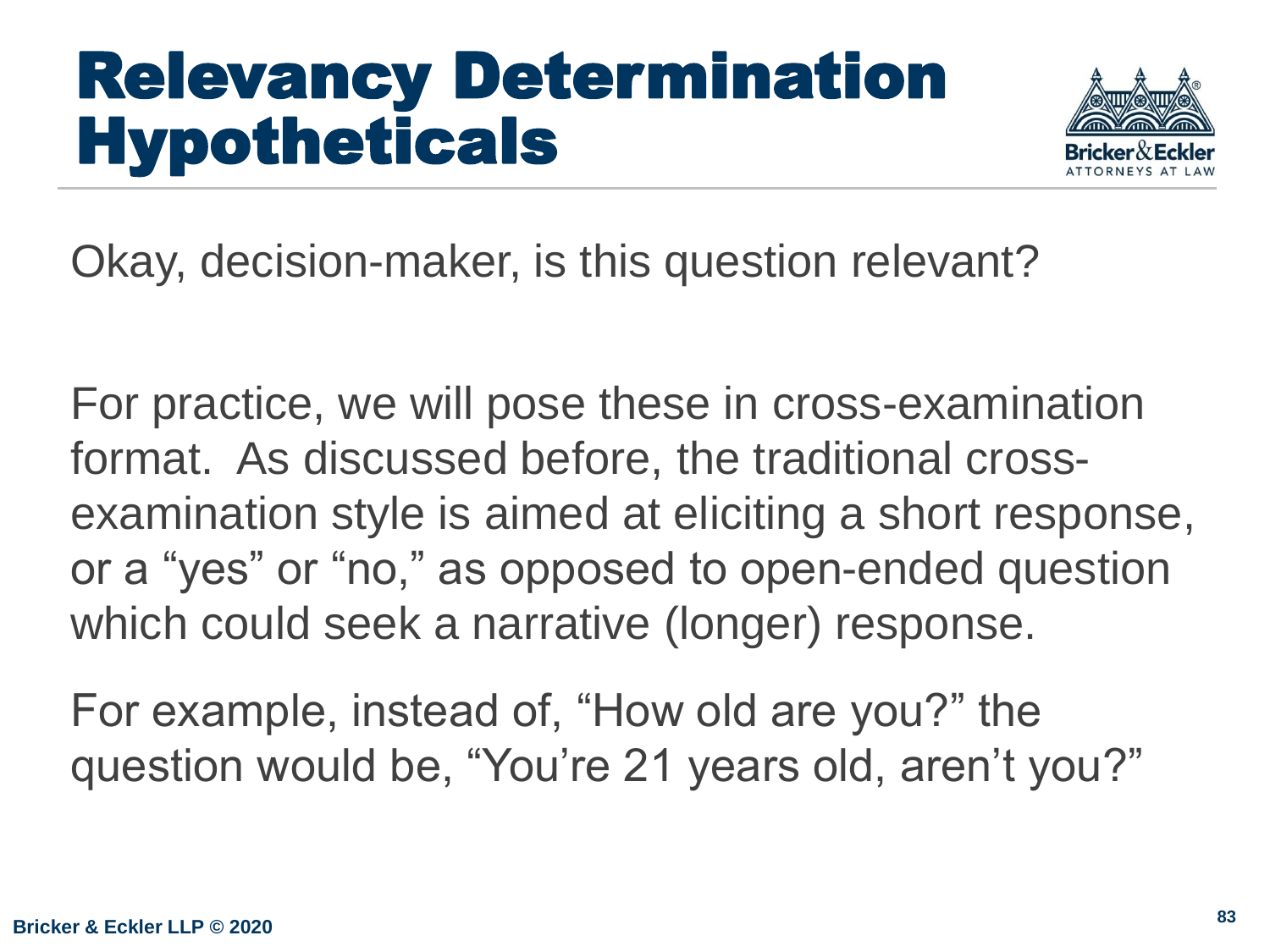### Relevancy Determination **Hypotheticals**



For each practice hypothetical, ask yourself:

**Is this question relevant or seeking relevant information?** 

- Why or why not?
- Does the answer to this depend on additional information?
- If it so, what types of additional information would you need to make a relevancy determination?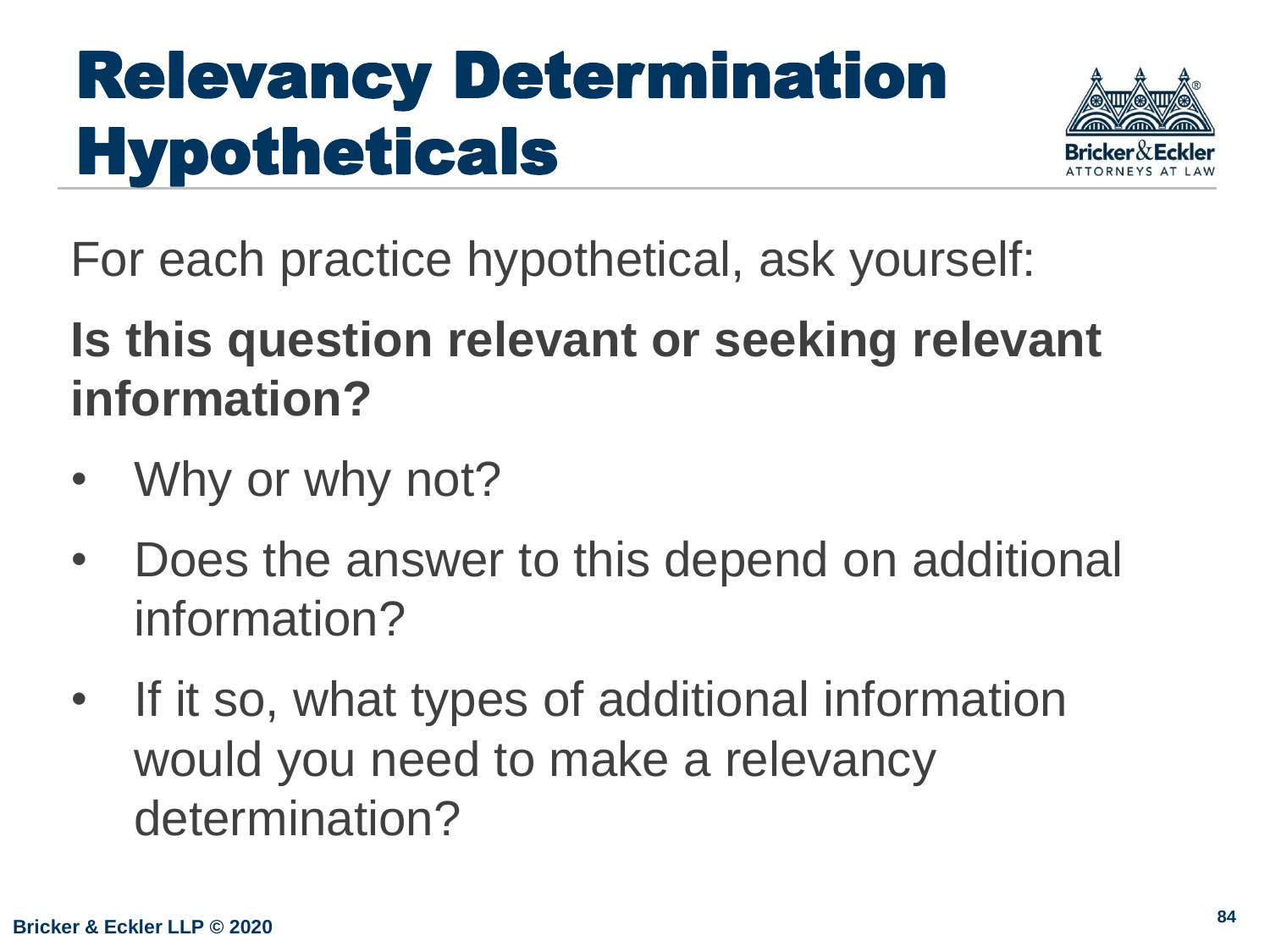## Relevancy Determination Hypotheticals Disclaimer



*Disclaimer: The following hypotheticals are not based on any actual cases we have handled or of which we are aware. Any similarities to actual cases are coincidental.* 

#### Our complainant is Jennifer. Our respondent is Bob.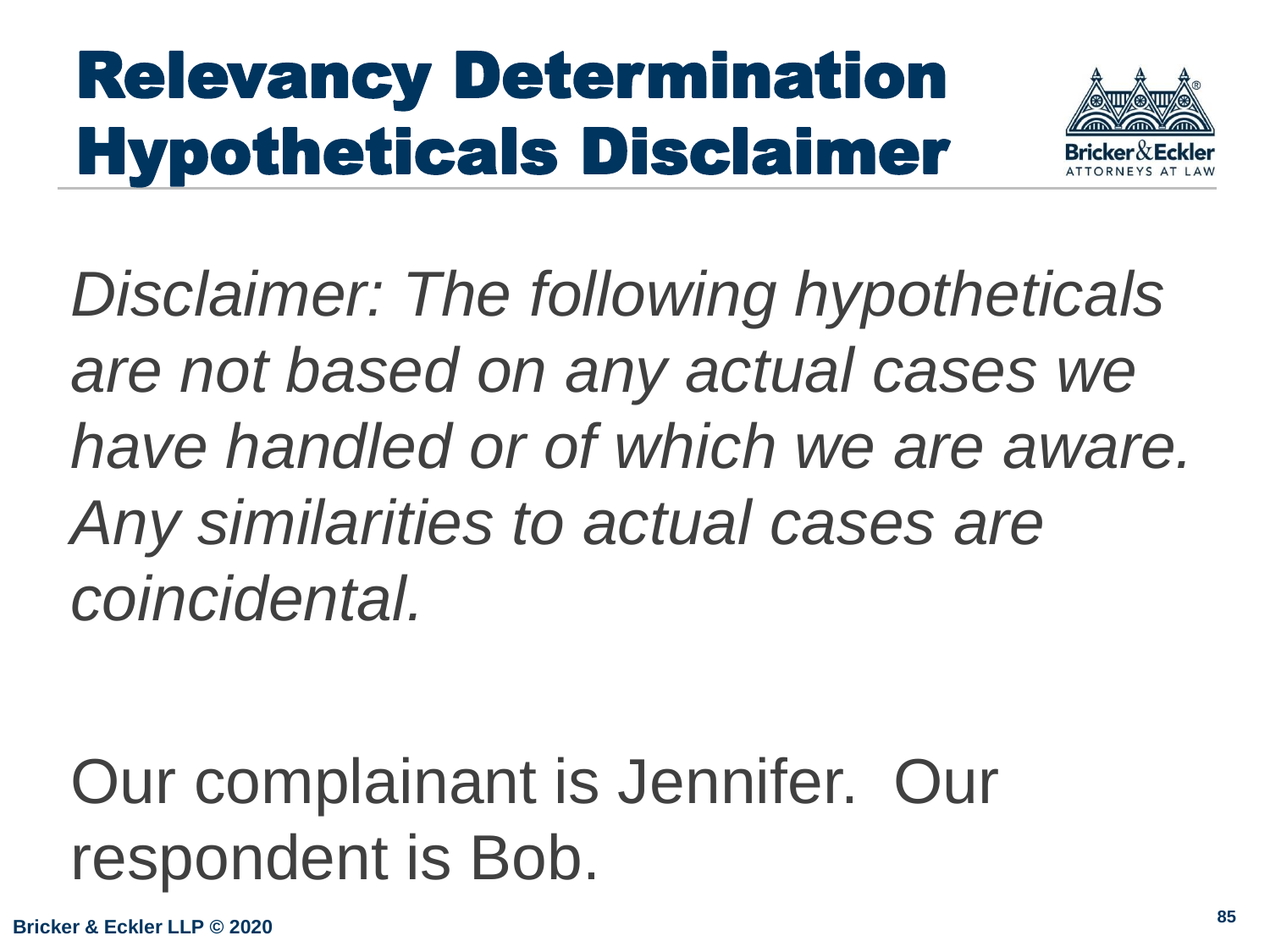

"Bob, isn't it true you were accused of violating appropriate instructor/student boundaries with a student last year too?"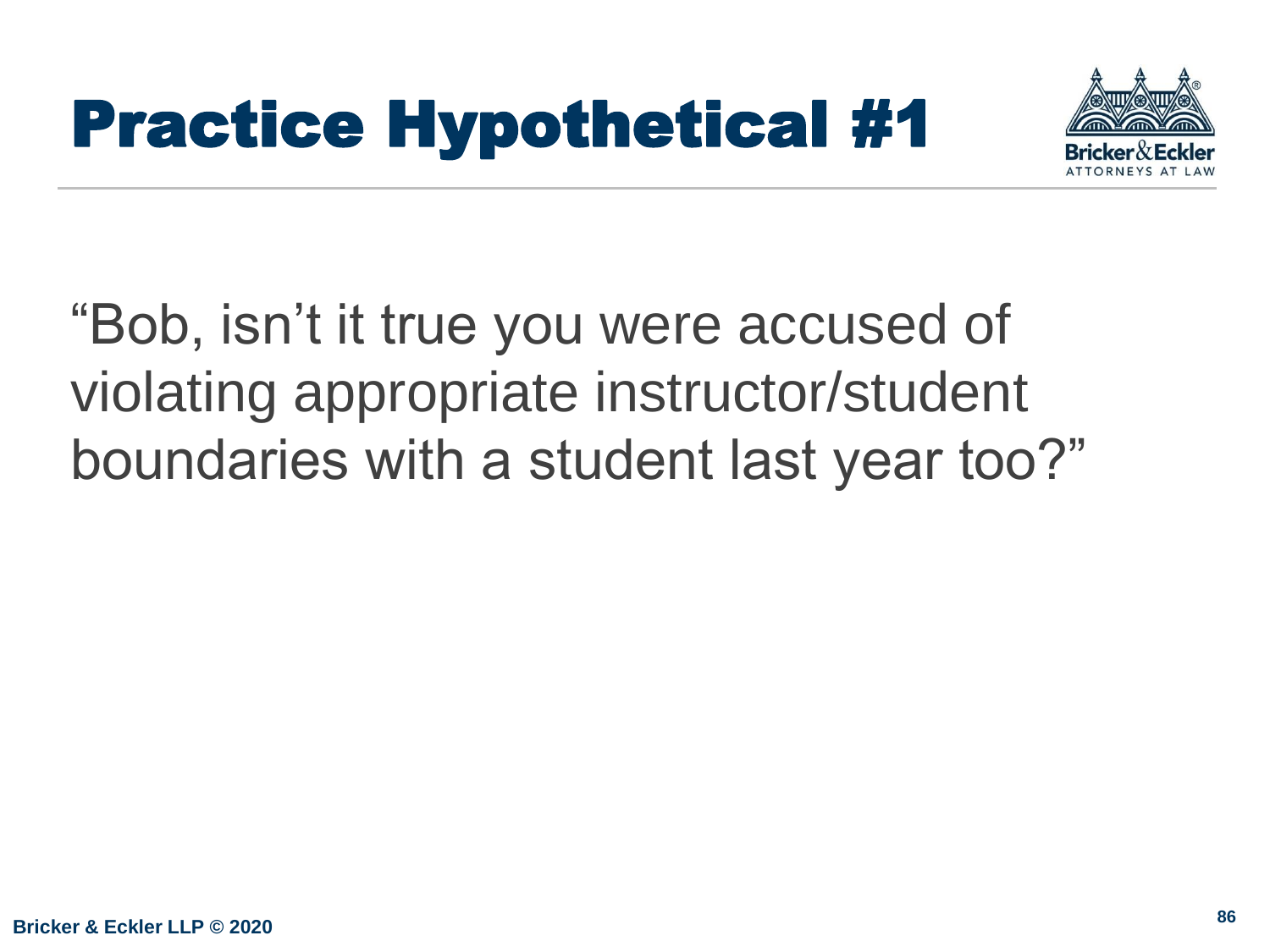

#### "Jennifer, isn't it true you texted Bob last week and signed off  $\odot$  Jenn"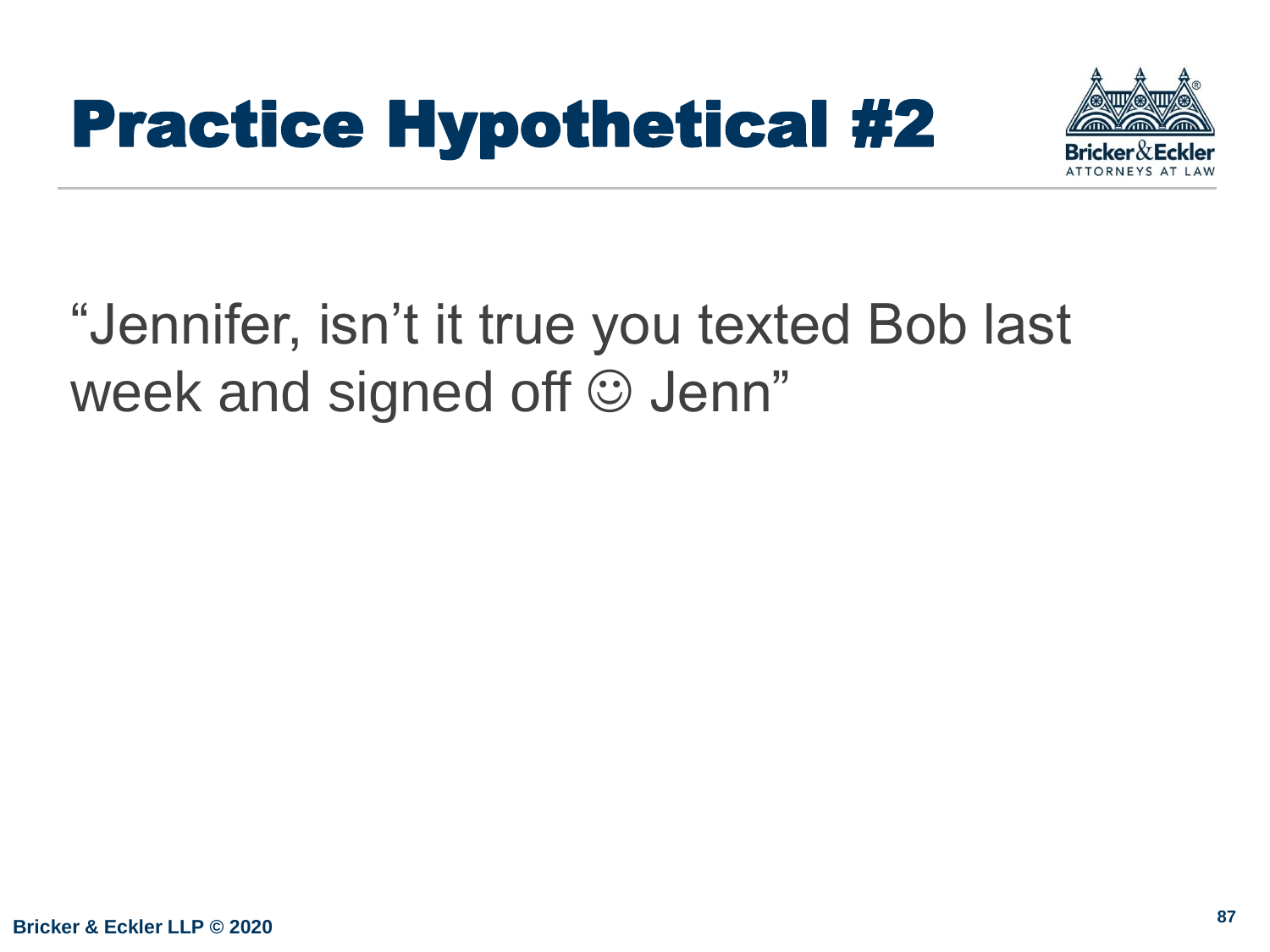

#### "Jennifer, didn't you get into trouble last year for sexual misconduct on school grounds?"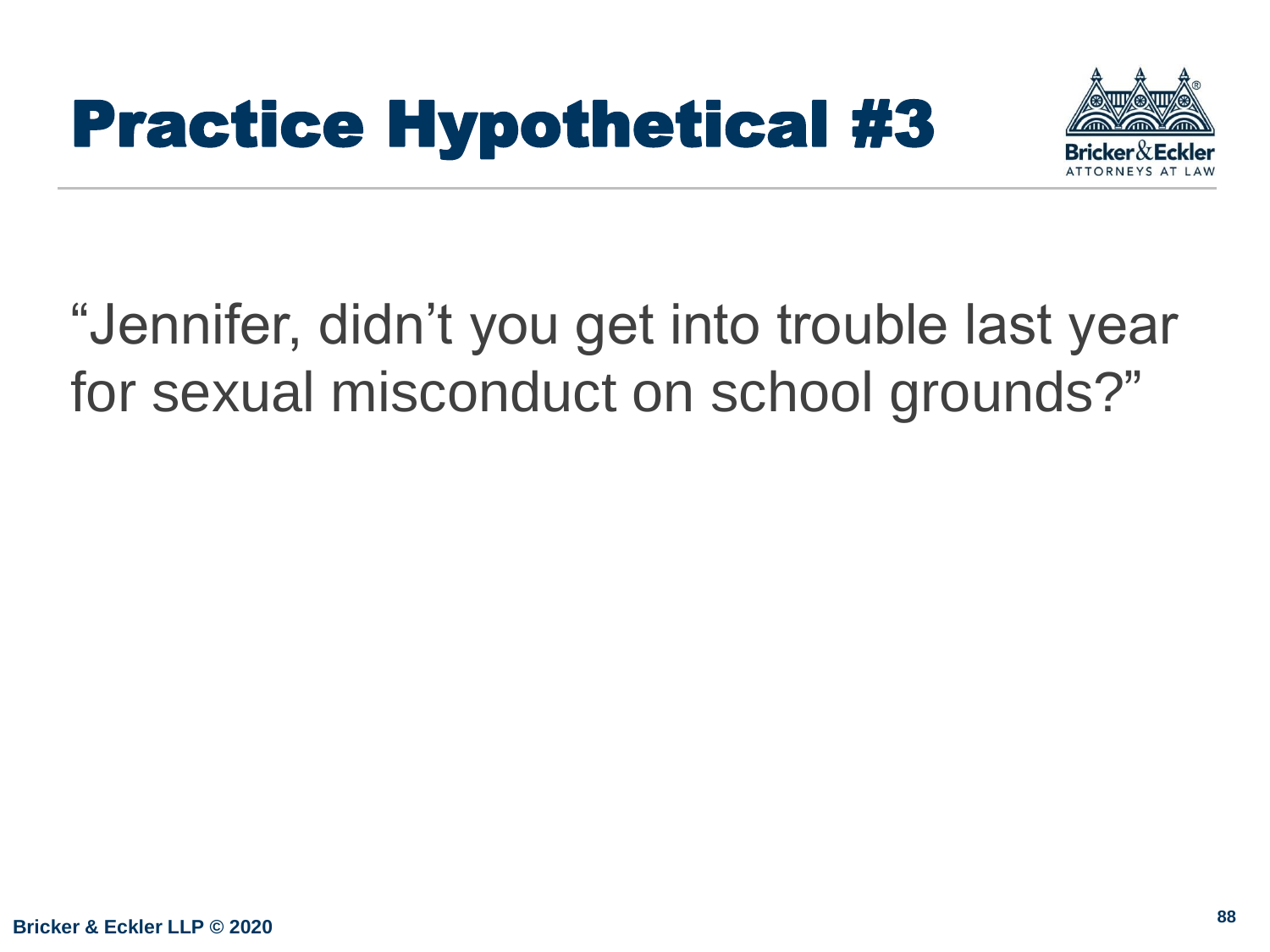

#### "Jennifer, isn't it true you received a bad grade on the test, and that made you angry?"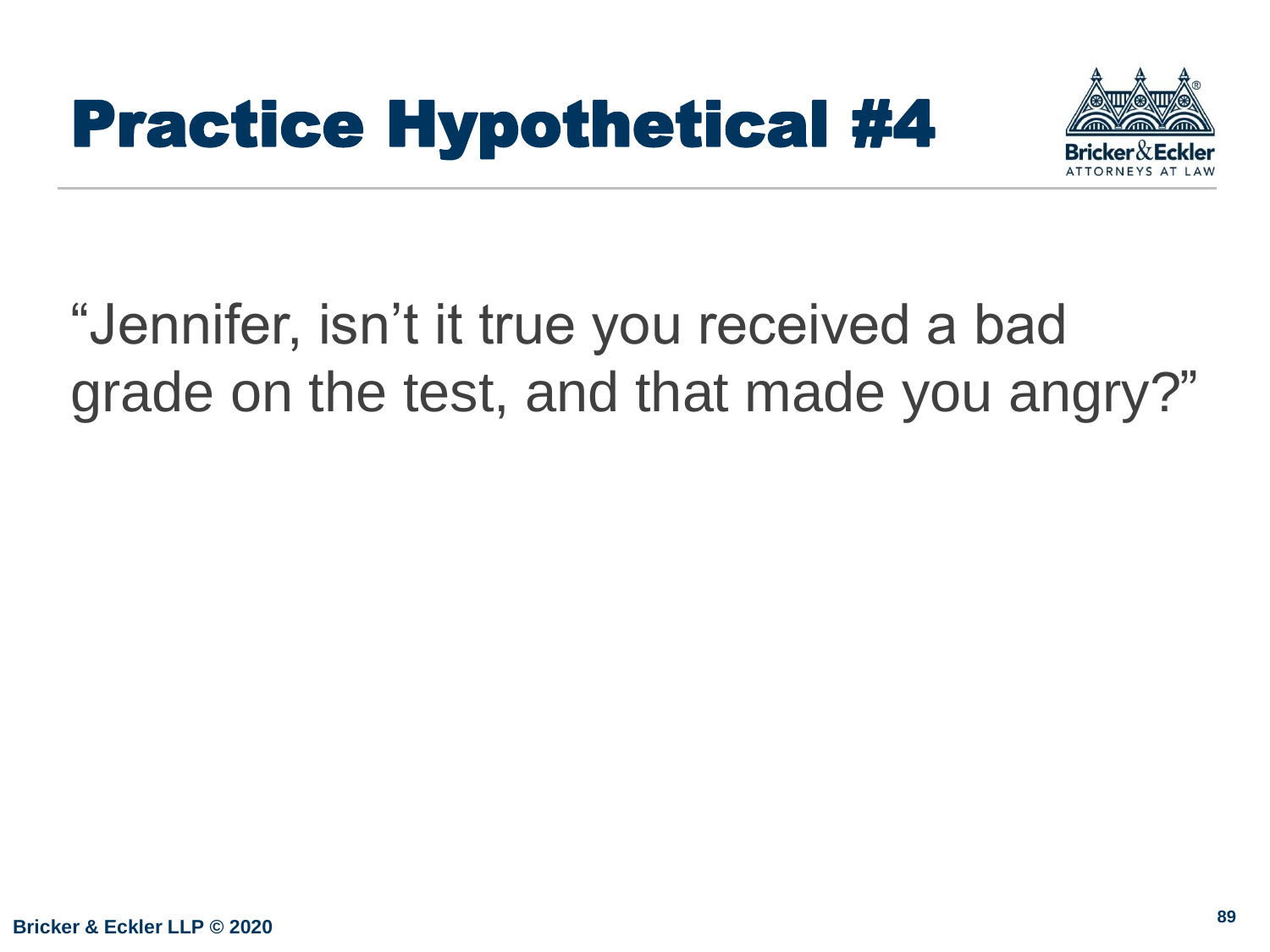

#### "Bob, did your counselor tell you that you have anger issues?"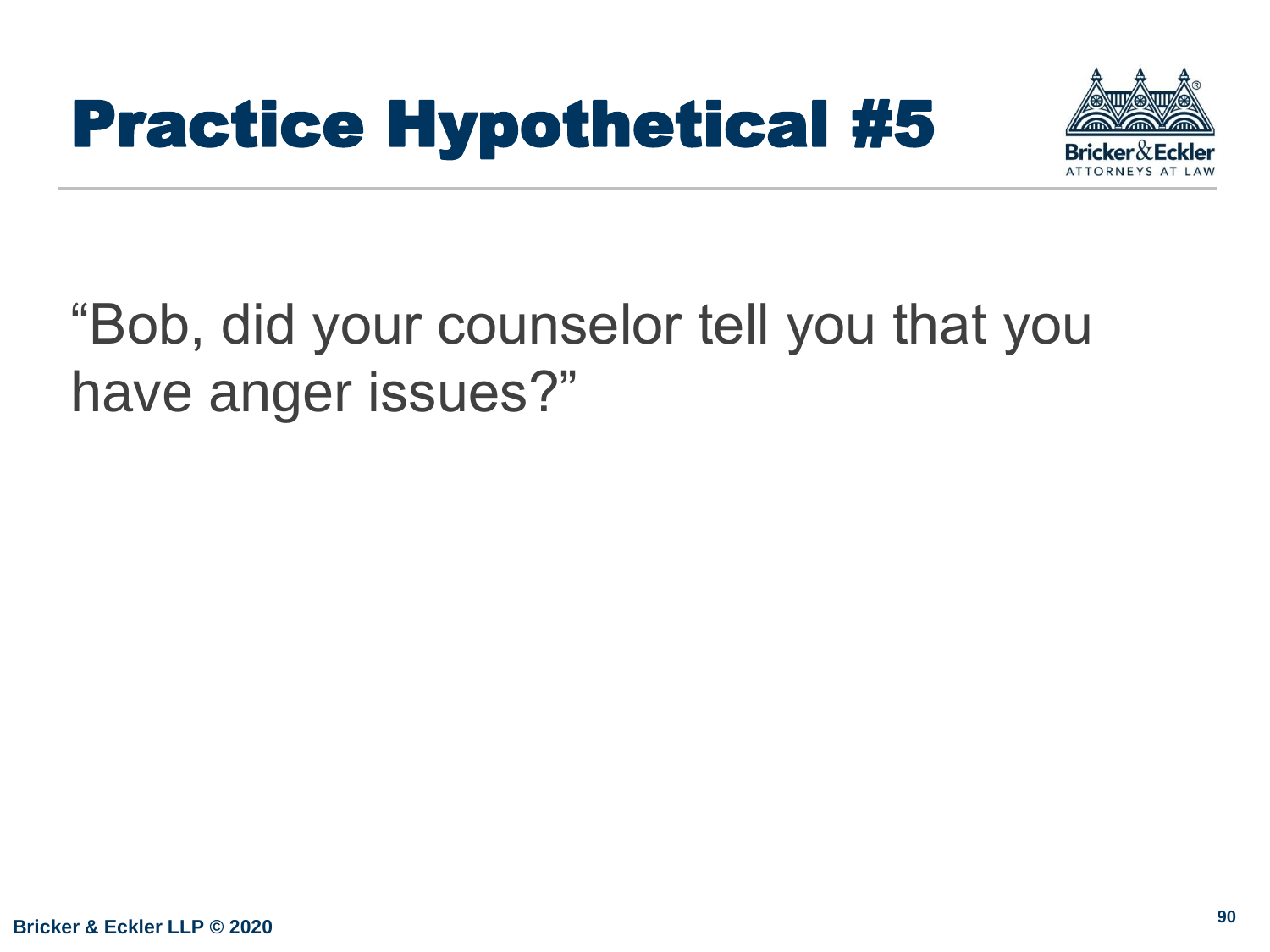

#### "Bob, are you choosing not to answer my questions because you lied to investigators?"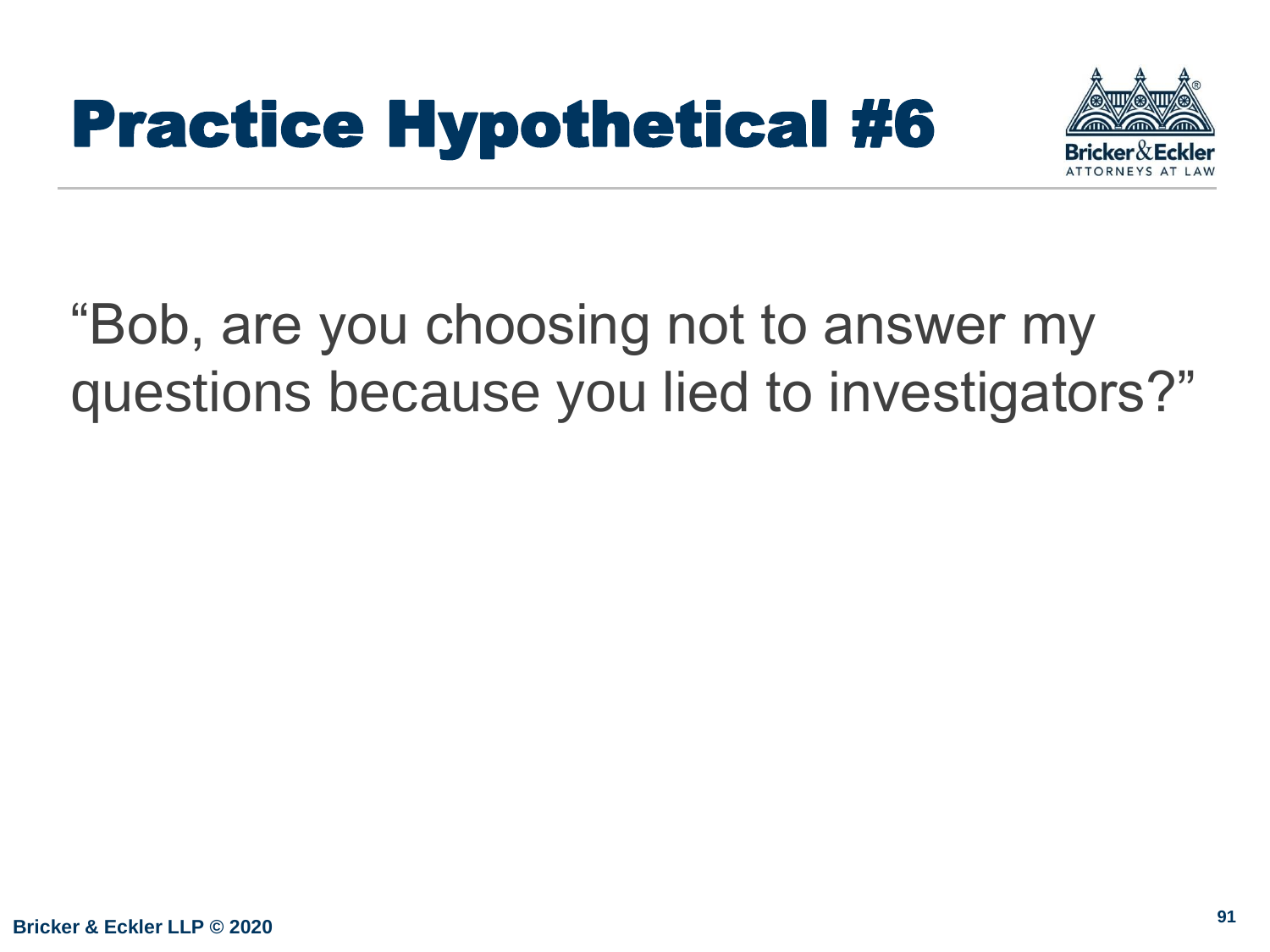

"Jennifer you were afraid your boyfriend would be jealous about your relationship with Bob, weren't you?"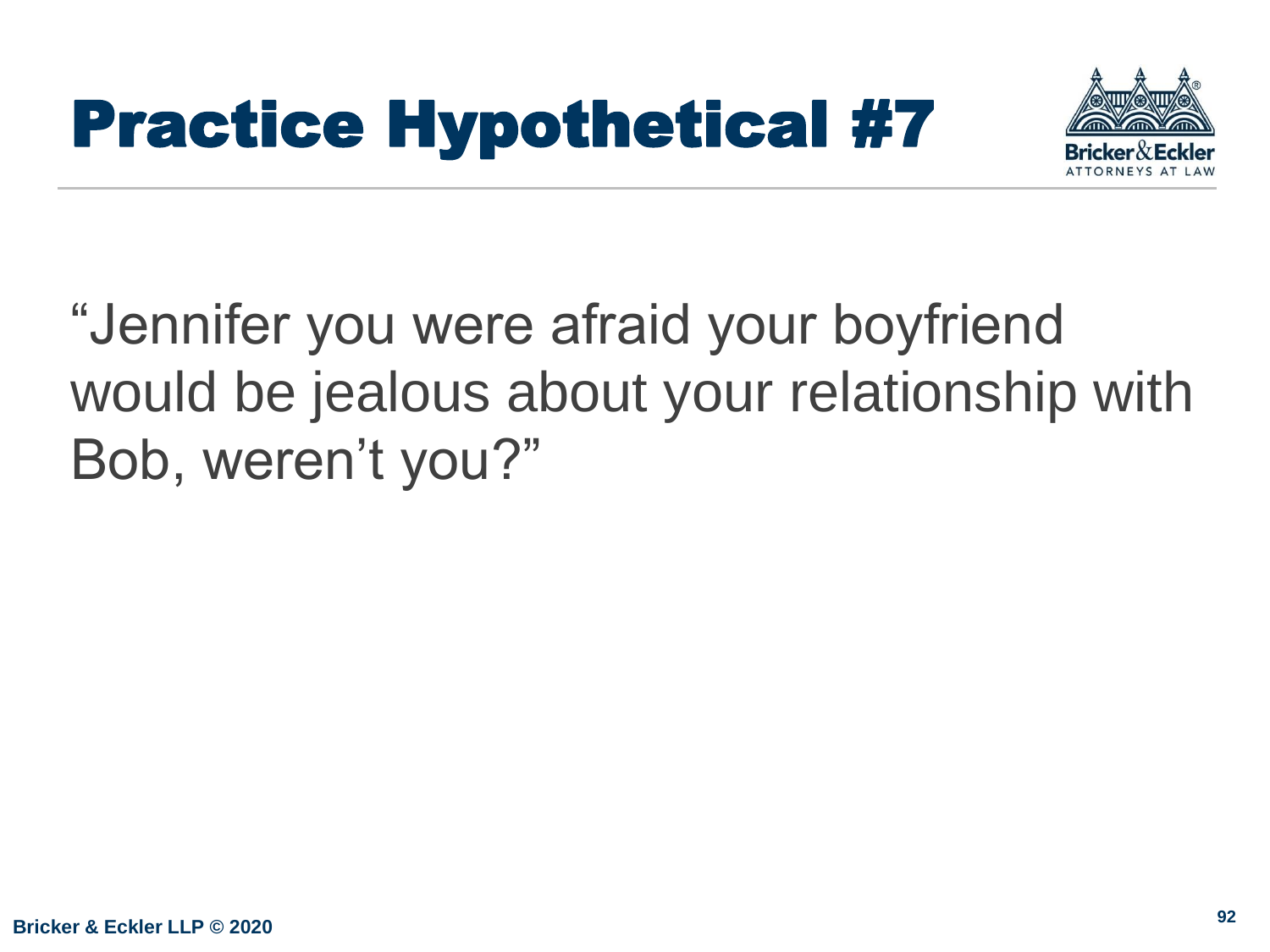

#### "Jennifer, you could be wrong about that timeline, right?"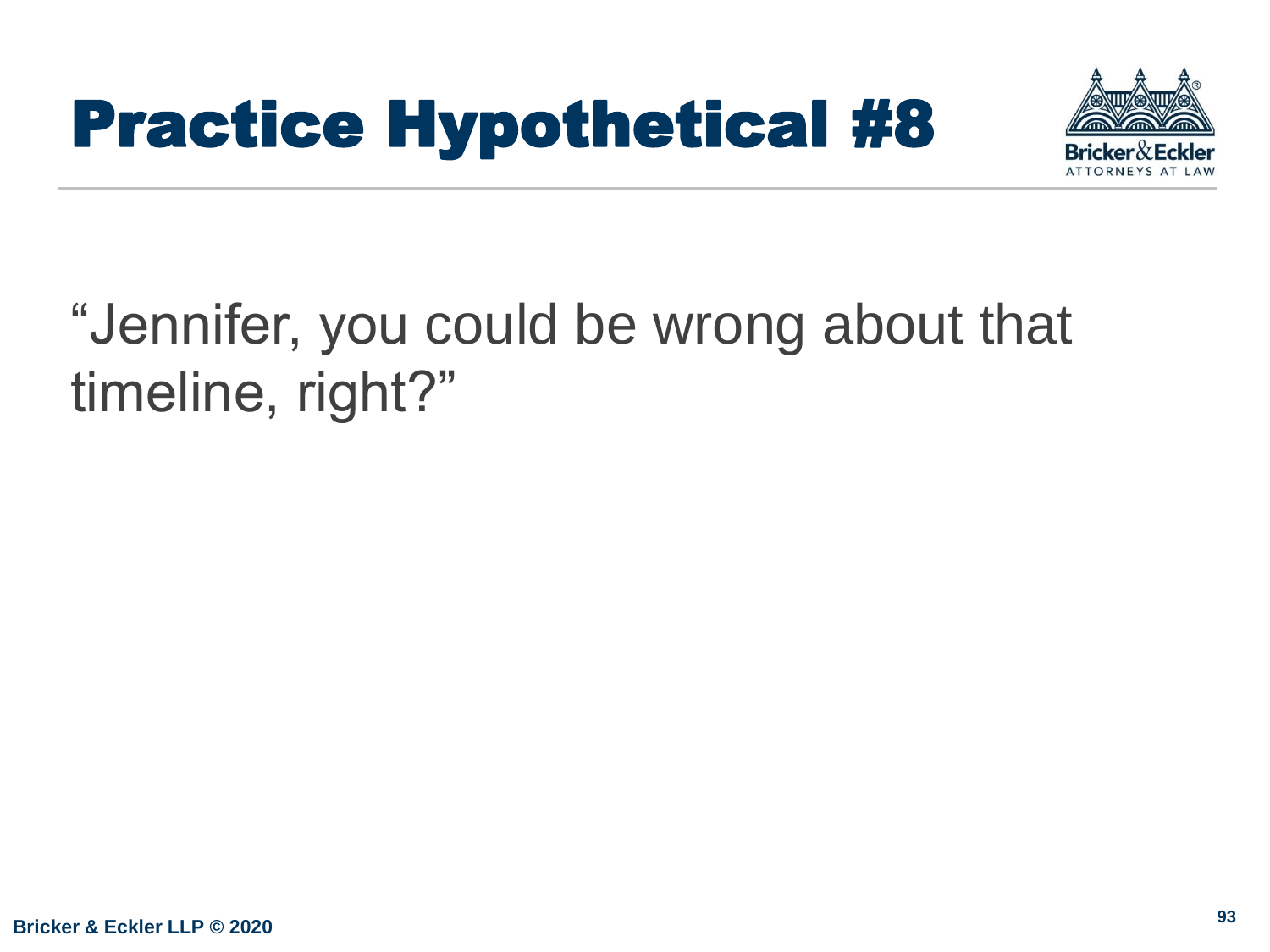

#### "Bob, this isn't the only Title IX complaint against you right now, is it?"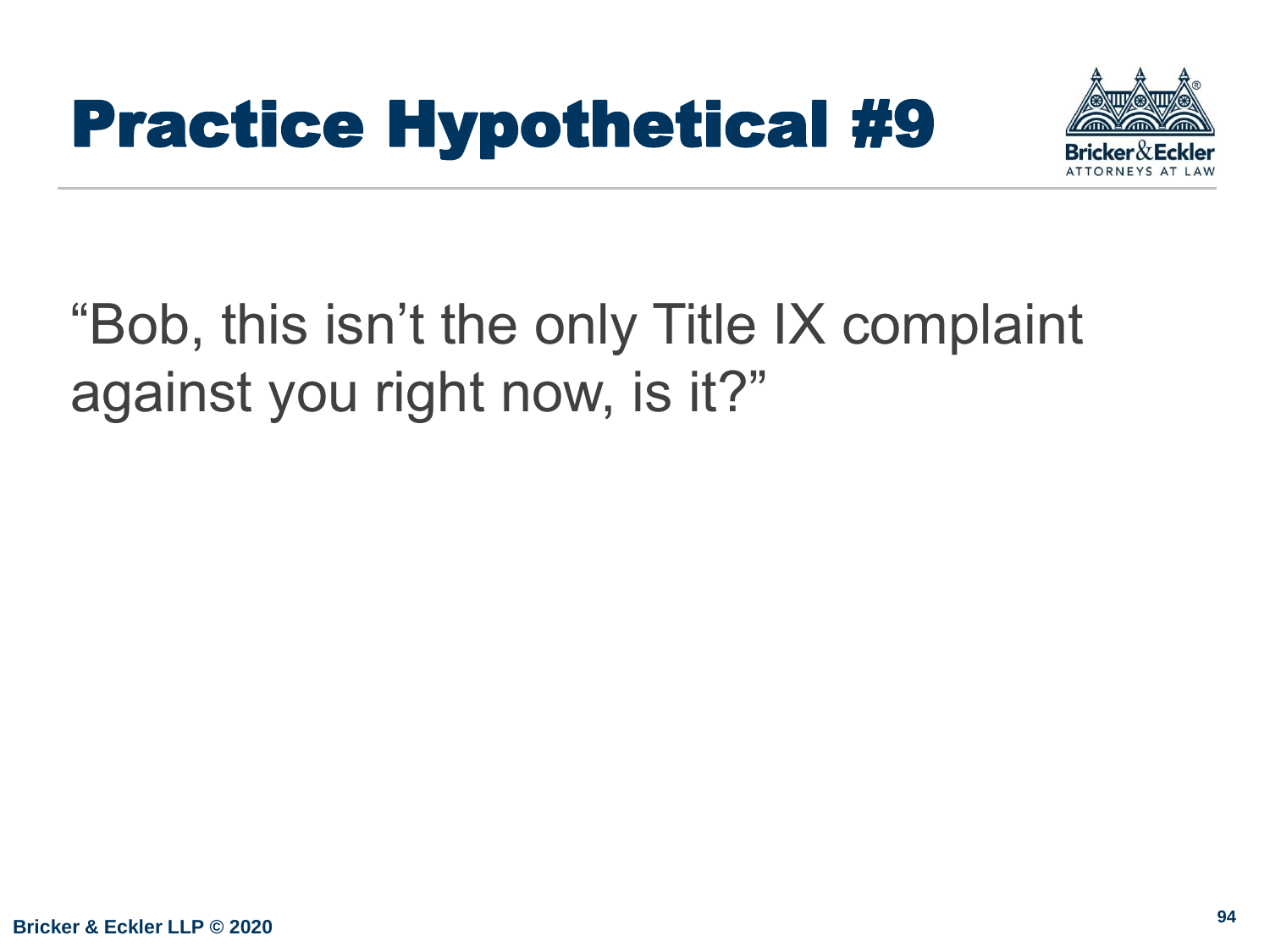

#### "Jennifer, your witness, Carrie, didn't even show up today, right?"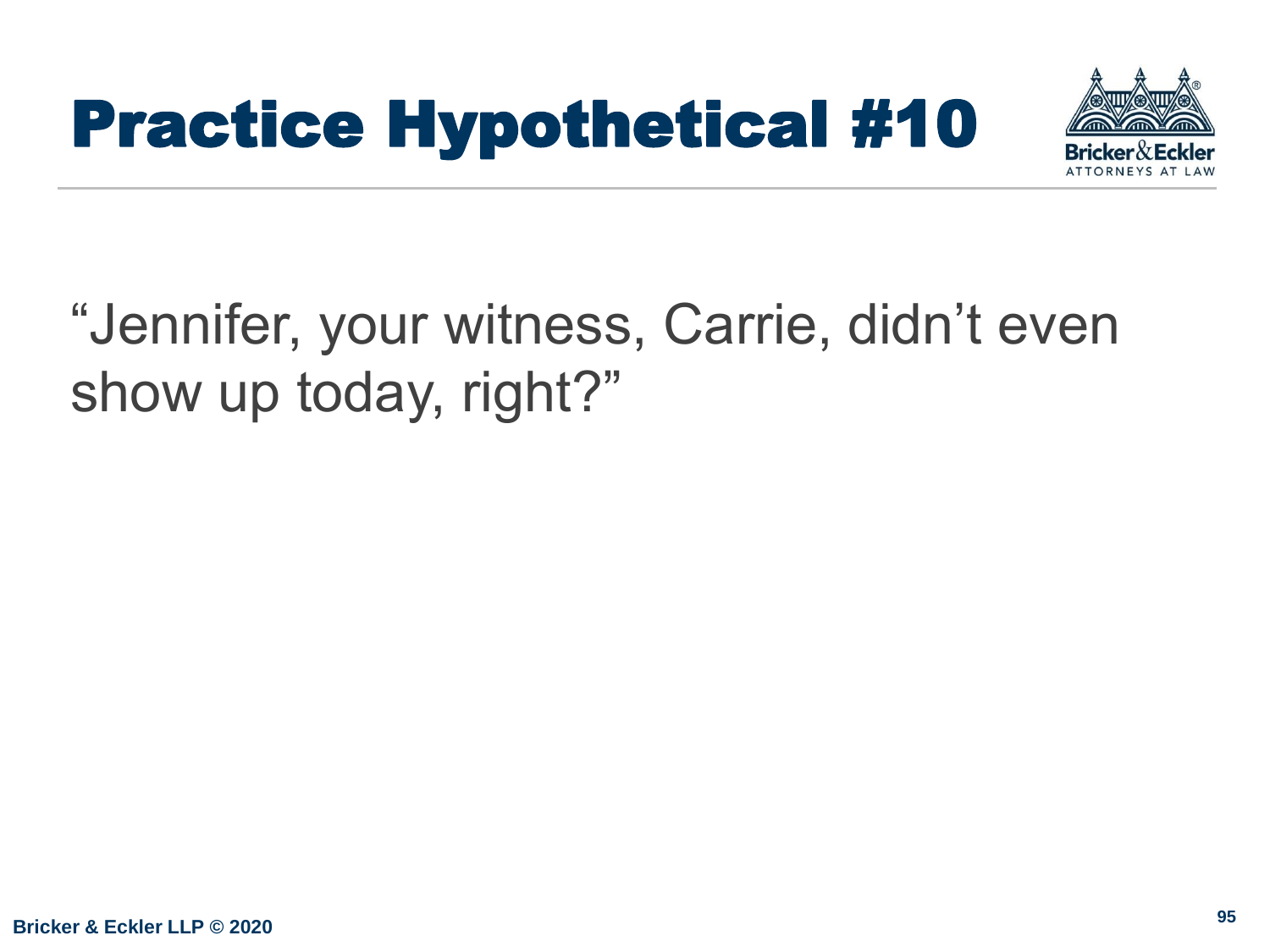

"Bob, in the police report it says you told the Officer that you 'didn't recall when Jennifer was in your car,' right?"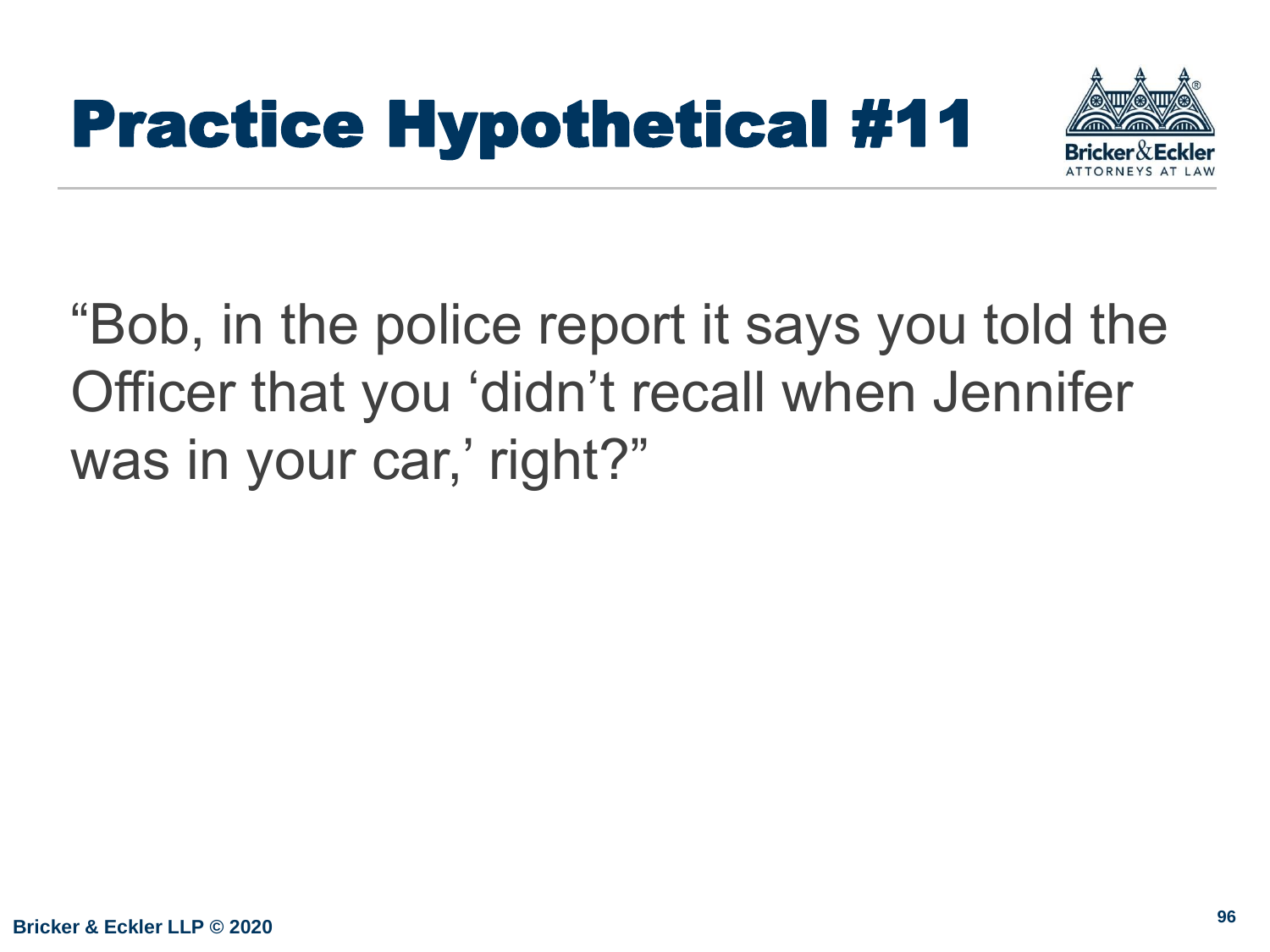

#### "Bob, you're even paying for a private defense attorney instead of a free advisor, right?"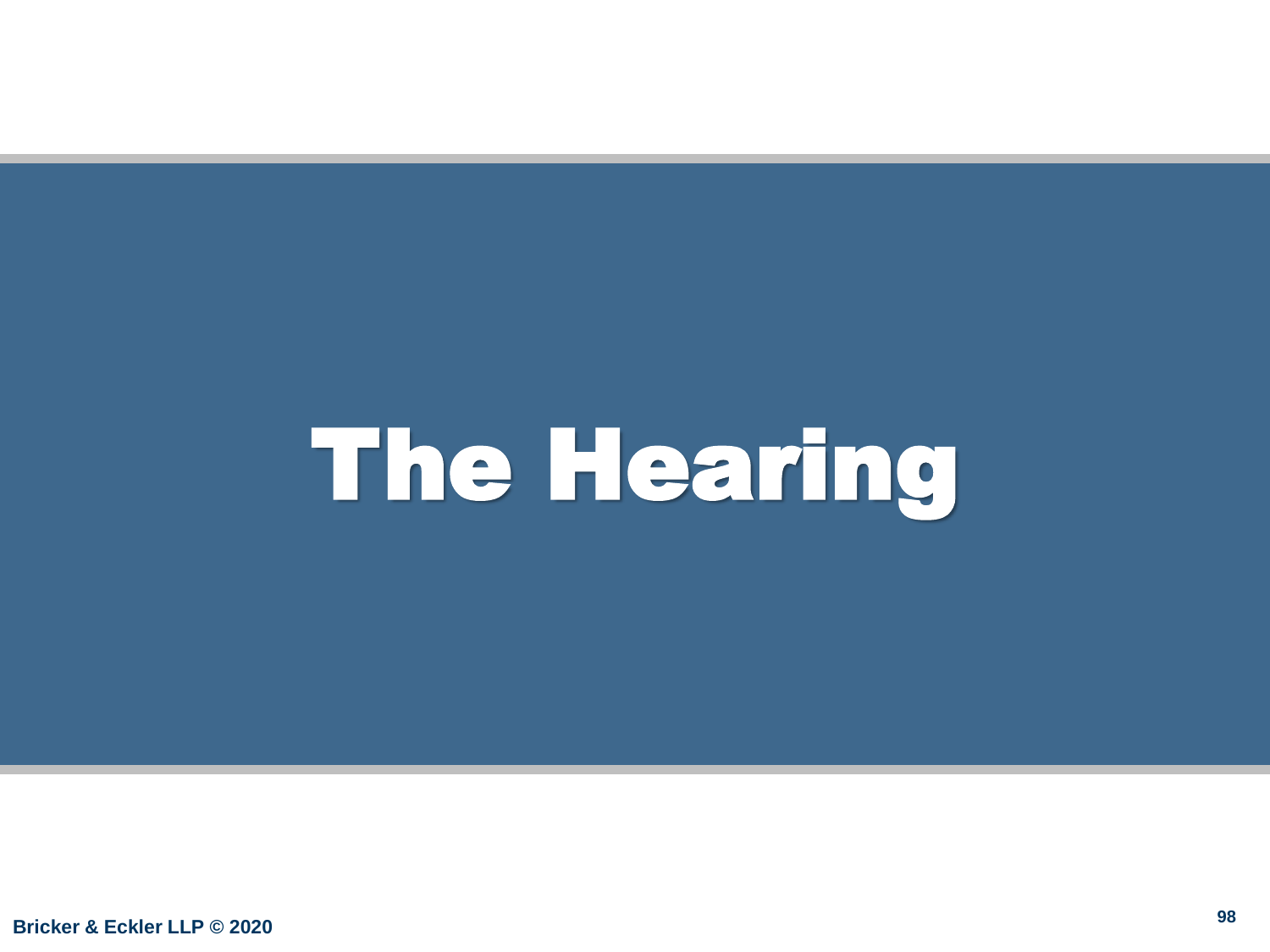



- Can have in one room if a party doesn't request separate rooms and recipient chooses to do so.
- Separate rooms with technology allowing live cross examination at the request of either party
- "At recipient's discretion, can allow any or all participants to participate in the live hearing virtually" (30332, see also 30333, 30346) explaining 106.45(b)(6)(i)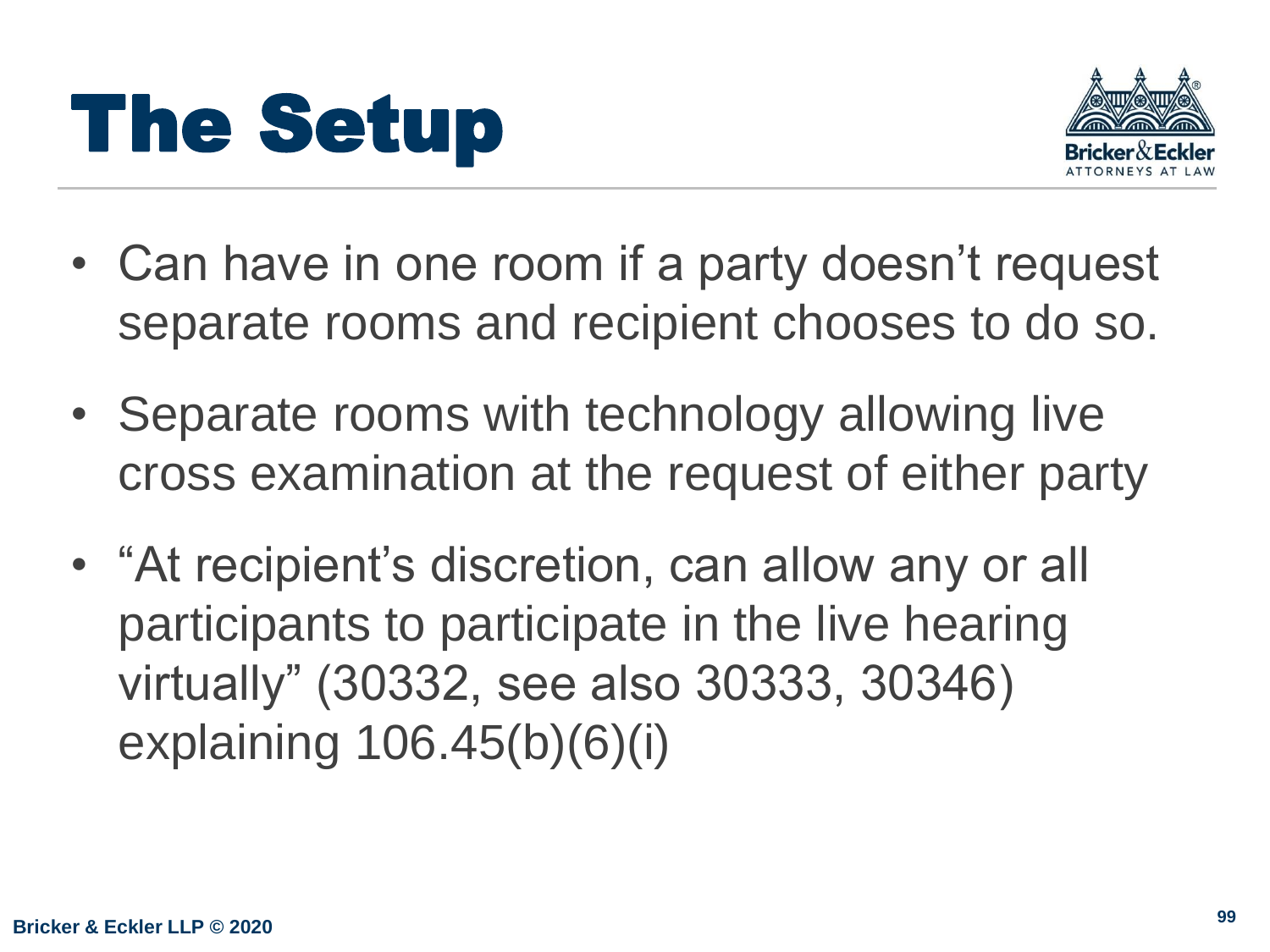



- Discretion to provide opportunity for opening or closing statements
- Discretion to provide direct questioning (openended, non-cross questions)
- Cross-examination must to be done by the party's "advisor of choice and never by a party personally."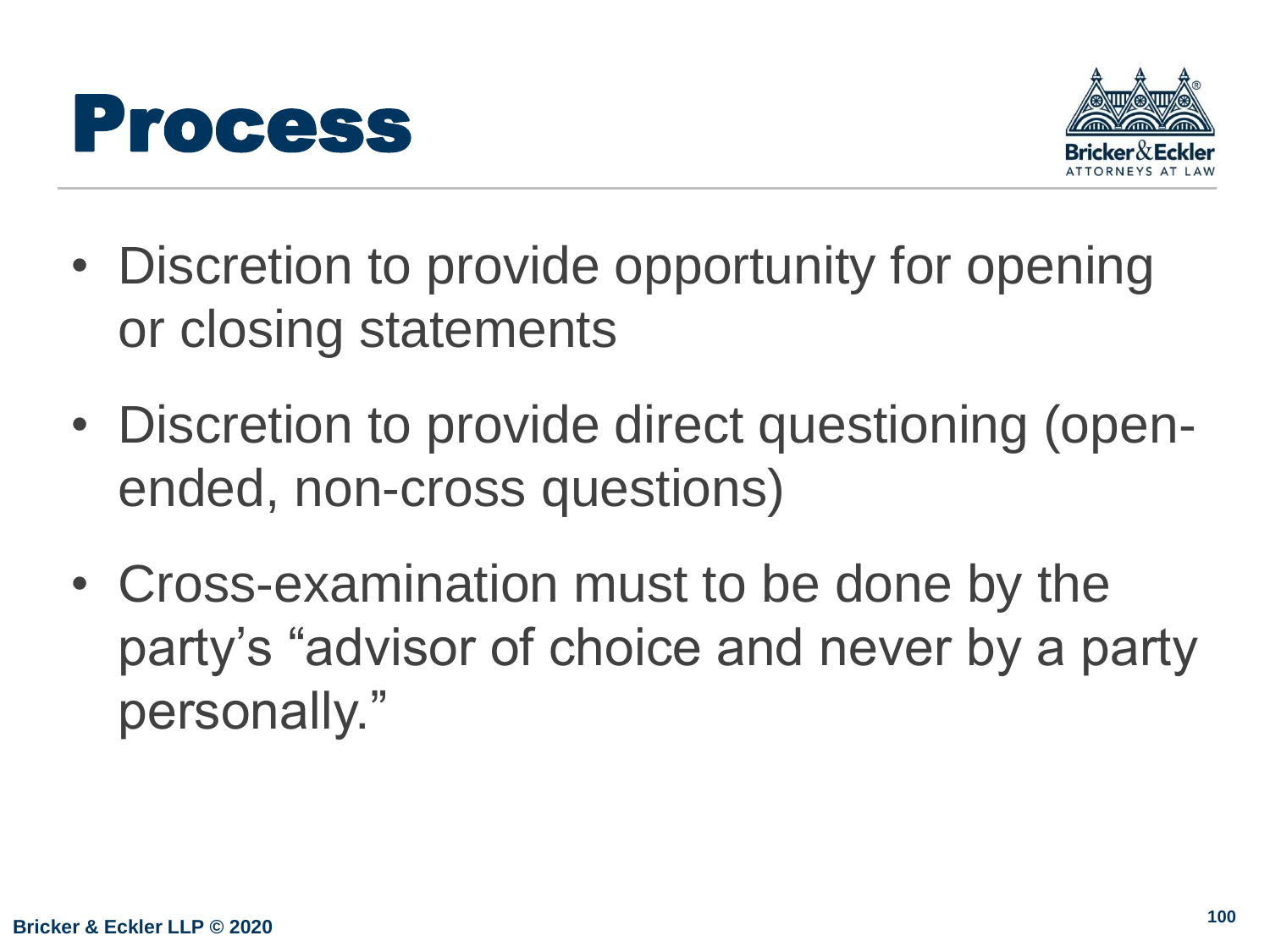



- An advisor of choice may be an attorney or a parent (or witness) (30319)
- Discretion to require advisors to be "potted plants" outside of their roles crossexamining parties and witnesses. (30312)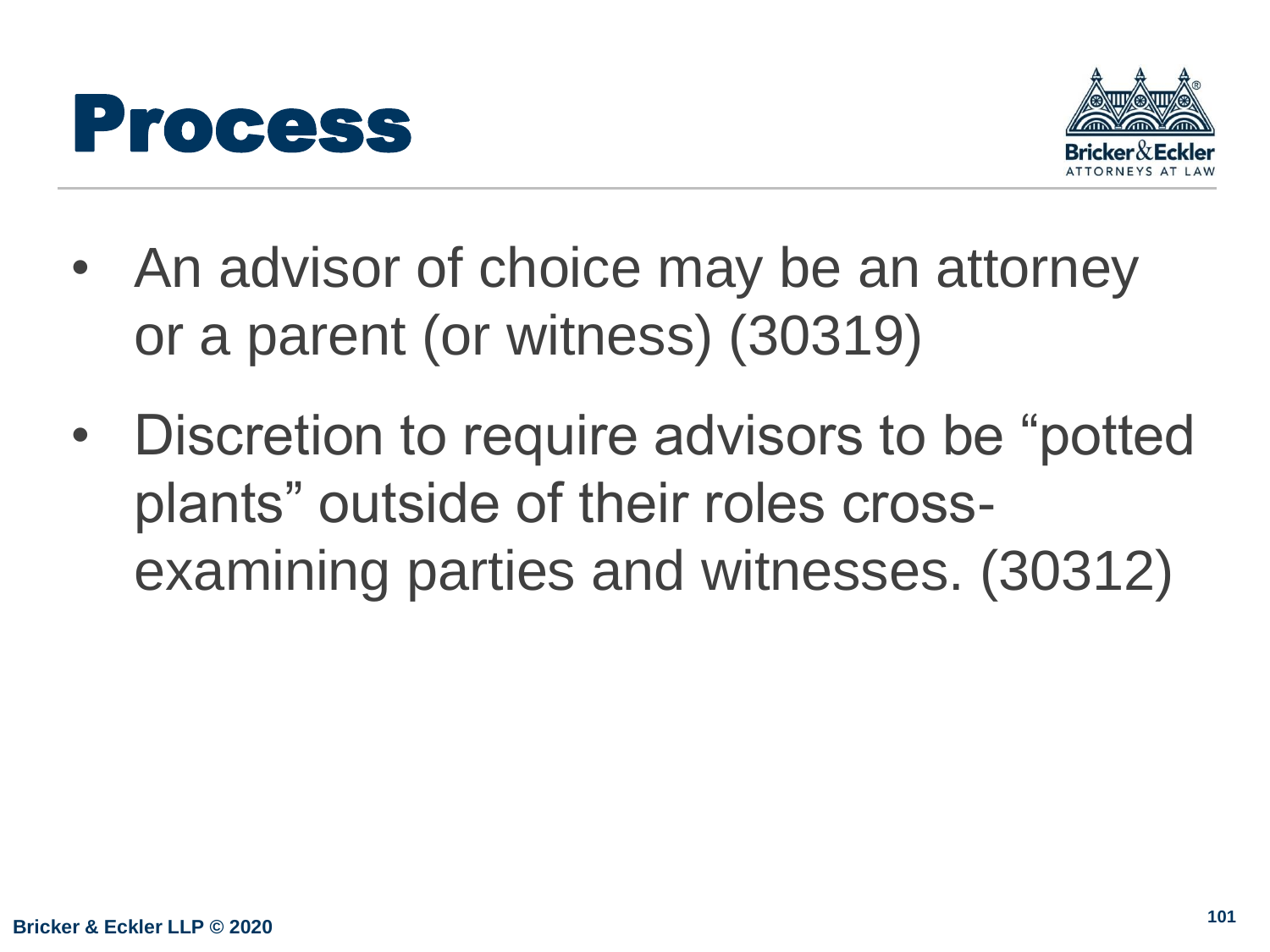



If a party does not have an advisor present at the live hearing, the recipient **must provide**  without fee or charge to that party, an advisor **of the recipient's choice**, who may be, but is not required to be, an attorney, to conduct cross-examination on behalf of that party. (106.45(b)(6)(i) and preamble 30339)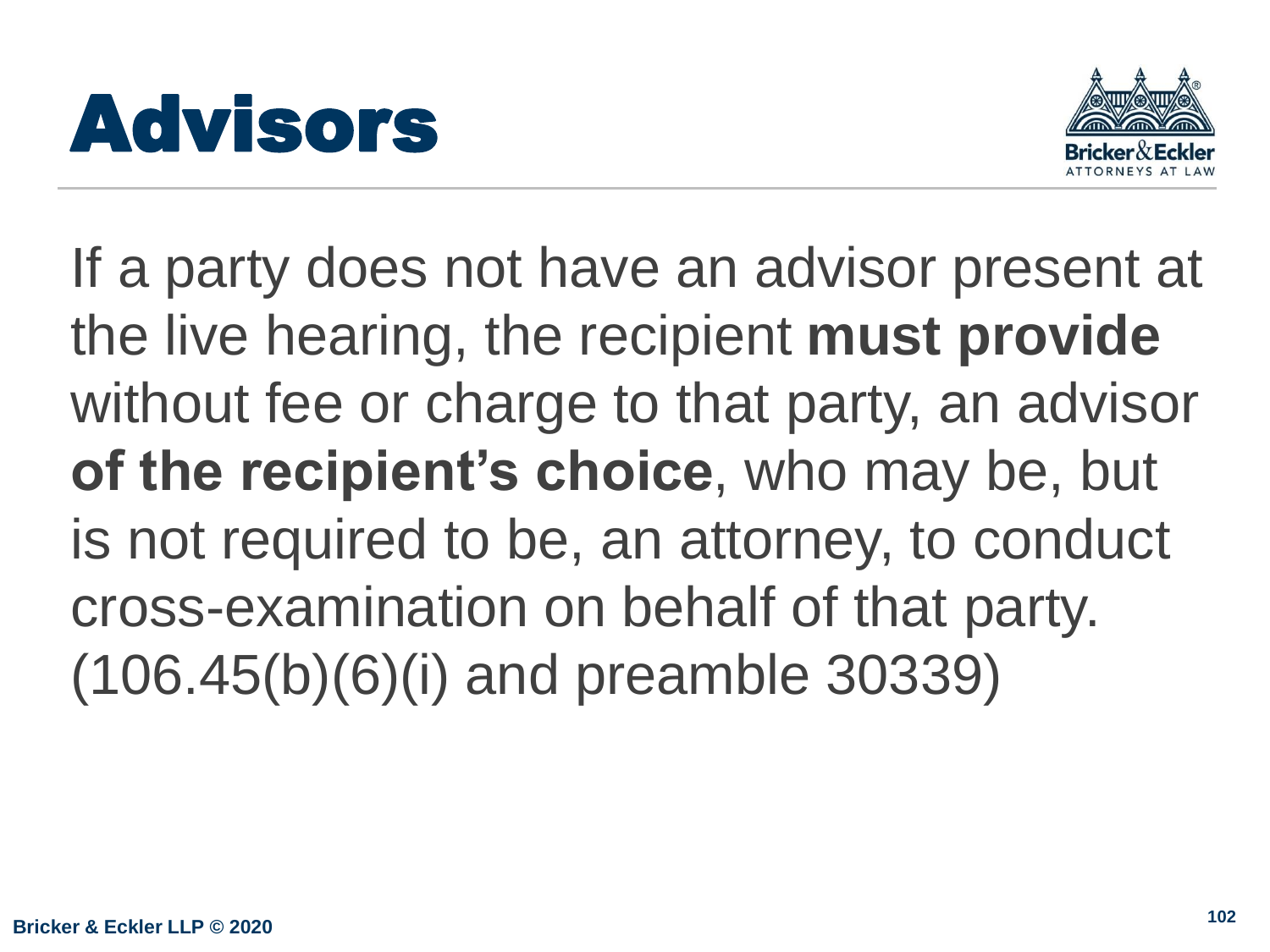



- Advisors do not require Title IX Training, however a recipient may train its own employees whom the recipient chooses to appoint as party advisors (30342)
- A party cannot "fire" an appointed advisor (30342)
- "But, if the party correctly asserts that the assigned advisor is refusing to 'conduct cross-examination on the party's behalf' then the recipient is obligated to provide the party an advisor to perform that function, whether counseling the advisor to perform the role or stopping the hearing to assign a different advisor" (30342)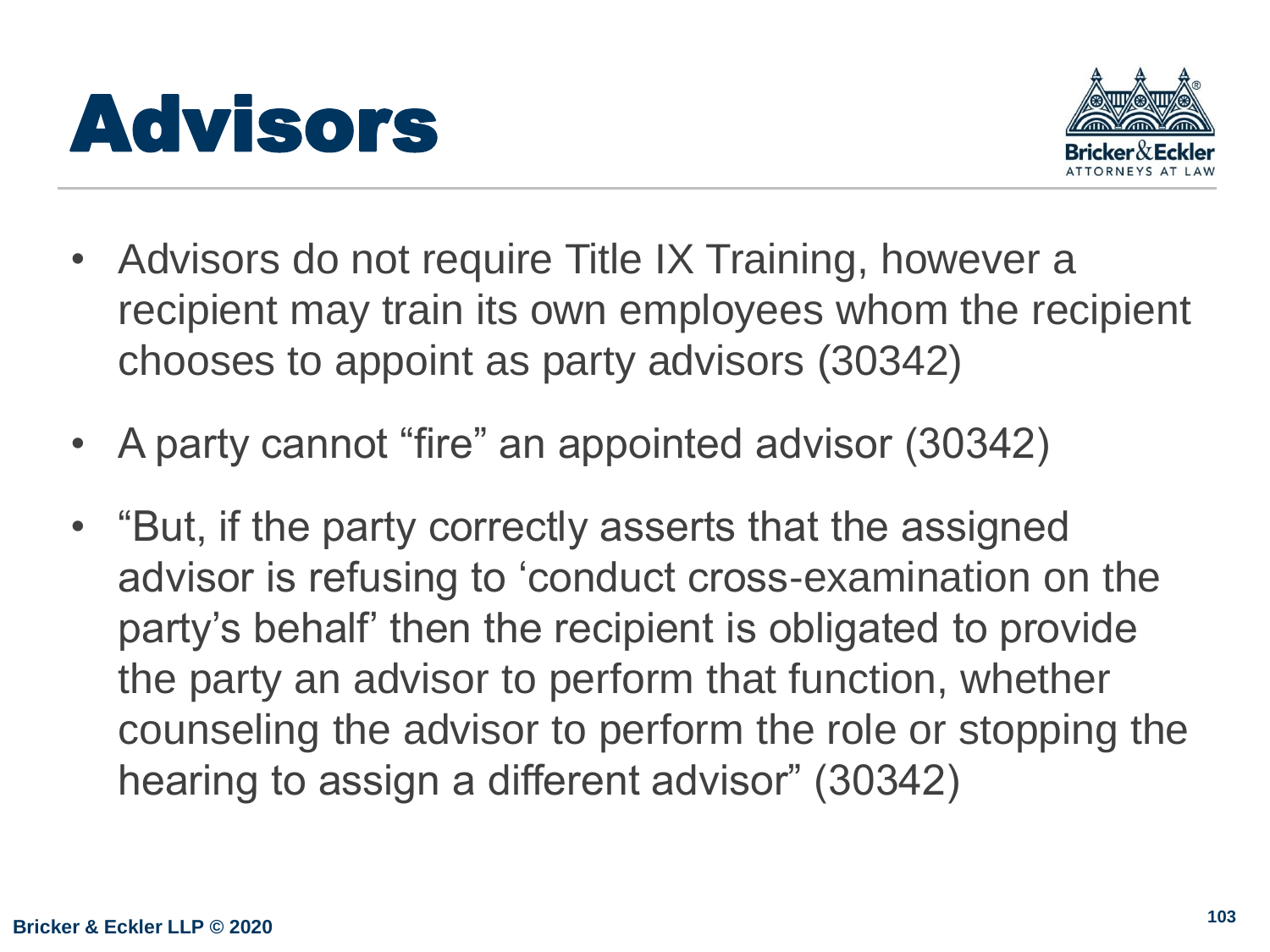



- Regulations permit a recipient to adopt rules that (applied equally) do or do not give parties or advisors the right to discuss relevance determinations with the decision-maker during the hearing. (30343)
- "If a recipient believes that arguments about a relevance determination during a hearing would unnecessarily protract the hearing or become uncomfortable for parties, the recipient may adopt a rule that prevents parties and advisors from challenging the relevance determination (after receiving the decision-maker's explanation) during the hearing." (30343)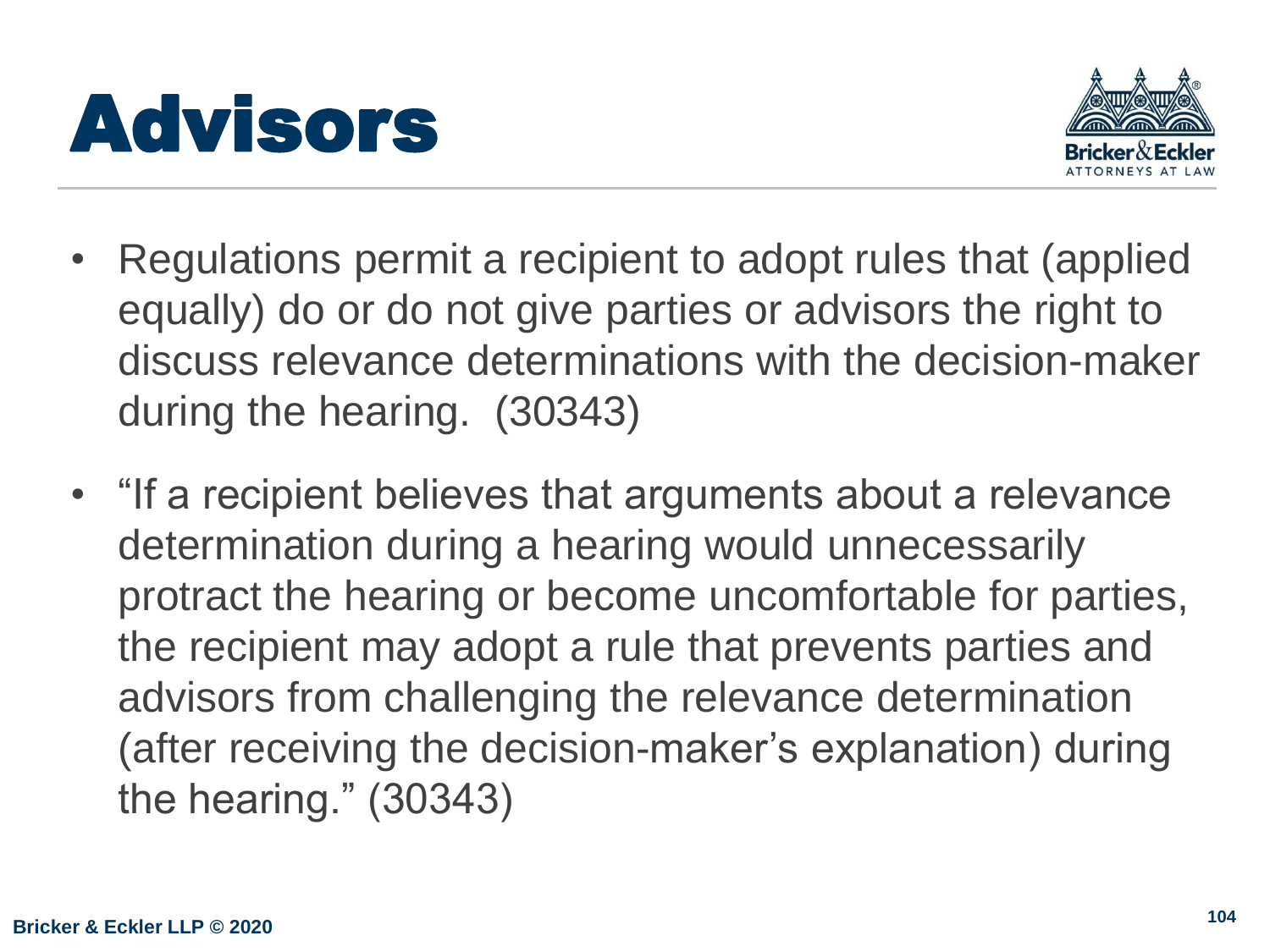#### Advisors: But Other Support People?



- Not in the hearing, unless required by law (30339)
- "These confidentiality obligations may affect a recipient's ability to offer parties a recipientprovided advisor to conduct cross-examination in addition to allowing the parties' advisors of choice to appear at the hearing."
- ADA accommodations-required by law
- CBA require advisor and attorney?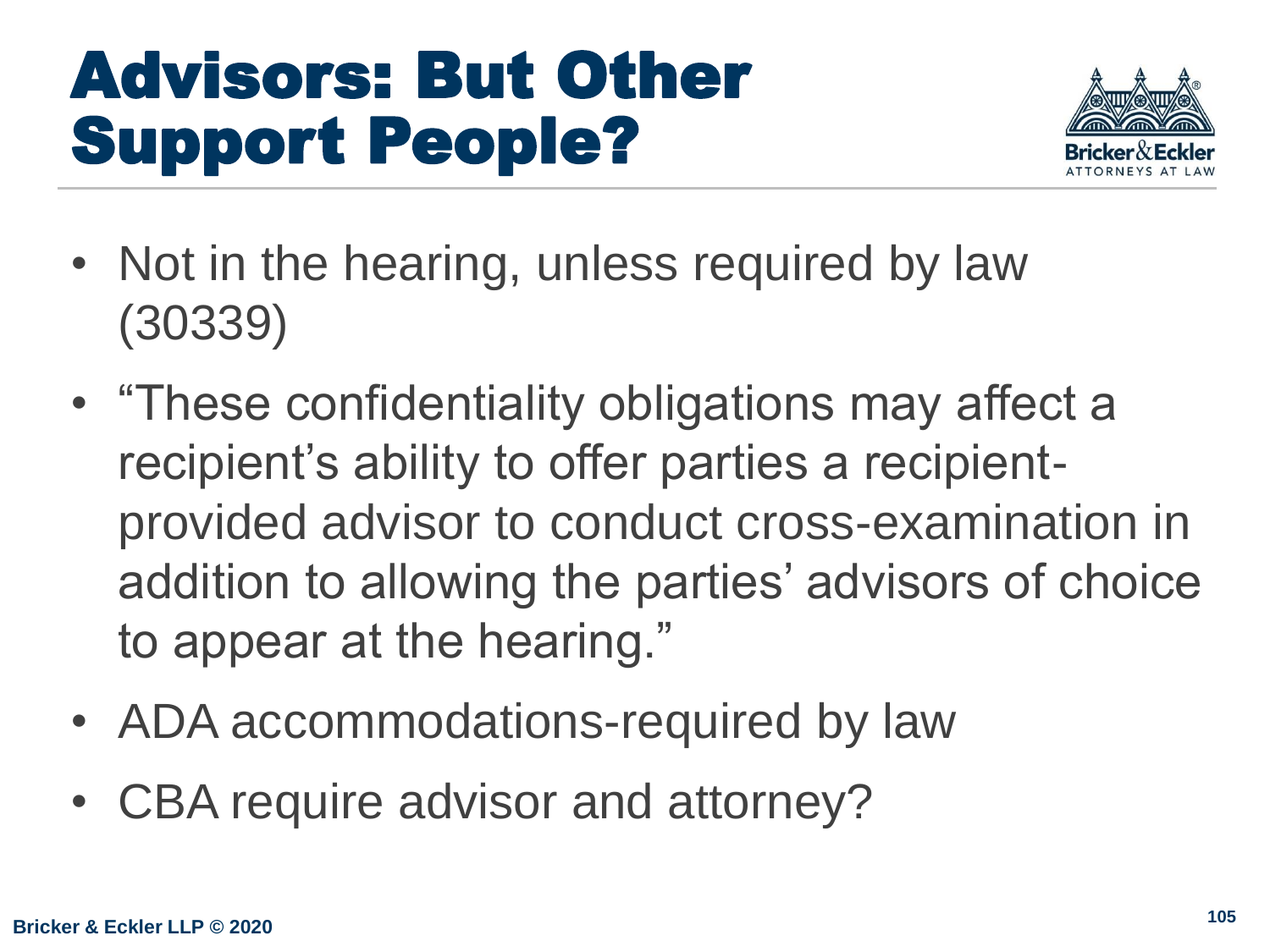# Recording the Hearing



- Now required to be audio, audio visual, or in transcript form
- Decision-makers have to know how to use any technology you have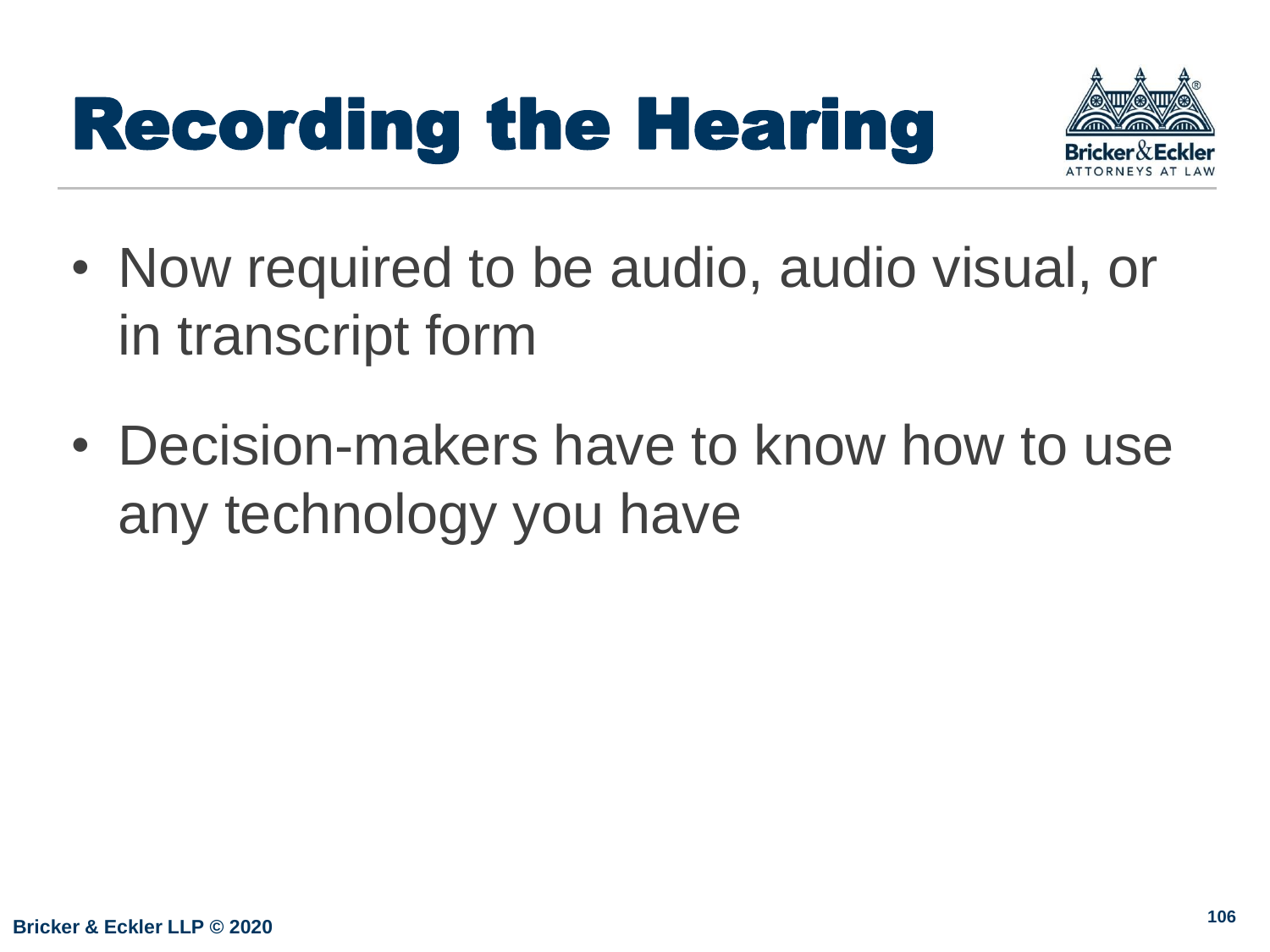

- Order of questioning parties and witnesses – not in regulations
	- o Consider time restraints on witnesses
	- o Questioning of Complainant
	- o Questioning of Respondent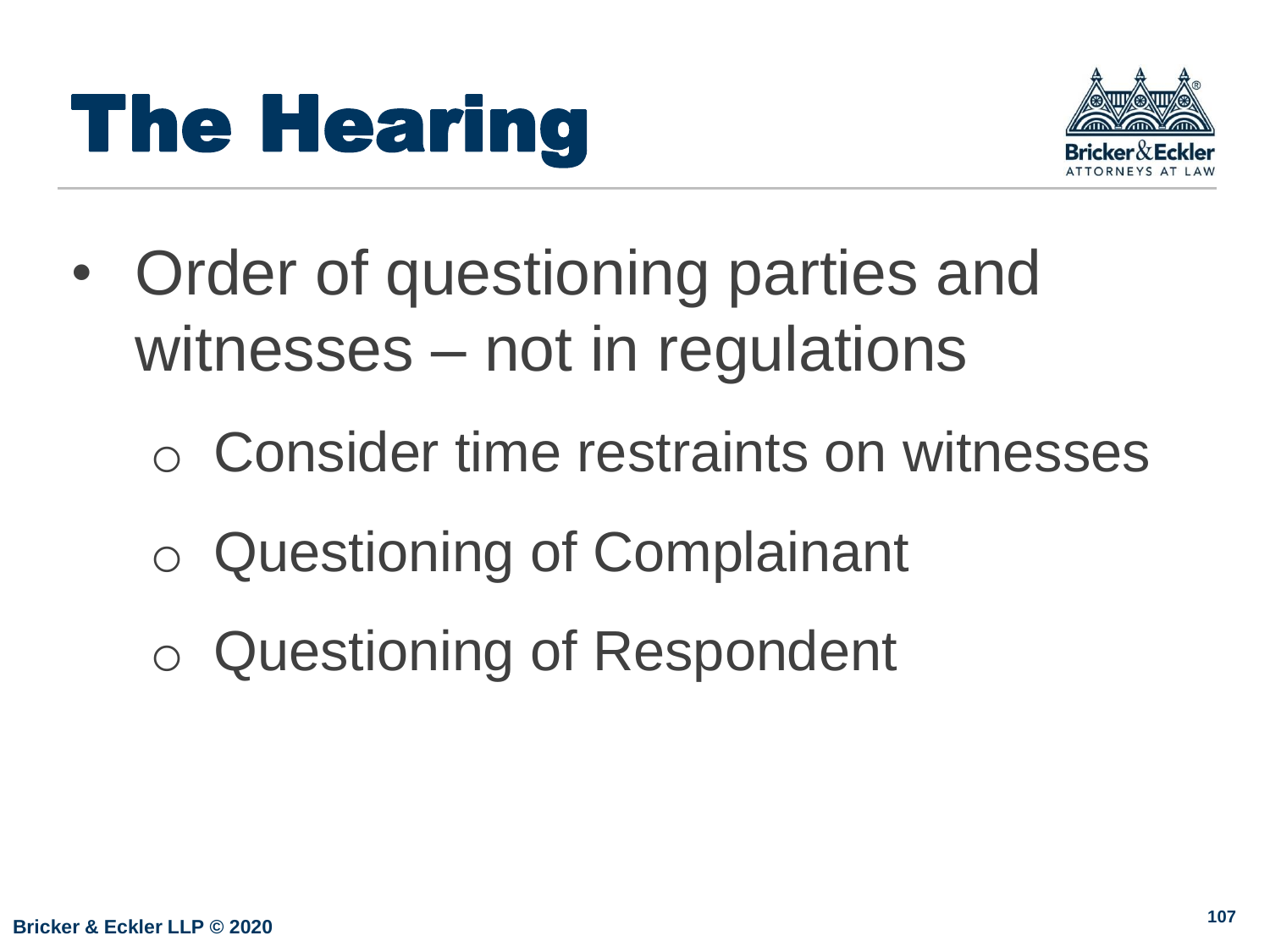#### Questioning by the Decision-Maker



- The neutrality of the decision-maker role and the role of the advisor to ask adversarial questions, protects the decision-maker from having to be neutral while also taking on an adversarial role (30330)
- "[P]recisely because the recipient must provide a neutral, impartial decision-maker, the function of adversarial questioning must be undertaken by persons who owe no duty of impartiality to the parties" (30330)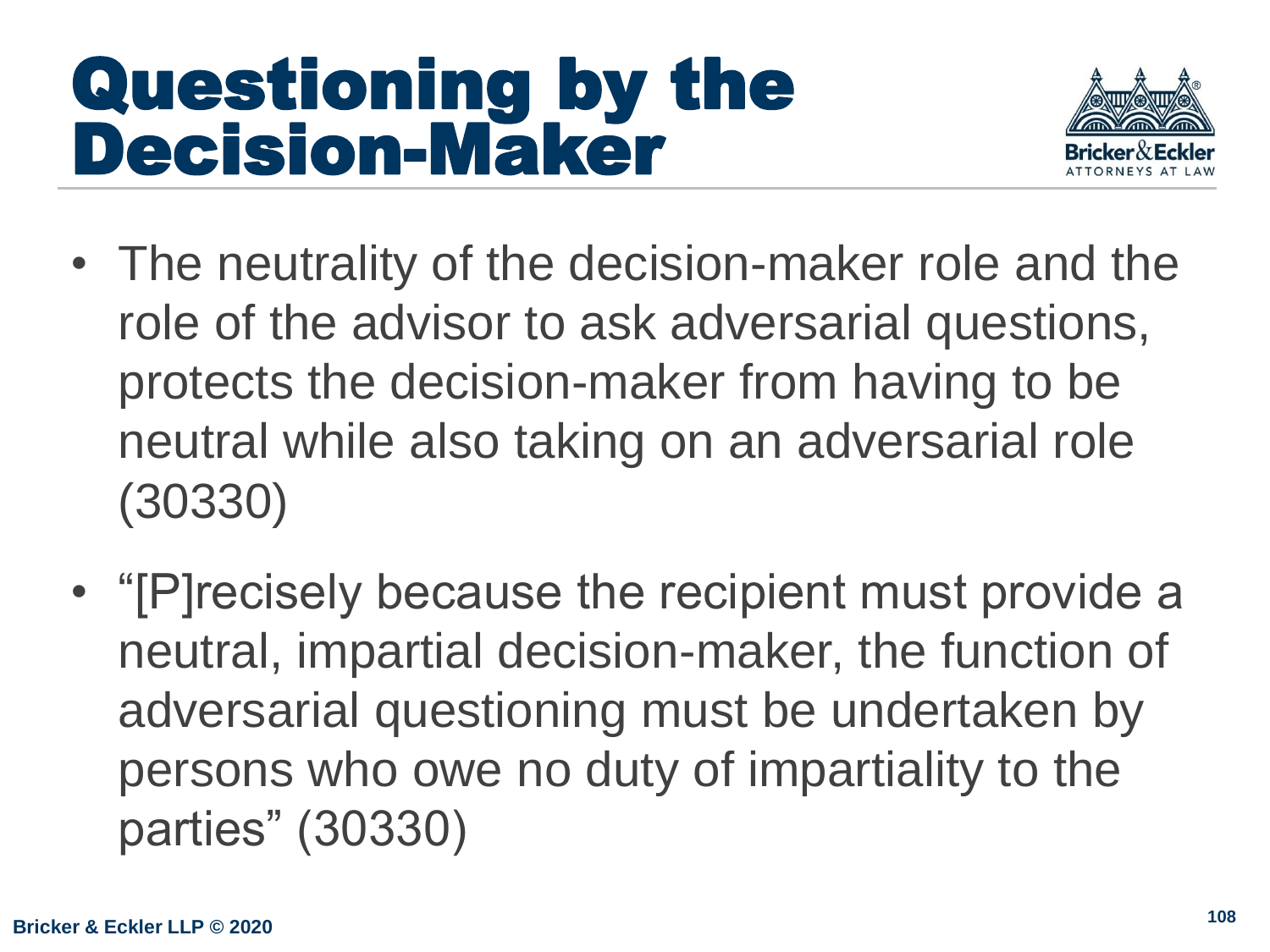#### Questioning by the Decision-Maker



• BUT "the decision-maker has the right and responsibility to ask questions and elicit information from parties and witnesses on the decision-maker's own initiative to aid the decision-maker in obtaining relevant evidence both inculpatory and exculpatory, and the parties also have equal rights to present evidence in front of the decision-maker so the decision-maker has the benefit of perceiving each party's unique perspective about the evidence." (30331)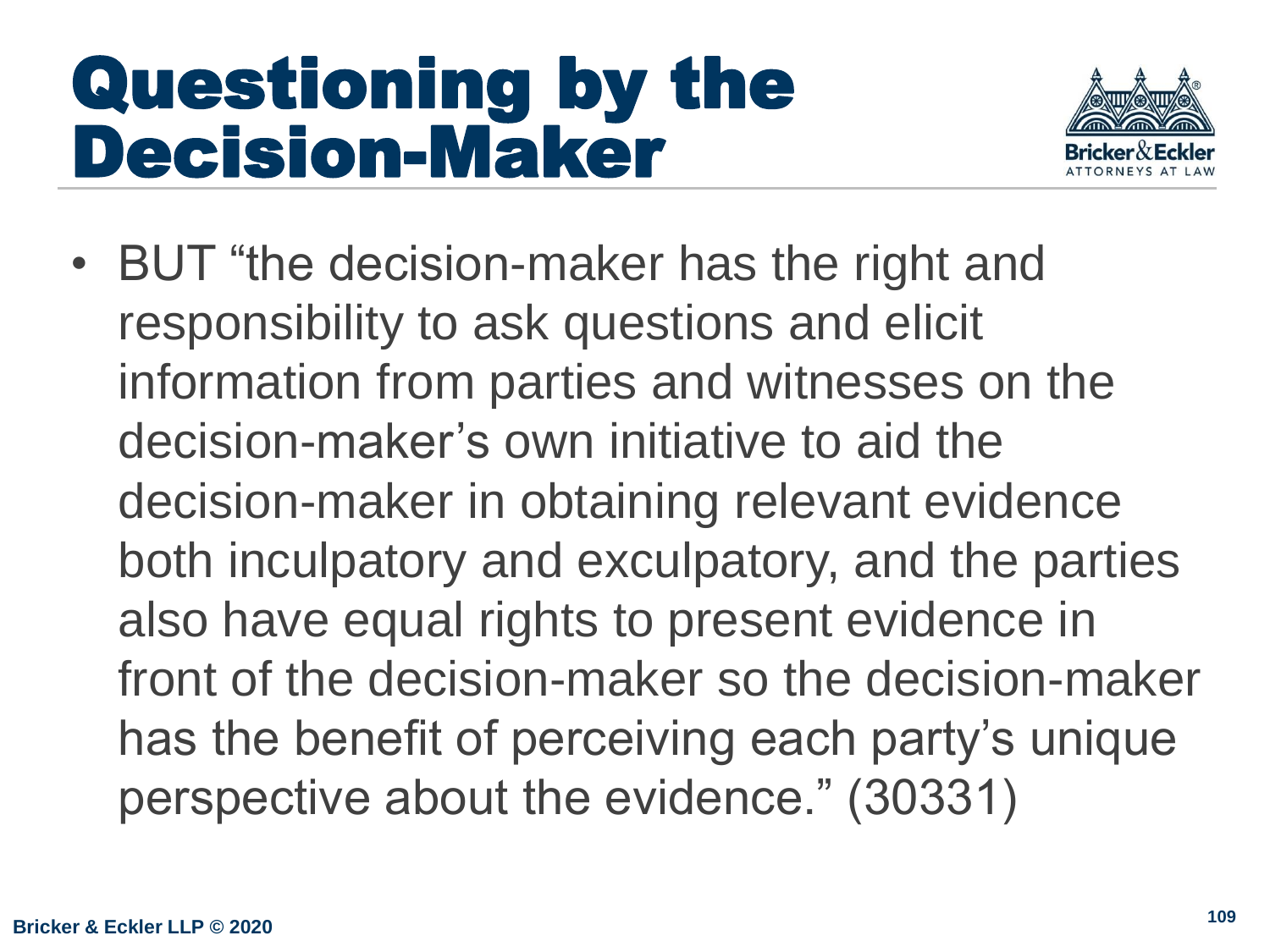

- Ruling on relevancy between every question and answer by a witness or party
	- o Assumption that all questions are relevant unless decision-maker otherwise states irrelevant? Risky.
	- o Set expectation that party or witness cannot answer question before decision-maker decides if relevant.
		- Pros: helps diffuse any overly aggressive or abusive questions/resets tone
		- Cons: may lengthen hearing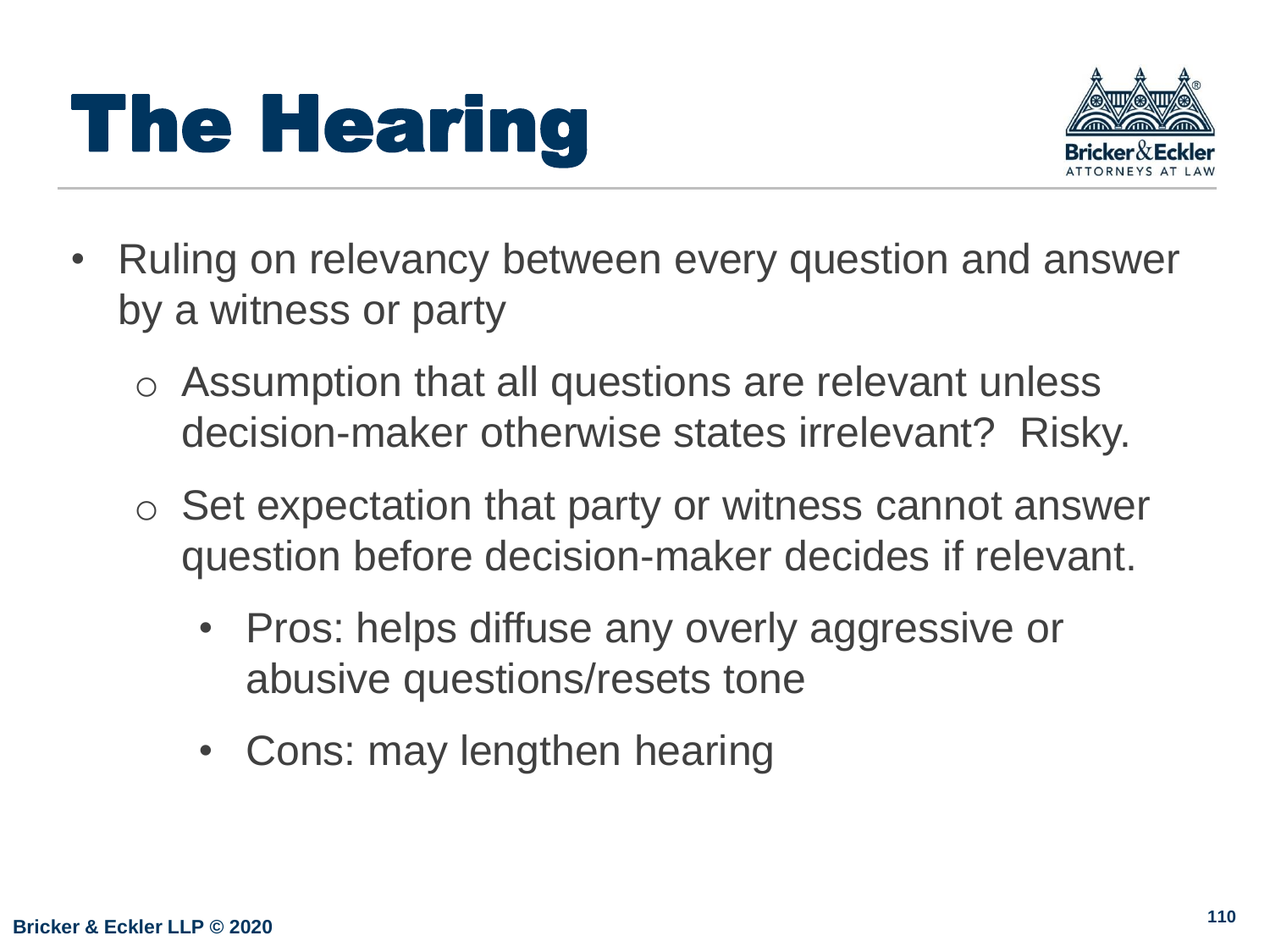

• "[N]othing in the final regulations precludes a recipient from adopting a rule that the decision-maker will, for example, send to the parties after the hearing any revisions to the decision-maker's explanation that was provided during the hearing." (30343)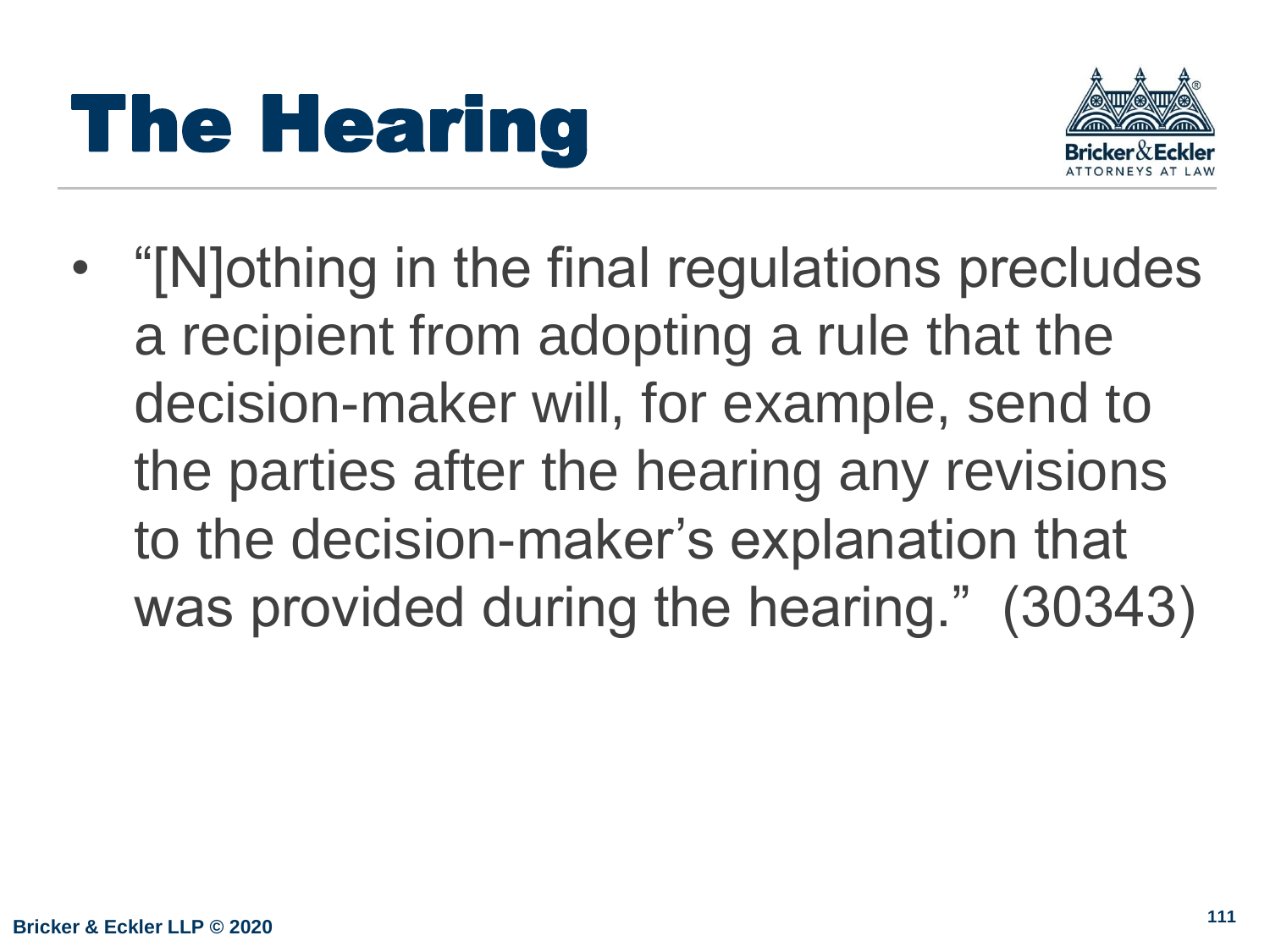

- Confidentiality appears to preclude support persons other than the advisor from participating in the live-cross examination hearing
	- o Perhaps allow support person to meet in waiting rooms or before and after hearing
	- o Consistent with providing supportive services to both parties – hearings can be very stressful for both parties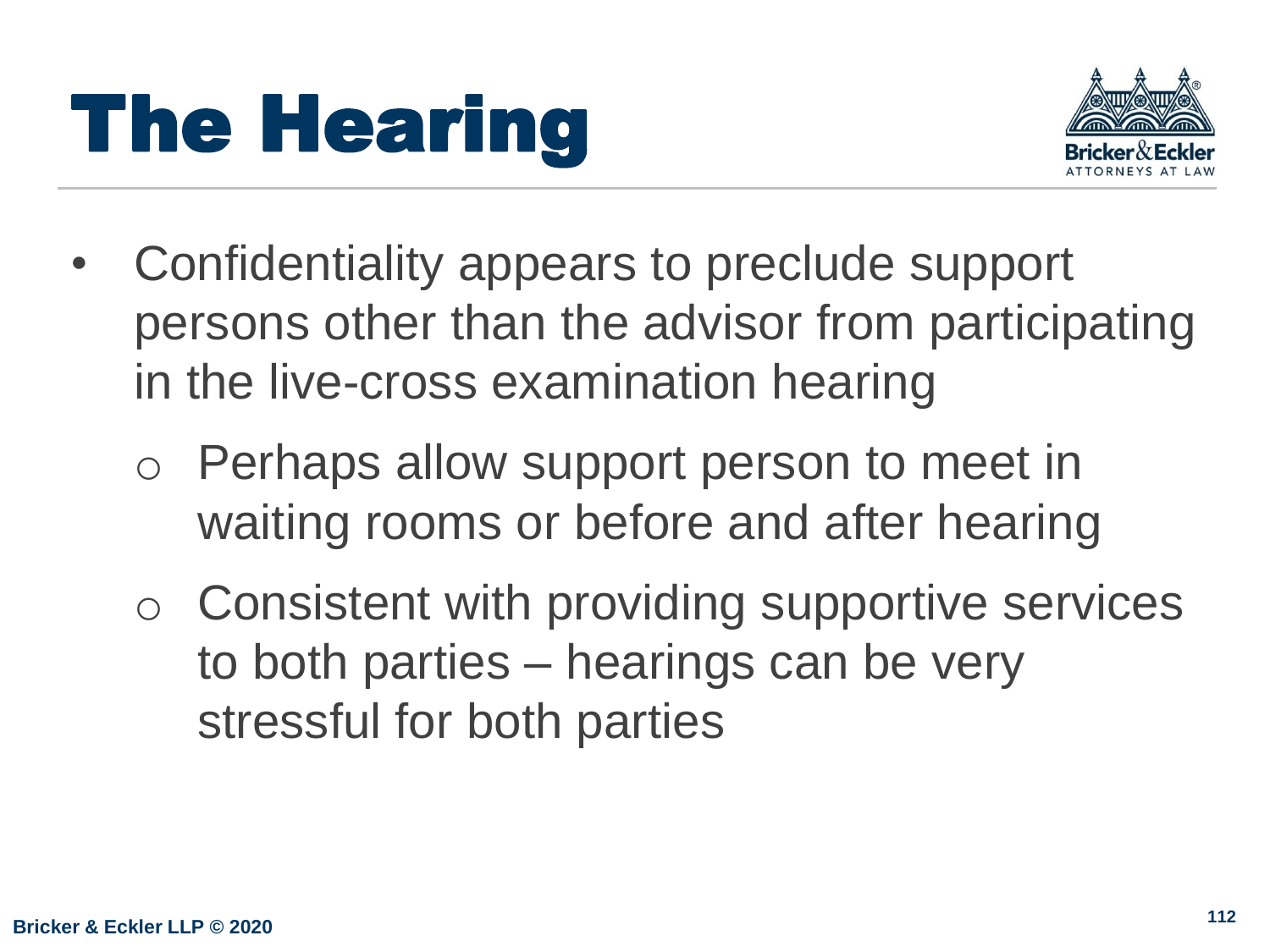# Hearing Toolbox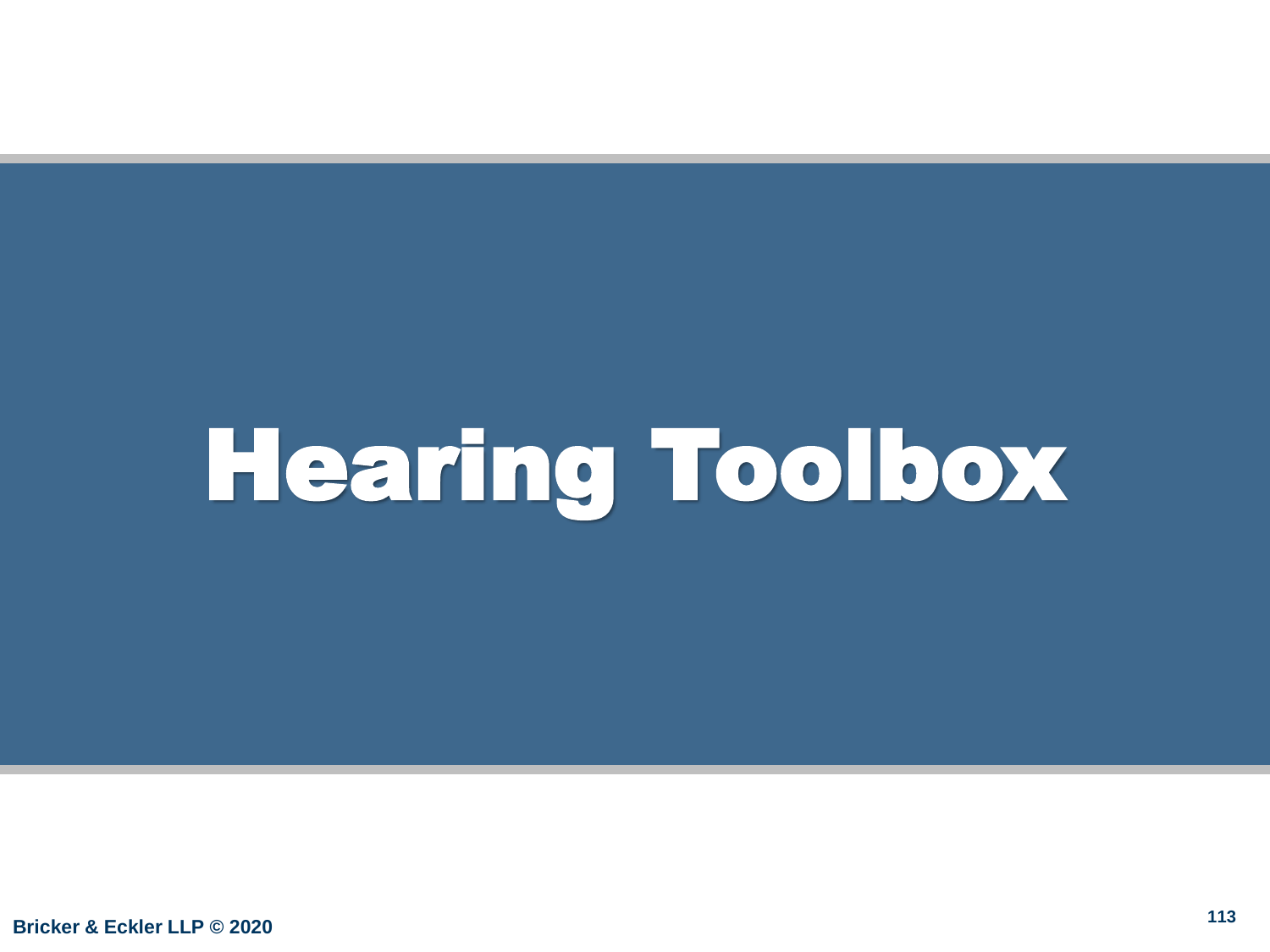#### Hearing Toolbox: Prehearing Conference



- Pre-hearing conference helps inform parties and set expectations – have one separate with each party and the party's advisor
- Provides opportunity to address issues common to both parties:
	- o Parties and their representatives will often not understand the process: help educate and answer questions (again, know your institution's grievance process)
	- o Jurisdictional challenges: perhaps less of an issue with new jurisdictional terms—many issues were related to offcampus extension of jurisdiction (may tell advisor that you will provide the opportunity for advisor to state on the record at the hearing)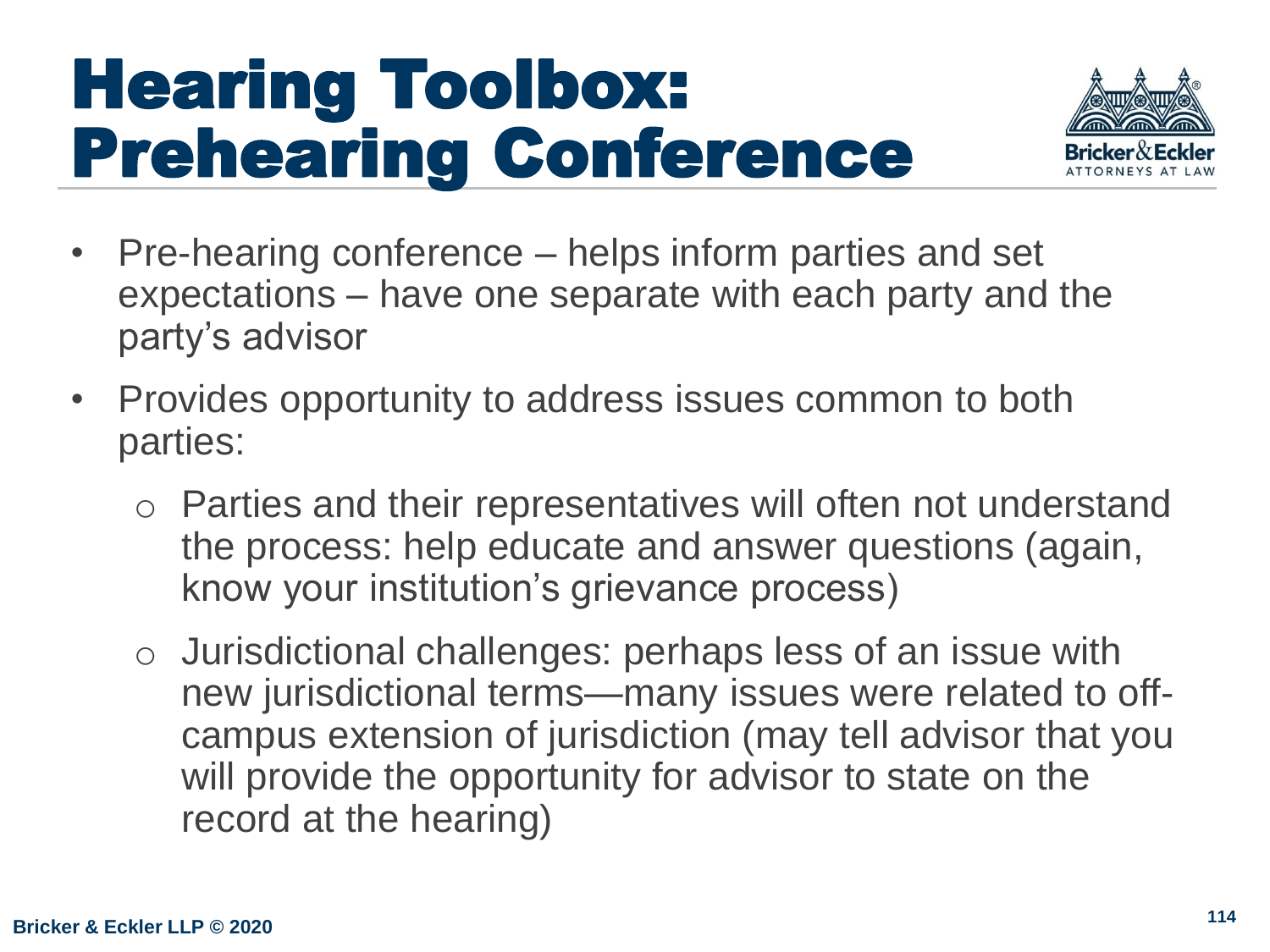#### Hearing Toolbox: the Pre-Hearing Conference



• Parties may want to add evidence and witnesses that were not in the investigation for the first time at the hearing (perhaps outside of the process).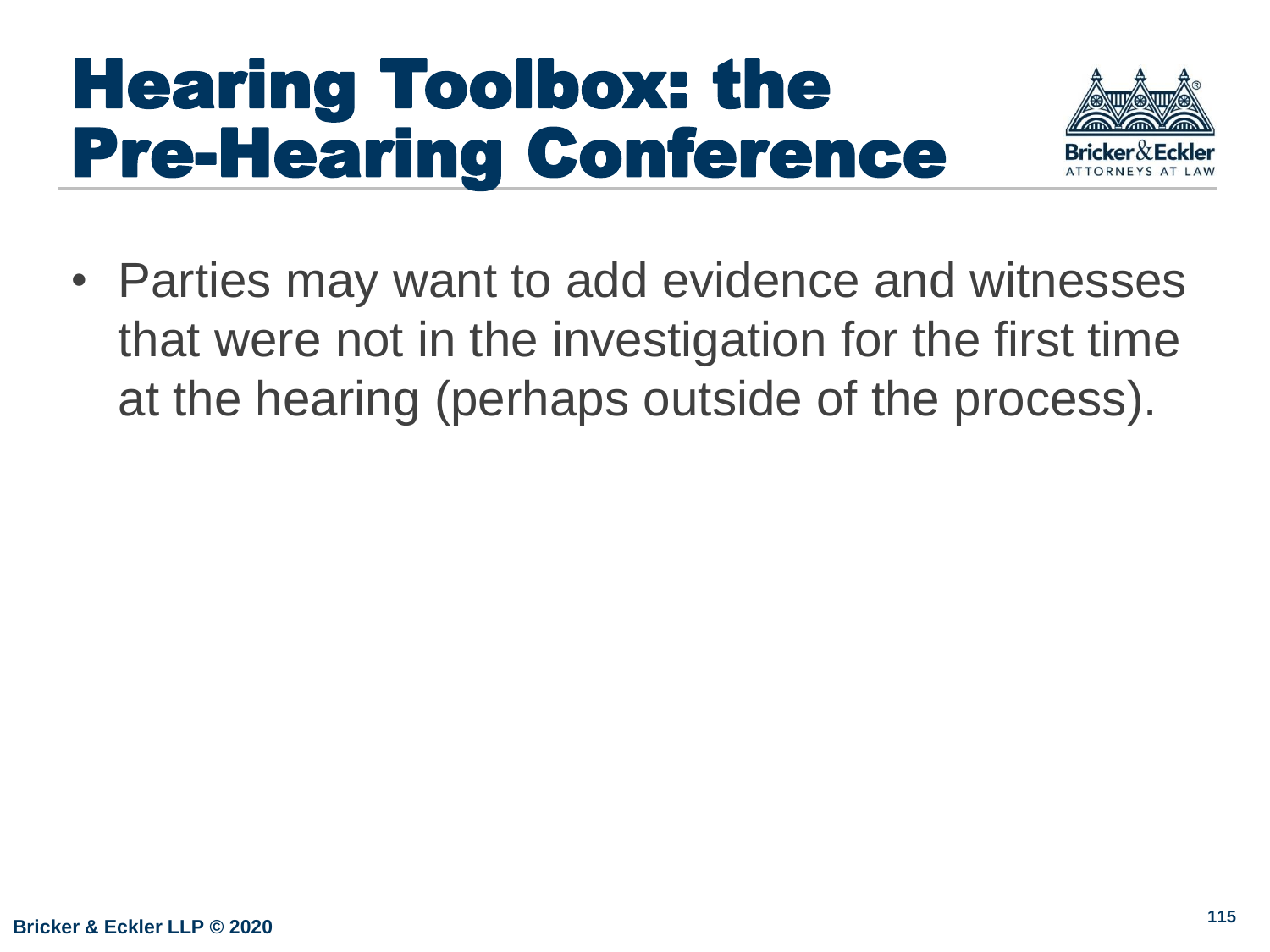#### Hearing Toolbox: Use of a Script



- Responsible for running an orderly and fair hearing.
- A script can serve as a checklist of everything the decision-maker wants to cover and a cheat sheet for reminders of allegations, alleged policy violations, and elements of the alleged policy violations
- Helps ensure rights, responsibilities, and expectations are set
- Helps provide consistency between one hearing and the another
- Helps provide transparency
- Can even have a separate one for prehearings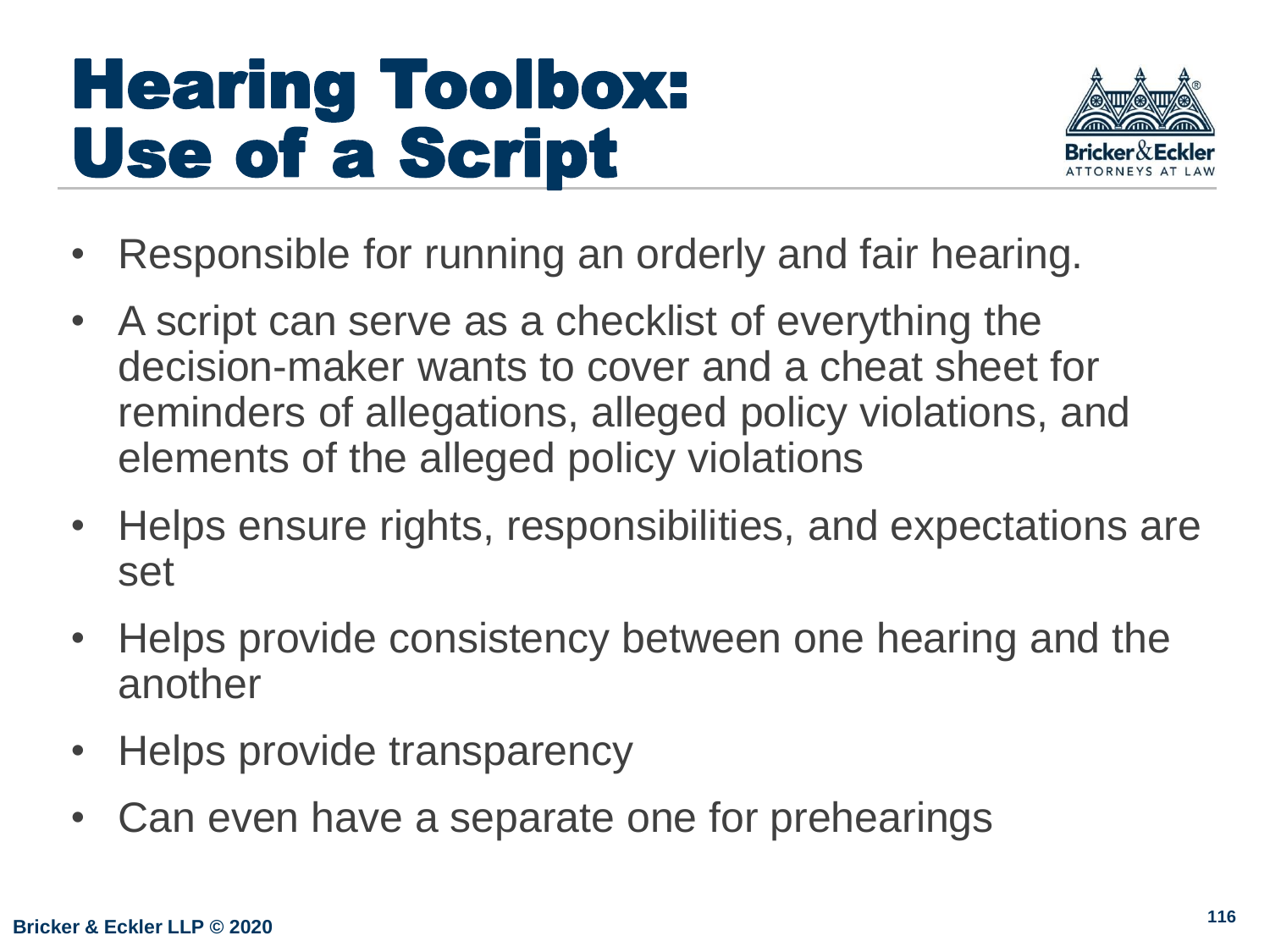## Hearing Toolbox: Decorum



- Evaluating each question for relevancy before a party or witness can answer can help set the tone
- Remind parties about expectations of decorum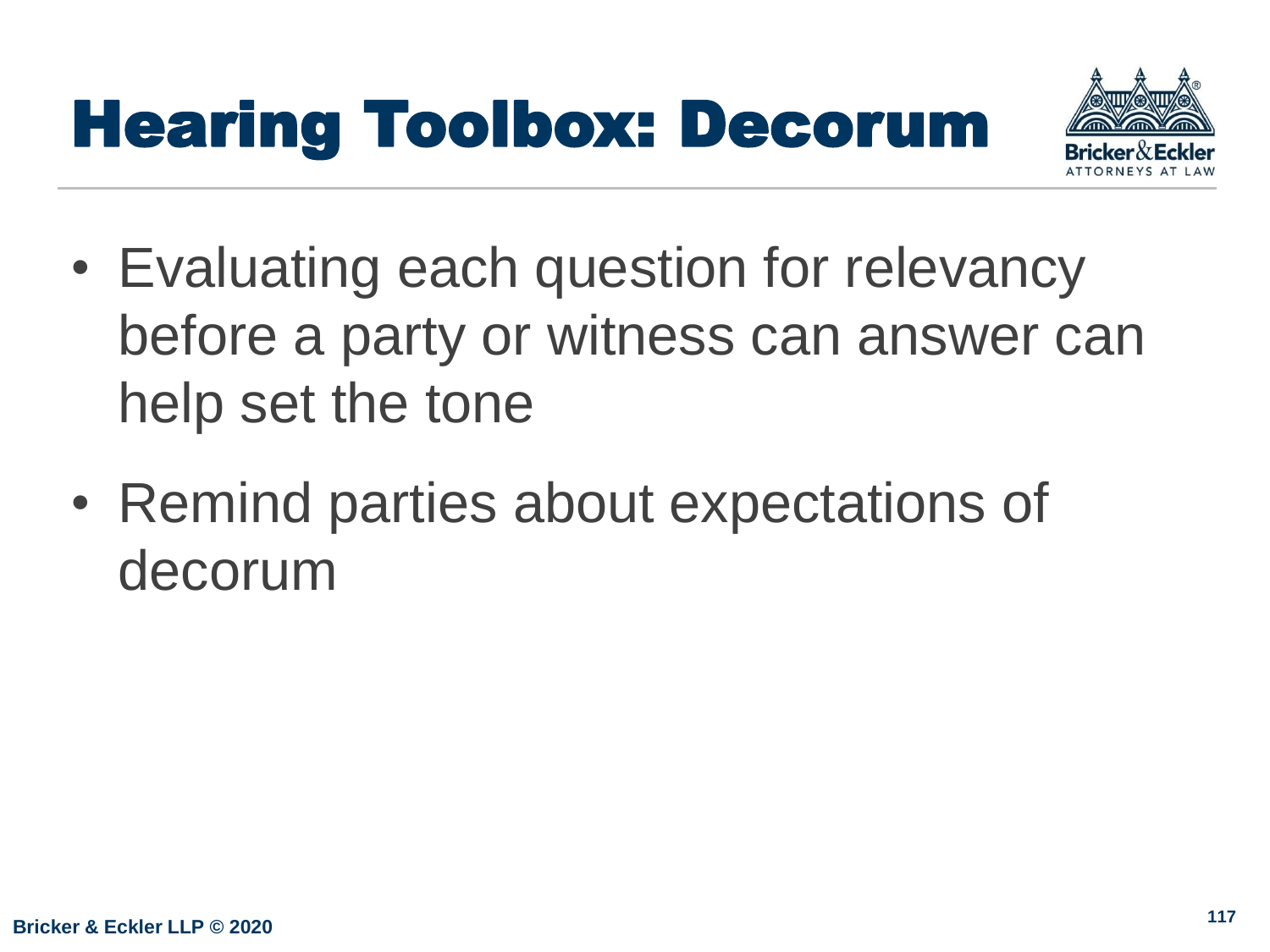



- Preamble discusses the use of breaks to allow parties to recover from panic attacks or emotional questioning
- Also helpful to reset tone and reduce emotion and tension
- Can use to review policy and procedures to address relevancy issues that arise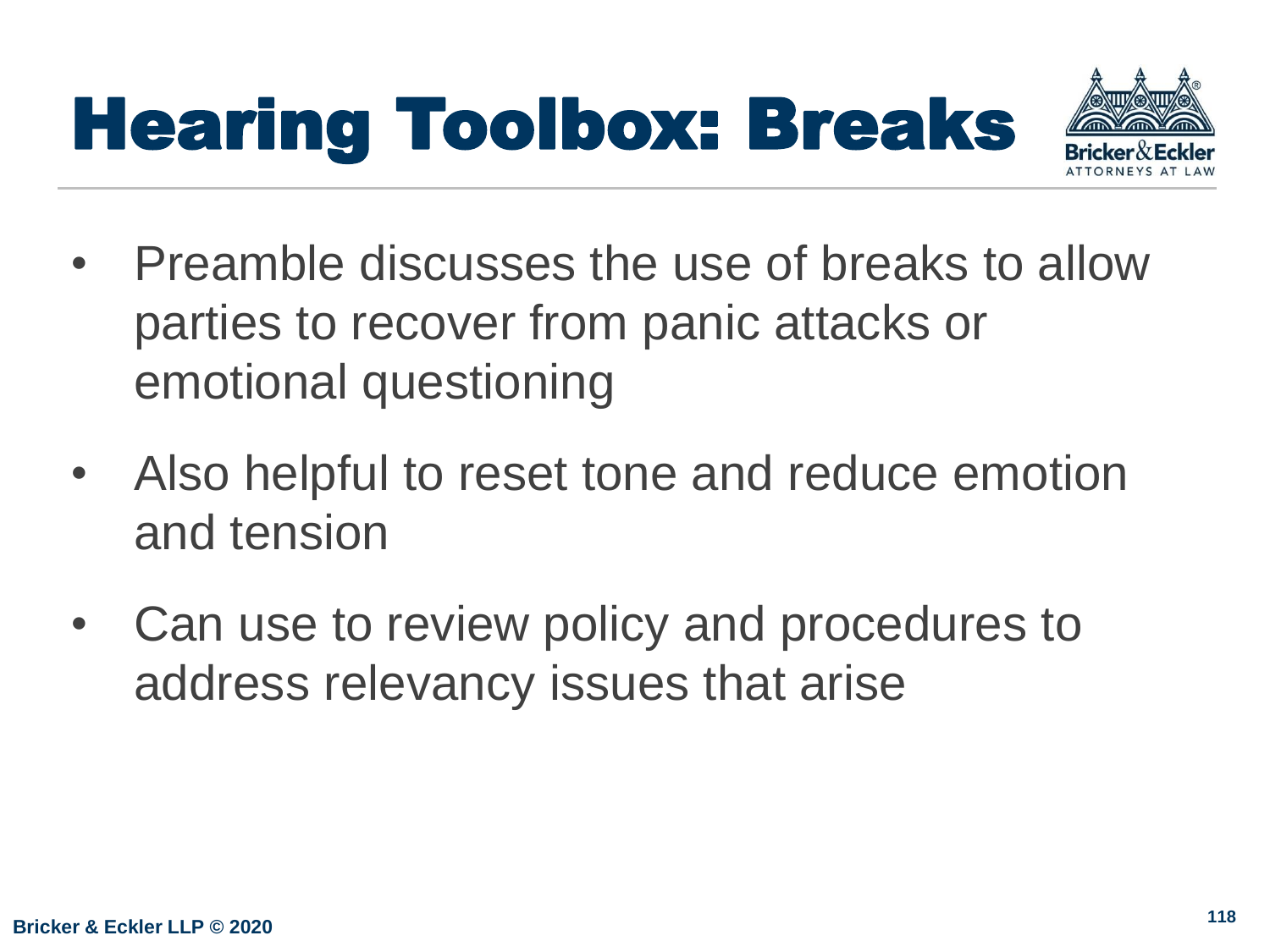## Hearing Toolbox: Questions



- Do you have the information you need on each element to be able to evaluate the claims?
- Consider neutral phrasing of questions:
	- "In the report you said... Help me understand…"
	- o "You stated… Tell me more about that."
	- o "Could you give more information about what happened before/after…"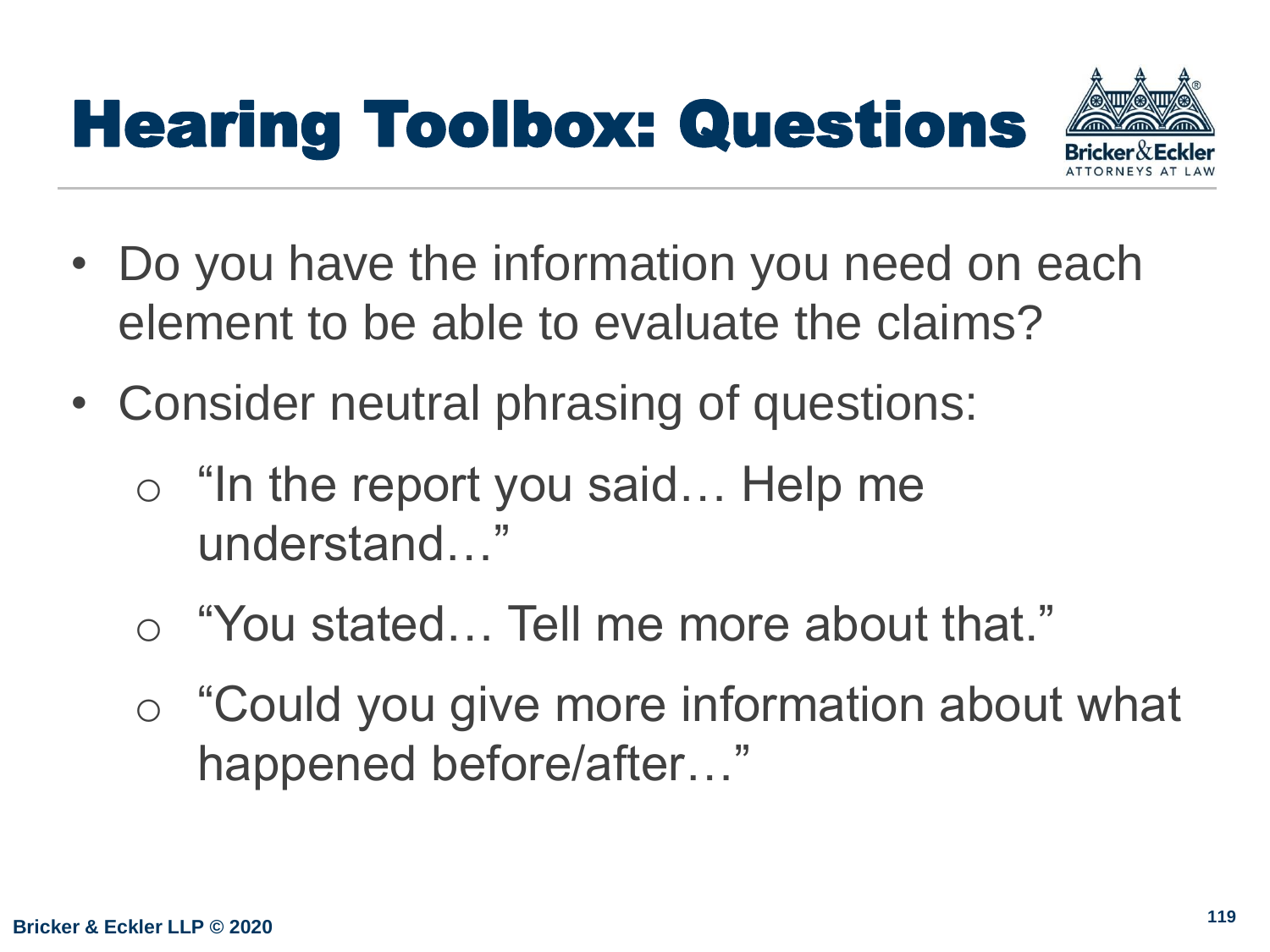## Hearing Toolbox: Considerations for Panels



Hearing panel:

- Identify one person on the panel to make relevancy rulings
- Identify one person to draft the decision (for review of other panel members)
- Determine how panel members will ask questions (e.g., will only one person ask the questions or will panelists take turns?)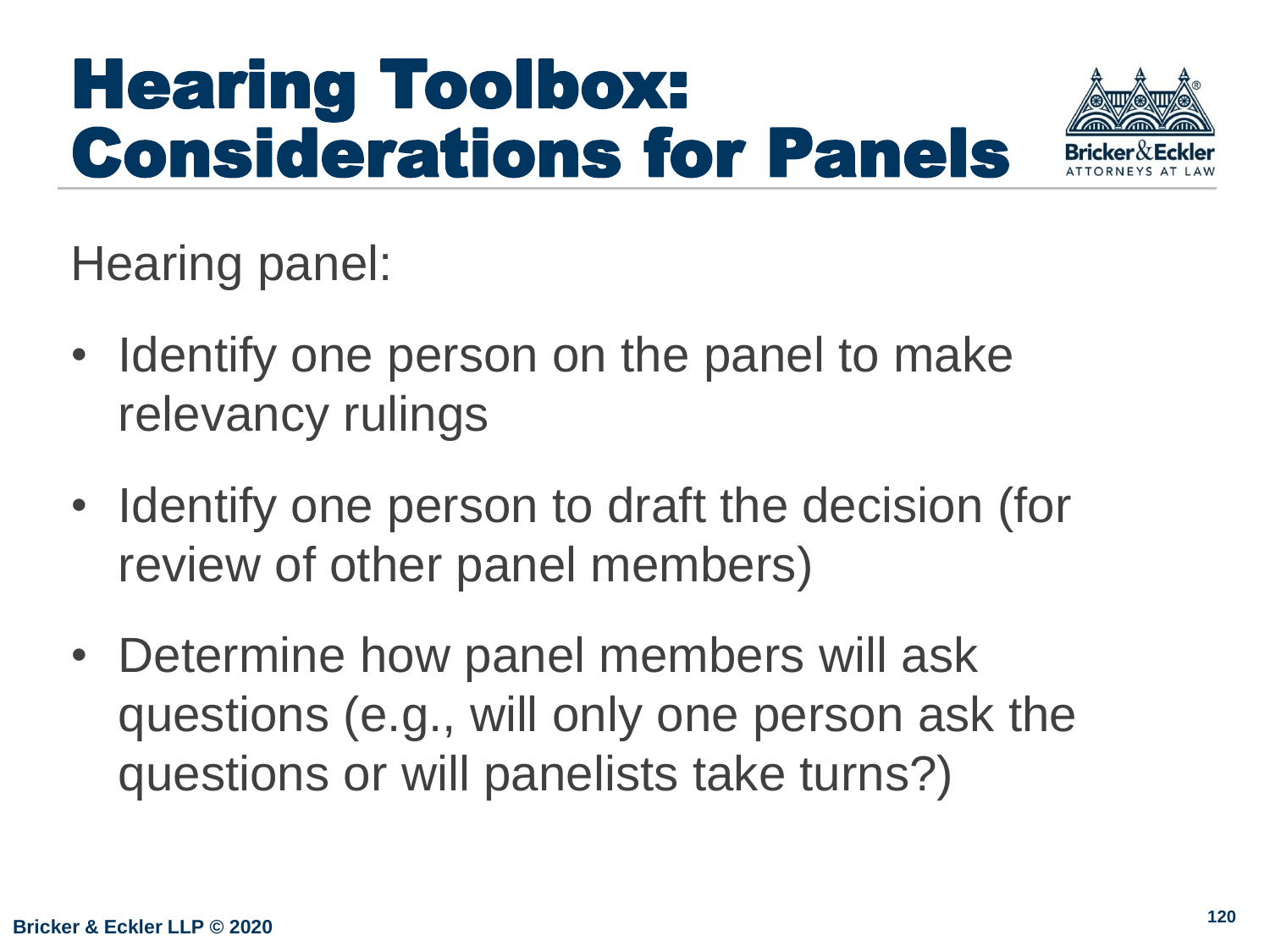# Objectively Evaluating Evidence and Resolving Credibility Disputes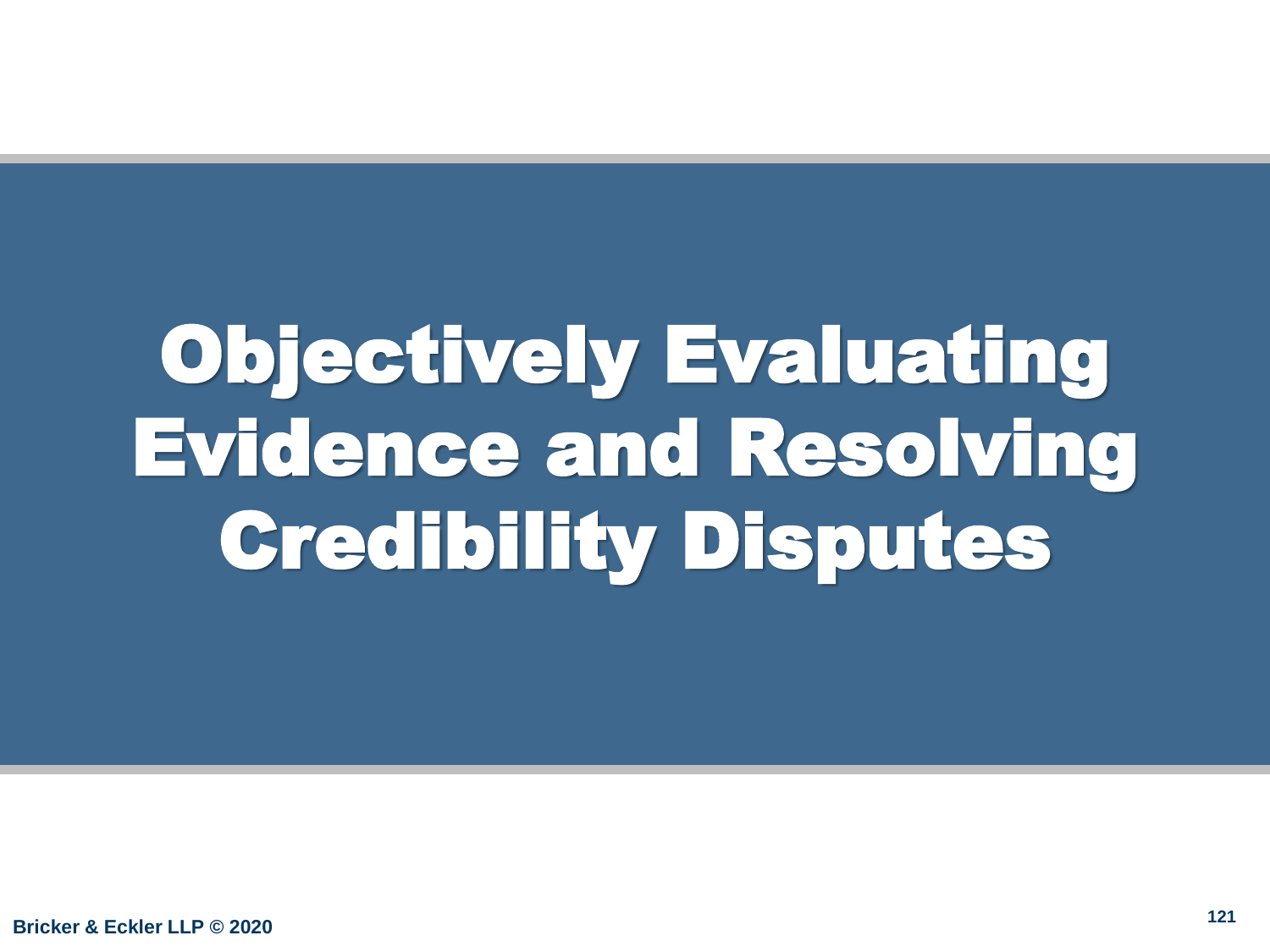## Objectively Evaluating Relevant Evidence



- As addressed in the preamble and discussed earlier, the decision-maker should evaluate:
- **"consistency, accuracy, memory, and credibility** (30315)
- **"implausibility, inconsistency, unreliability, ulterior motives, and lack of credibility"** (030330)
- Standard of proof and using it to guide decision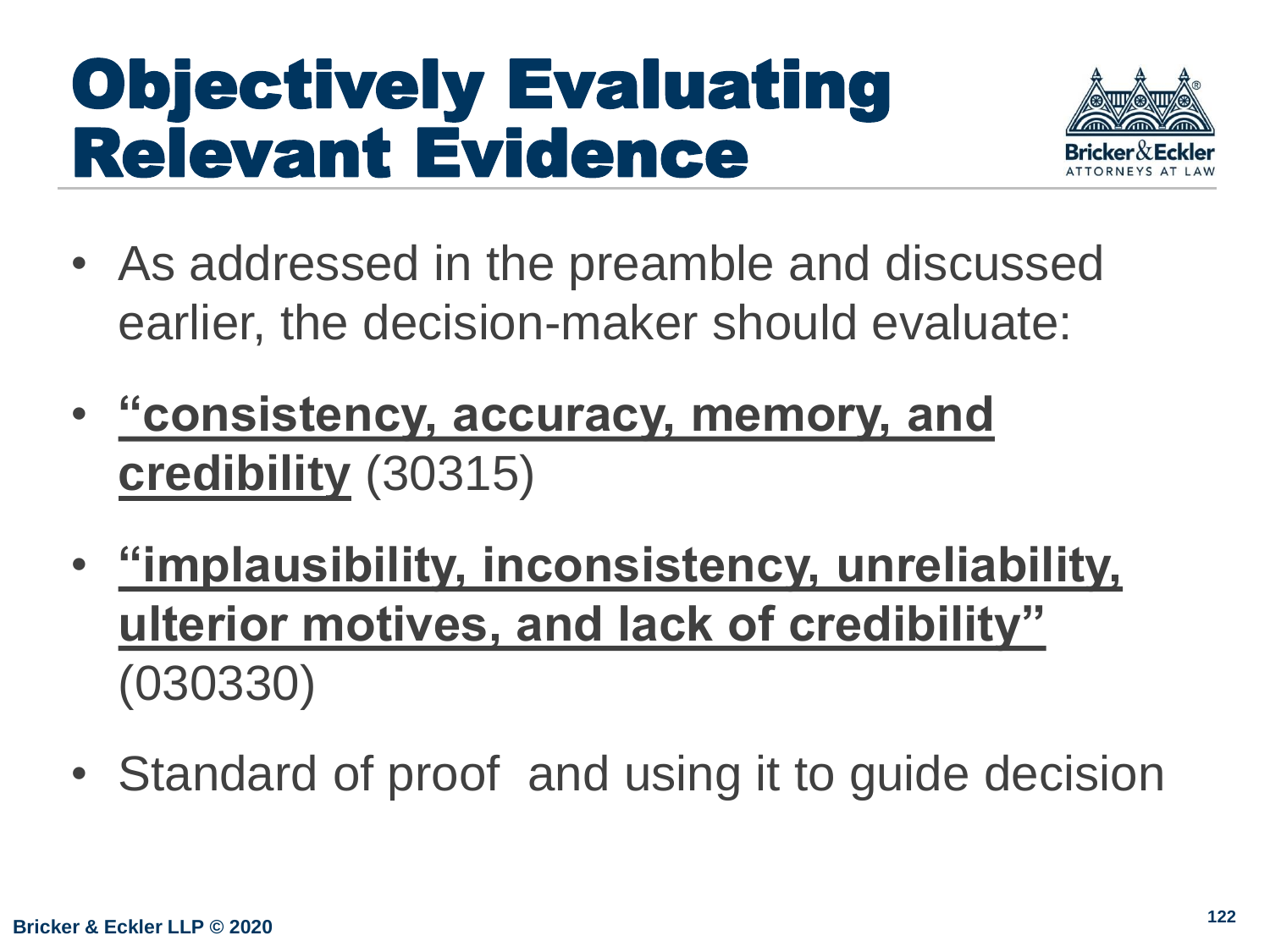# Standard of Proof



- Standard of Evidence: Preponderance of the Evidence or Clear & Convincing
- Must use same standard for formal Title IX complaints against both students and employees for all policies and procedures with adjudication for sexual harassment complaints (e.g., union grievance procedures)
- Must begin with a presumption of no violation by Respondent.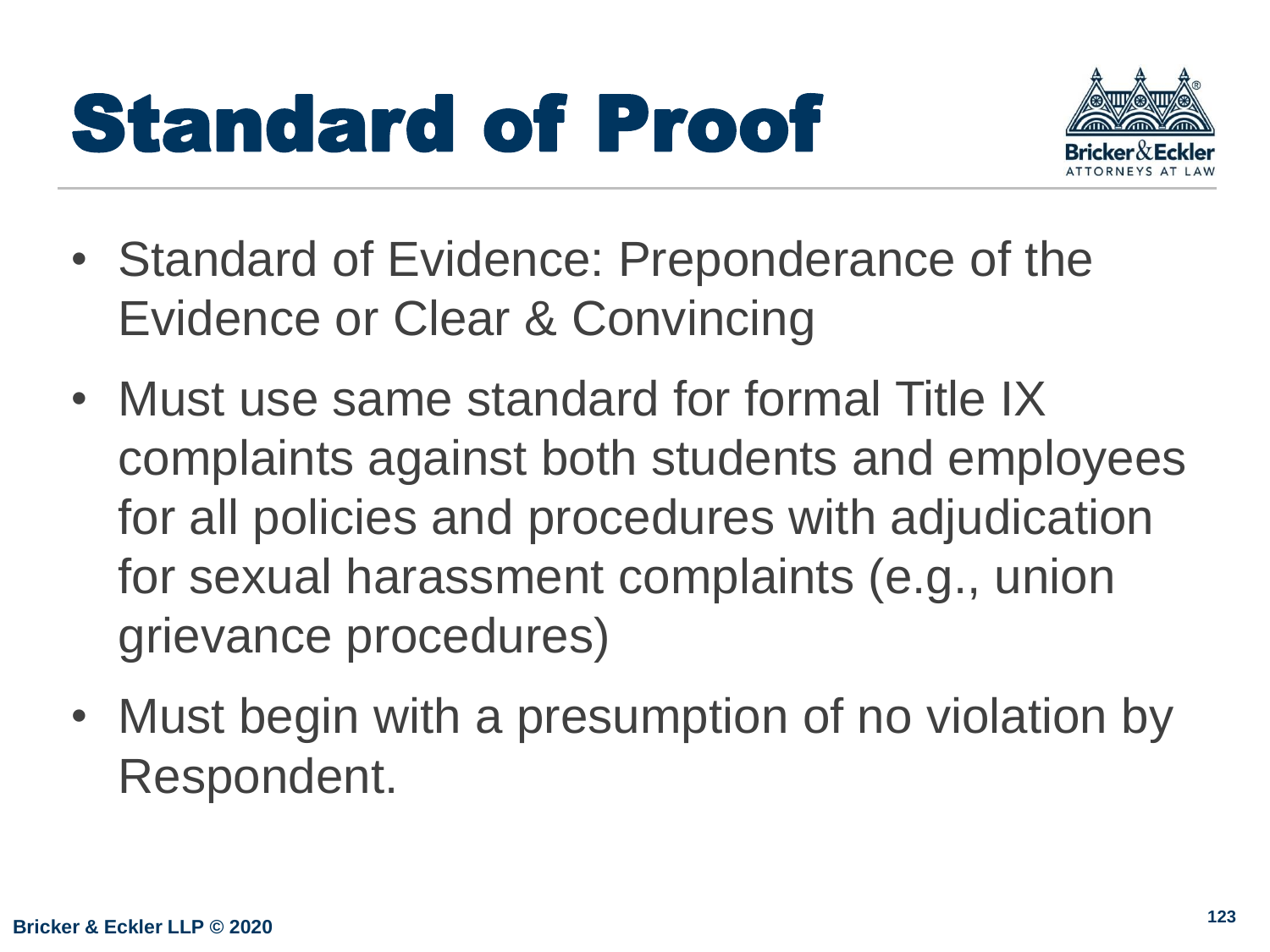## Making credibility decisions



The preamble discussion includes the following additional information on credibility:

- "Studies demonstrate that inconsistency is correlated with deception" (30321)
- Credibility decisions consider "plausibility and consistency" (30322)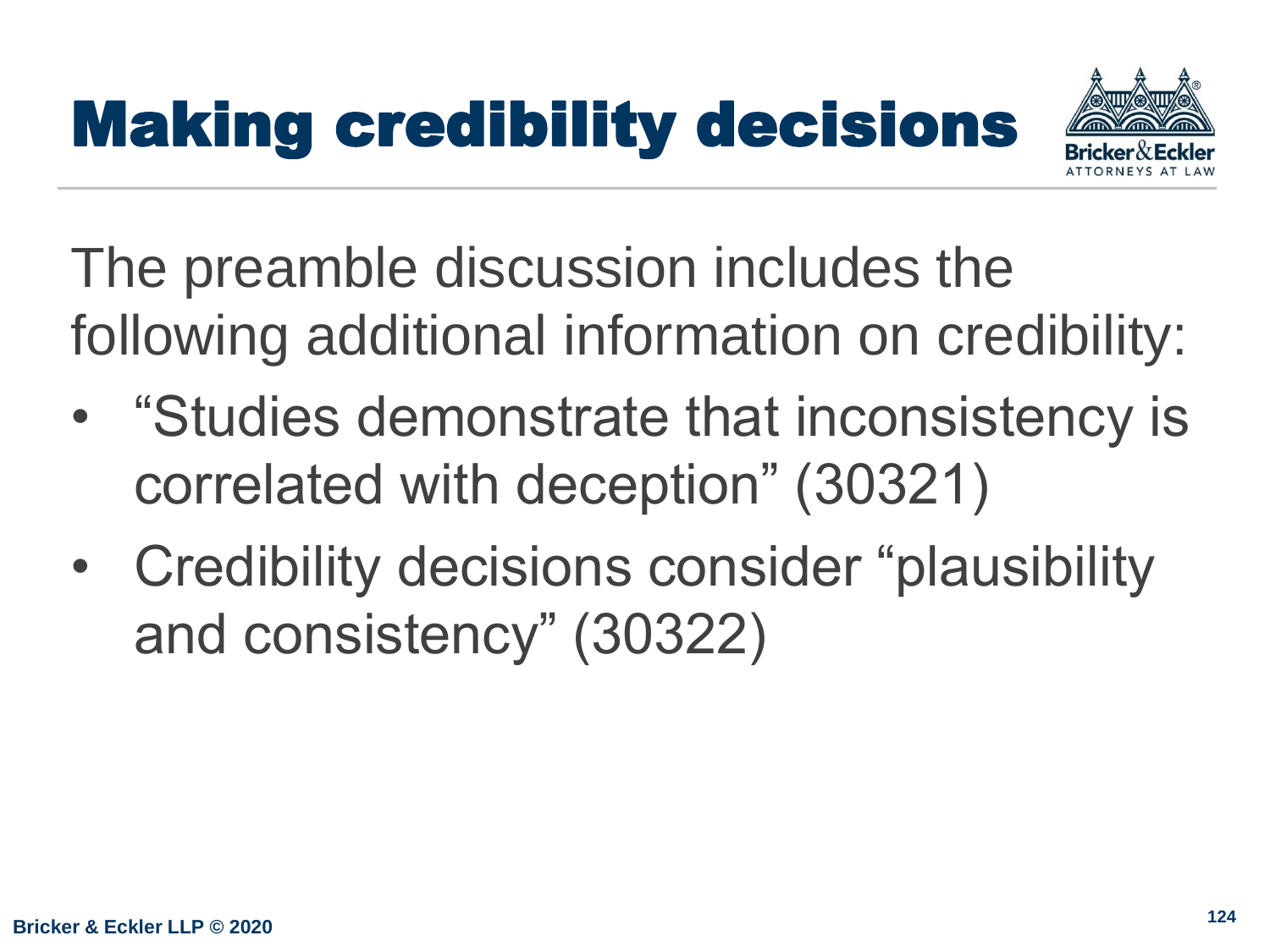

Consider the following when resolving the conflict:

- Statements by any witnesses to the alleged incident (Regs: only when subjected to cross-examination)
- Evidence about the relative credibility of the complainant/respondent
	- o The level of detail and consistency of each person's account should be compared in an attempt to determine who is telling the truth
	- o Is corroborative evidence lacking where it should logically exist?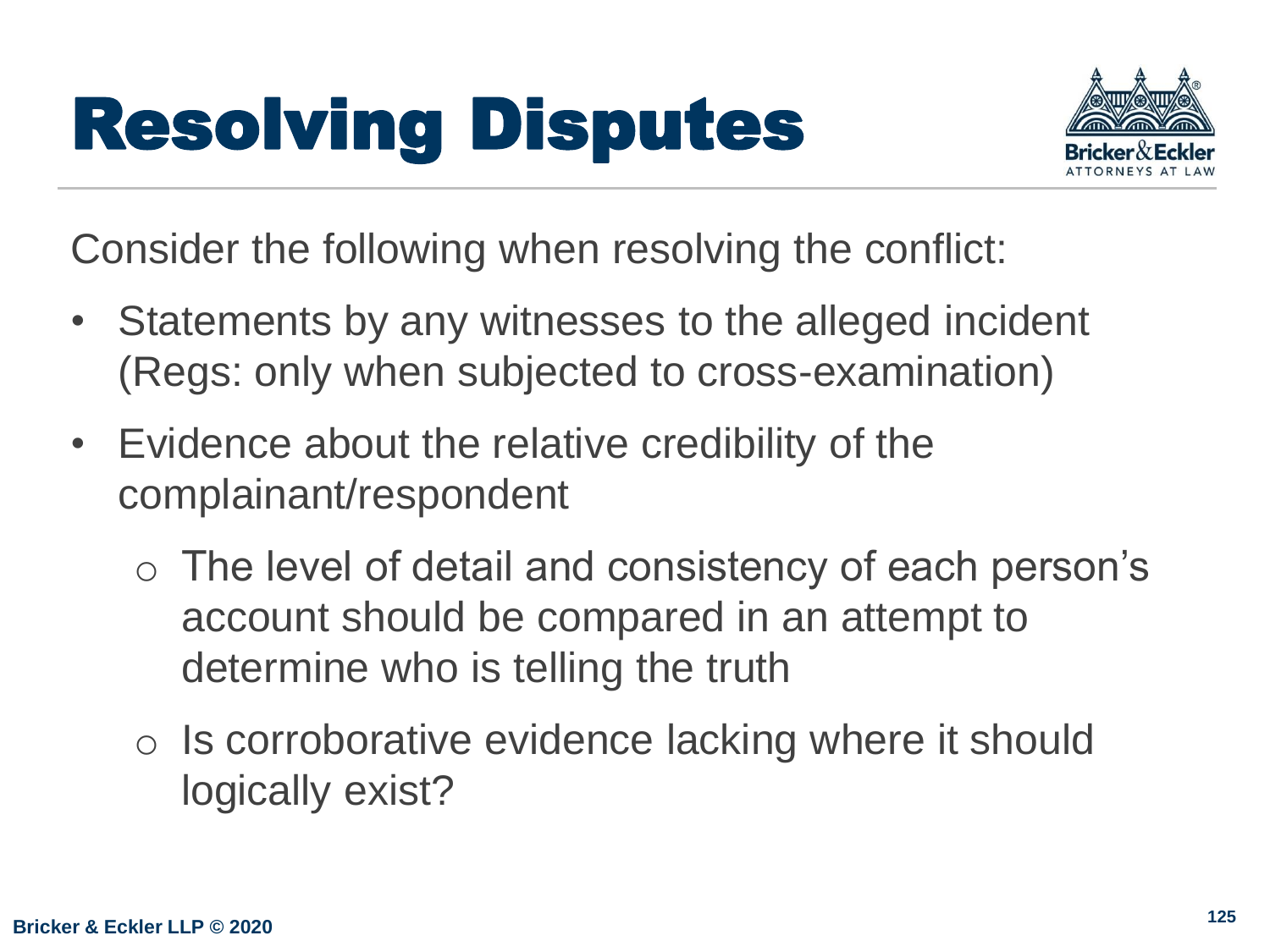

Also, consider the following when resolving the conflict and consistent with Regulations:

- Evidence of the complainant's reaction or behavior after the alleged harassment
	- o Were there witnesses who saw that the complainant was upset?
	- o Changes in behaviors? Work-related? School? Concerns from friends and family? Avoiding certain places?
		- May not manifest until later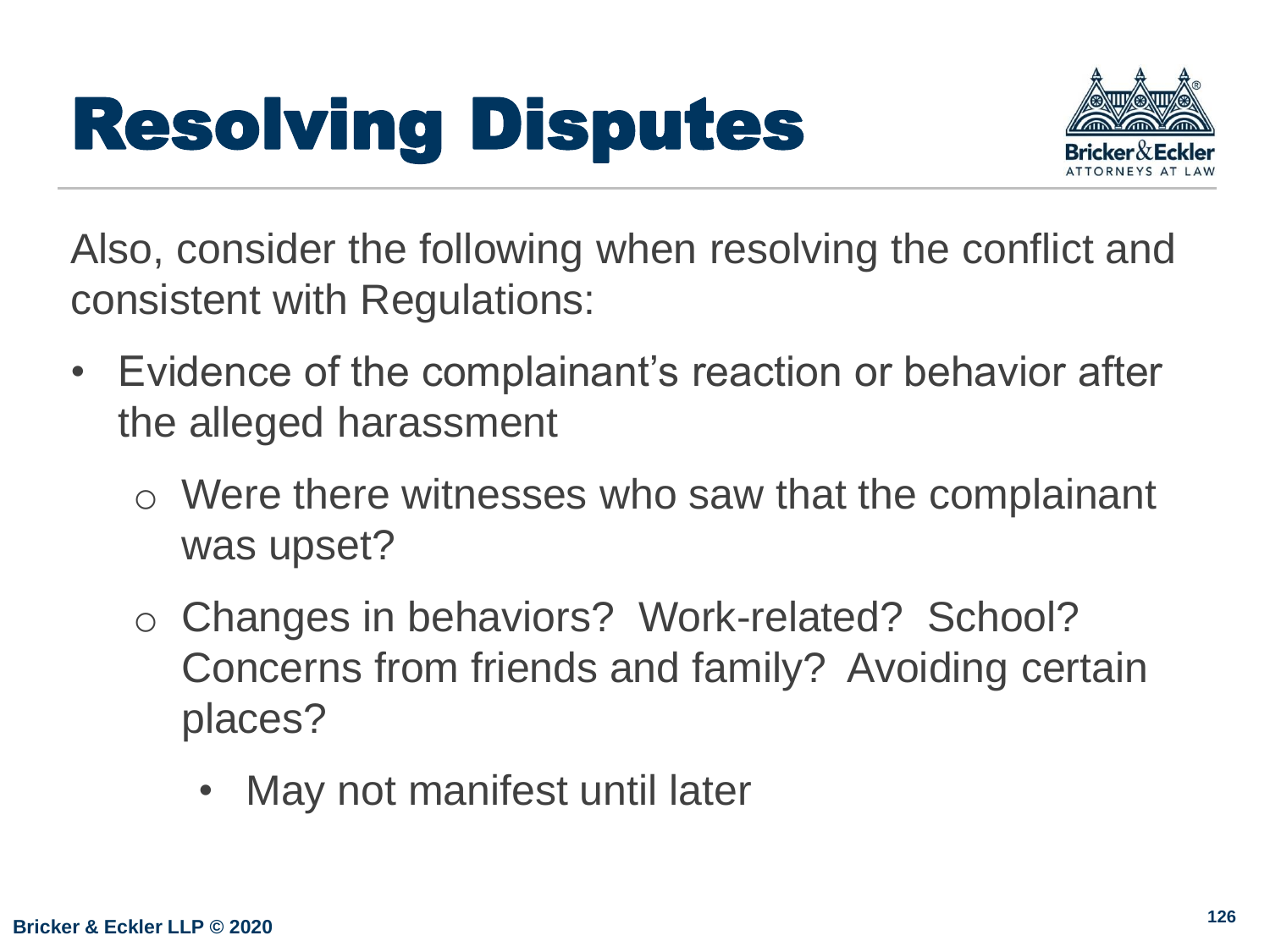

Also consider the following when resolving the conflict and consistent with Regulations:

- Evidence about whether the complainant filed the complaint or took other action to protest the conduct soon after the alleged incident occurred
	- o But: failure to immediately complain may merely reflect a fear of retaliation, a fear that the complainant may not be believed, etc. rather than that the alleged harassment did not occur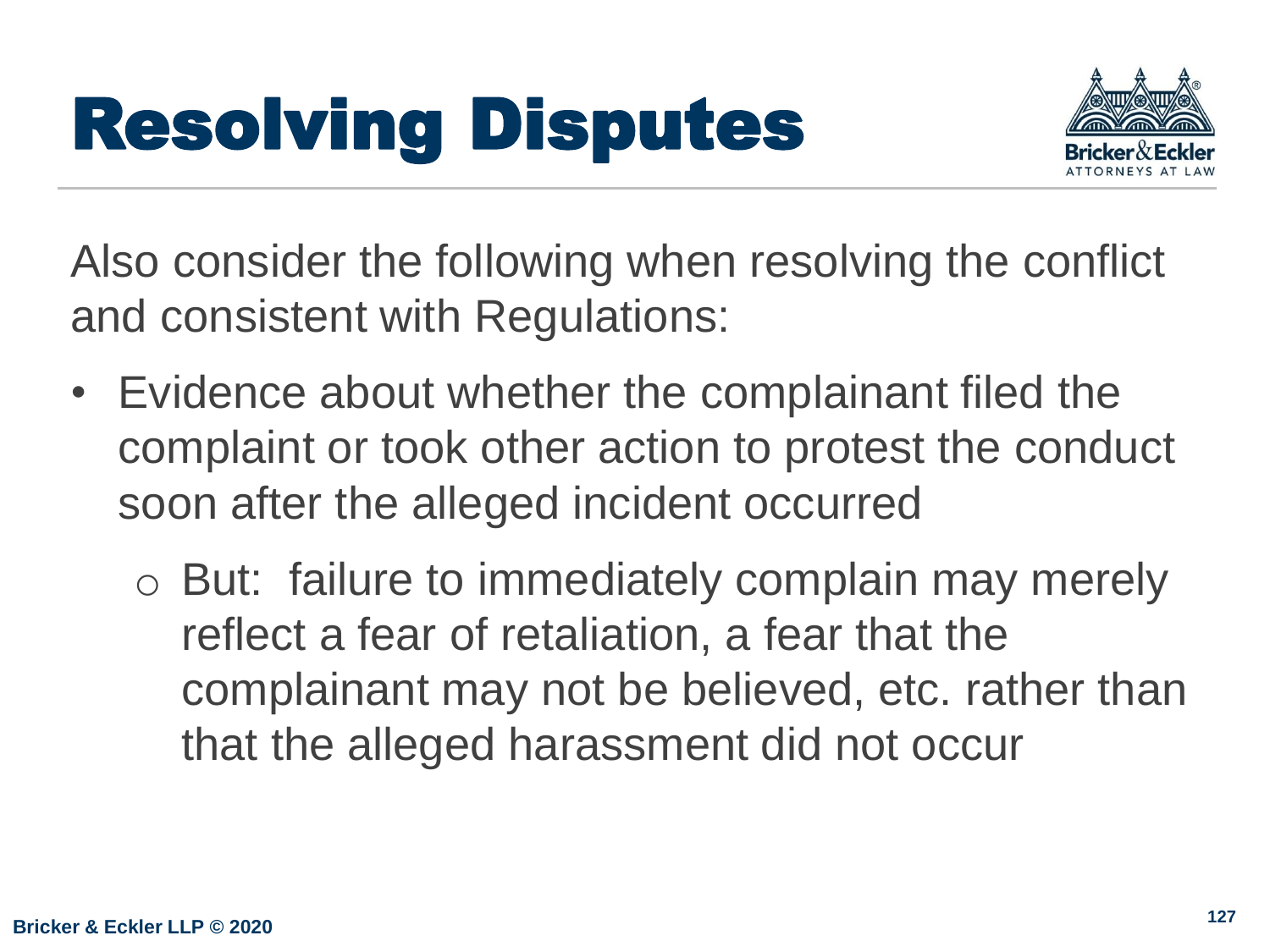

Also consider the following when resolving the conflict:

- Other contemporaneous evidence:
	- o Did the complainant write about the conduct and reaction to it soon after it occurred (e.g. in a diary, email, blog, social media post)?
	- o Did the student tell others (friends, parents) about the conduct and their reaction soon after it occurred?
- **Again, only if subjected to cross-examination**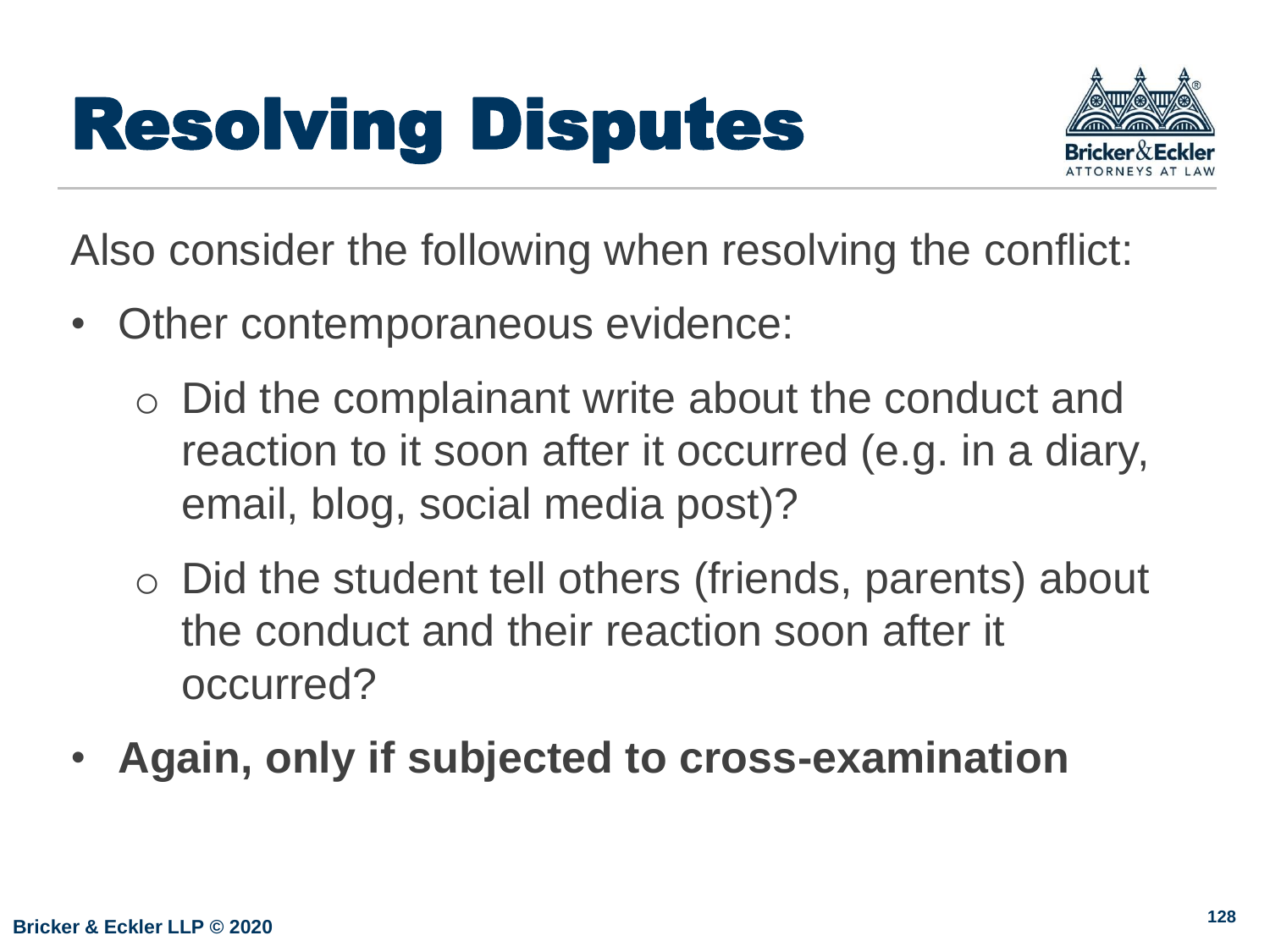# #1 Keep an Open Mind



- Keep an open mind until all statements have been tested at the live hearing
- Don't come to any judgment, opinion, conclusion or belief about any aspect of this matter until you've reviewed or heard all of the evidence AND consider only the evidence that can remain (statements in the record might have to be removed from consideration if not tested in livehearing)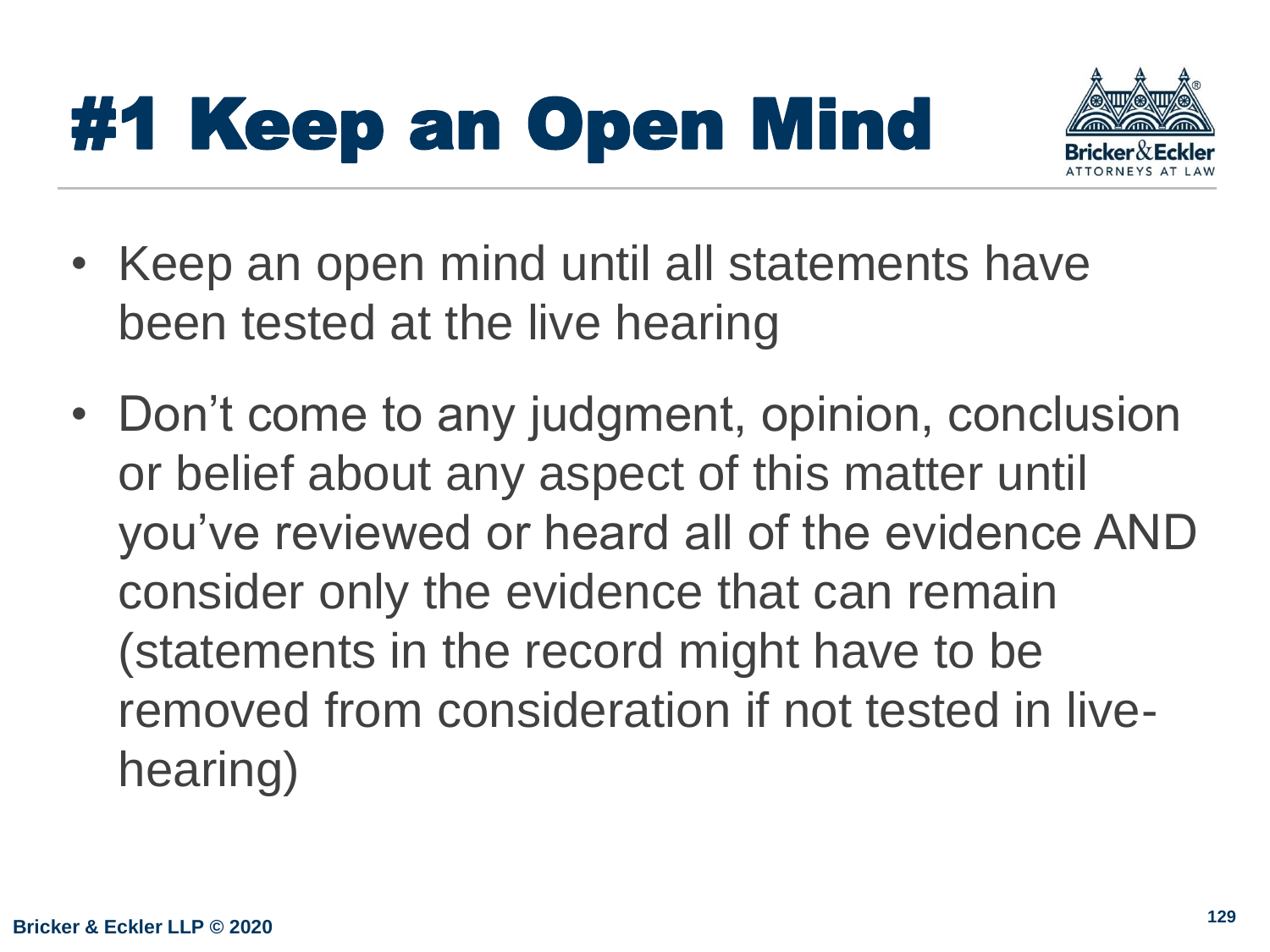#### #2 Sound, Reasoned Decision



- You must render a sound, reasoned decision on every charge
- You must determine the facts in this case based on the information presented
- You must determine what evidence to believe, the importance of the evidence, and the conclusions to draw from that evidence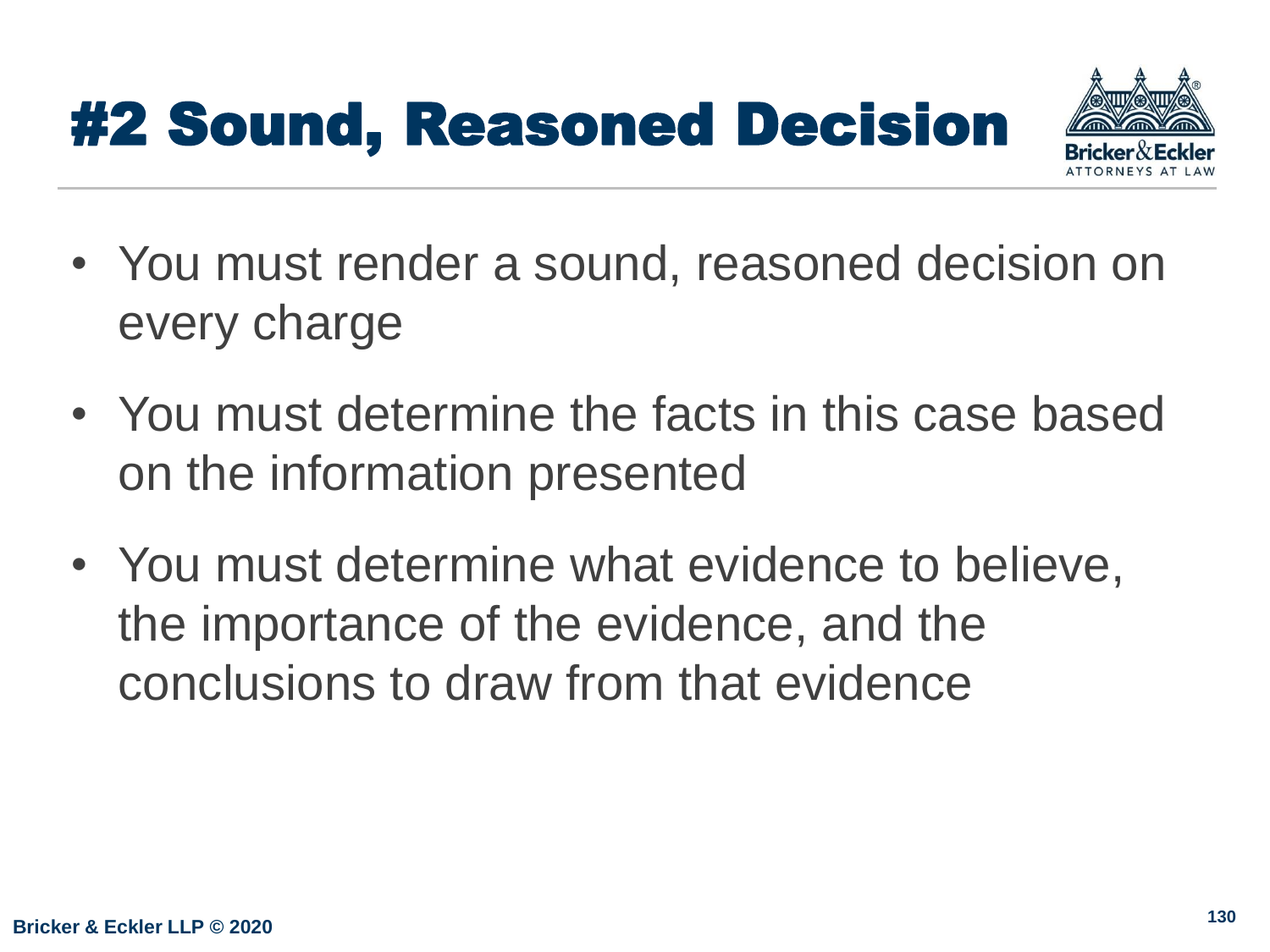### #3 Consider All/Only Evidence



- You must make a decision based solely on the relevant evidence obtained in this matter and only statements in the record that have been tested in cross-examination
- You may consider nothing but this evidence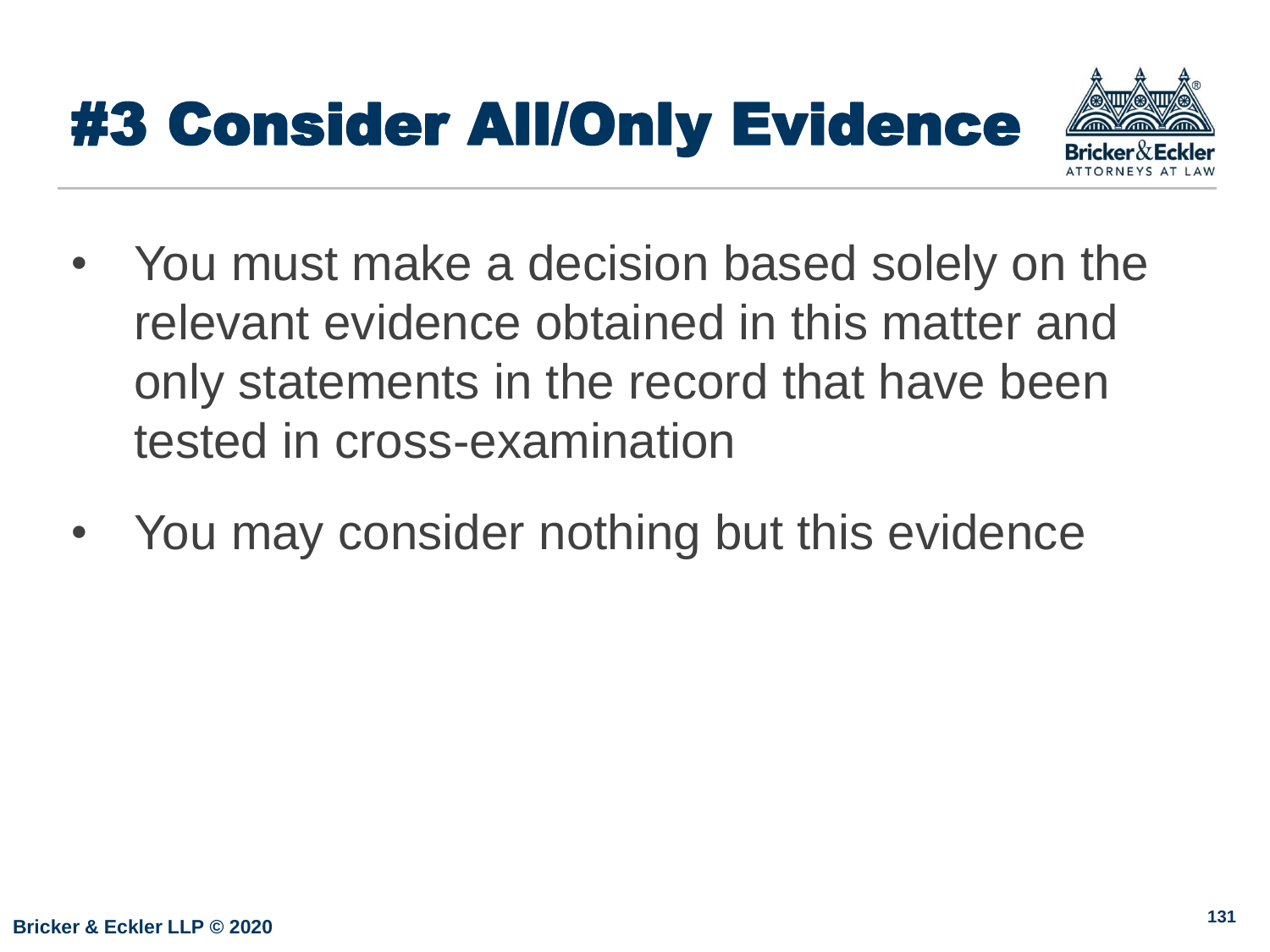



- You must be impartial when considering evidence and weighing the credibility of parties and witnesses
- You should not be swayed by prejudice, sympathy, or a personal view that you may have of the claim or any party
- Identify any actual or perceived conflict of interest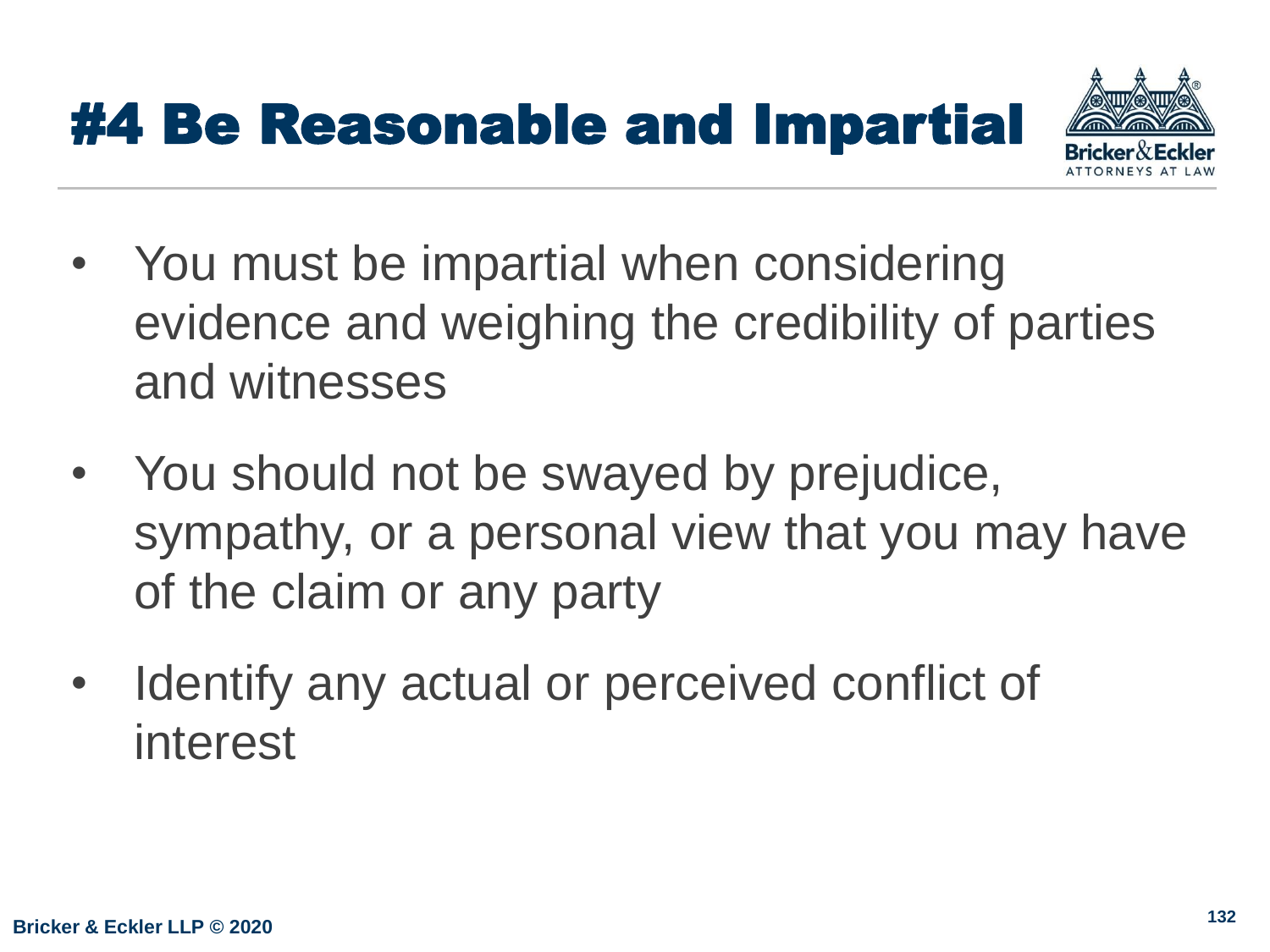# #5 Weight of Evidence



- The quality of evidence is not determined by the volume of evidence or the number of witnesses or exhibits.
- It is the weight of the evidence, or its strength in tending to prove the issue at stake that is important.
- You must evaluate the evidence as a whole based on your own judgment.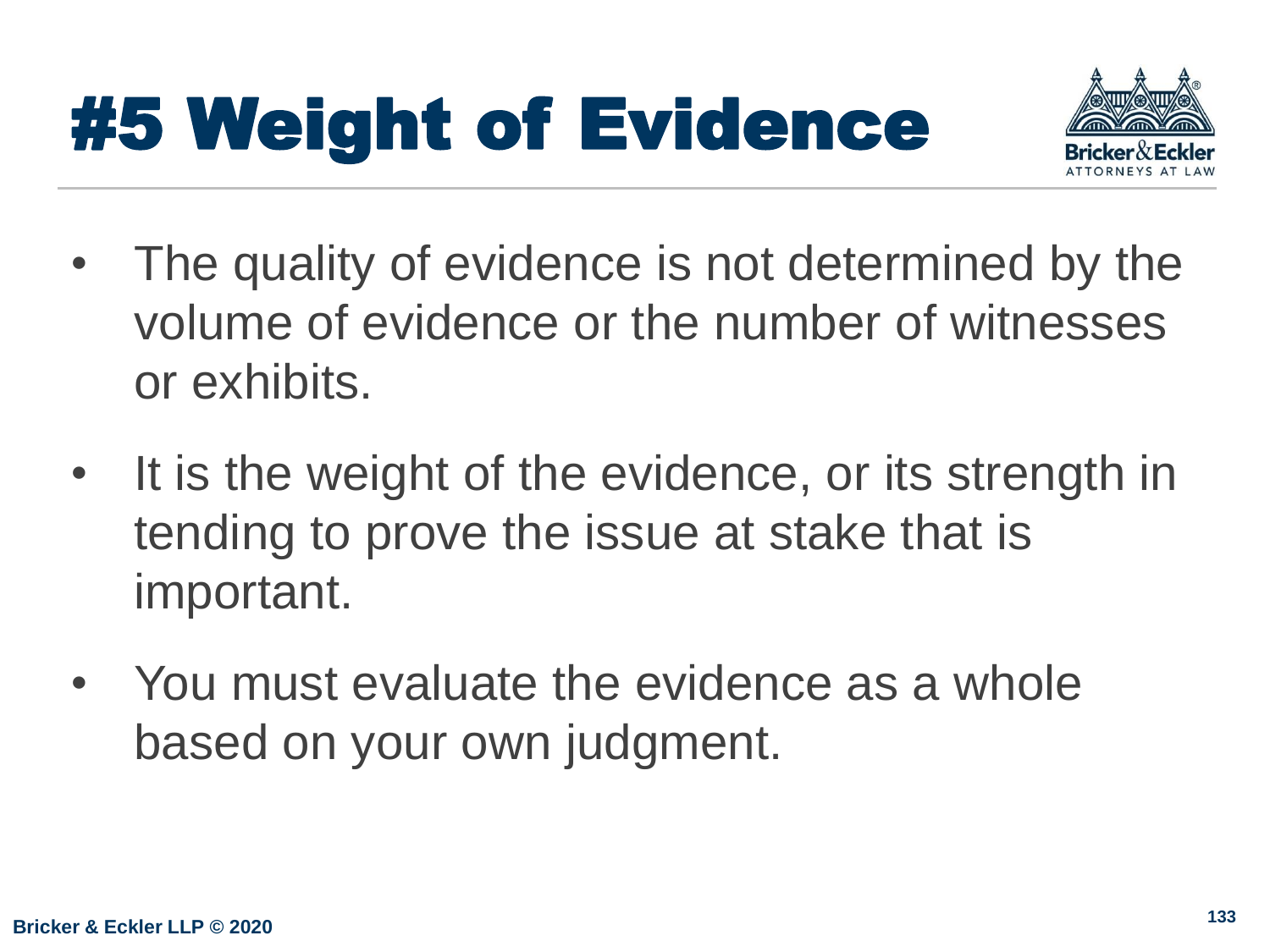# #5 Weight of Evidence



• Decision-makers who are trained to perform that role means that the same well-trained decisionmaker will determine the weight or credibility to be given to each piece of evidence, and how to assign weight (30331)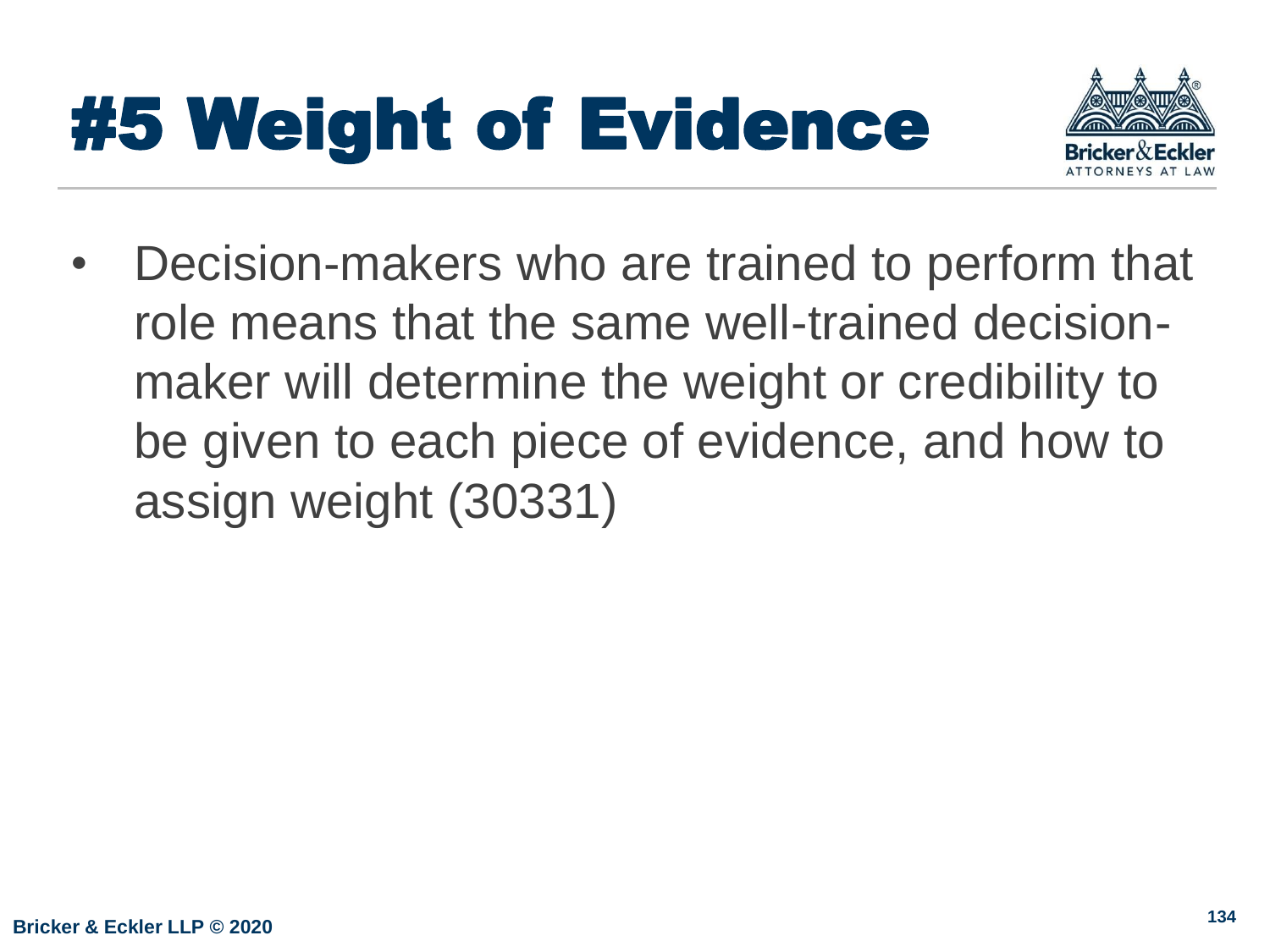### Weight of Evidence Example



The preamble provides in the discussion:

"[W]here a cross-examination question or piece of evidence is relevant, but concerns a party's character or prior bad acts, under the final regulations **the decision-maker cannot exclude or refuse to consider the relevant evidence, but may proceed to objectively evaluate that relevant evidence by analyzing whether that evidence warrants a high or low level weight or credibility**, so long as the decision-maker's evaluation treats both parties equally **by not, for instance, automatically assigning higher weight to exculpatory character evidence than to inculpatory character evidence**." (30337)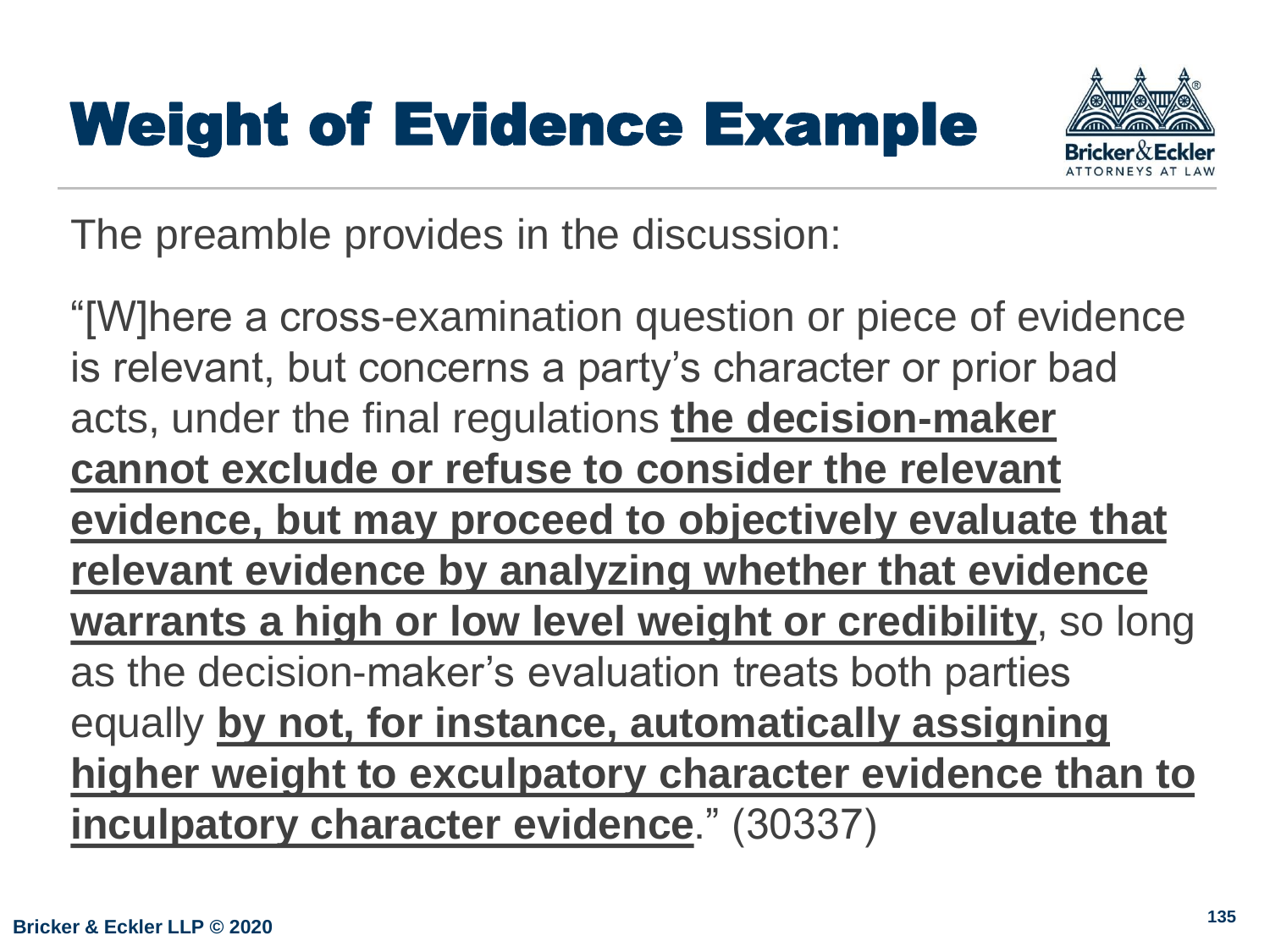## #6 Evaluate Witness Credibility



- You must give the testimony and information of each party or witness the degree of importance you reasonably believe it is entitled to receive.
- Identify all conflicts and attempt to resolve those conflicts and determine where the truth (standard or review/proof) lies.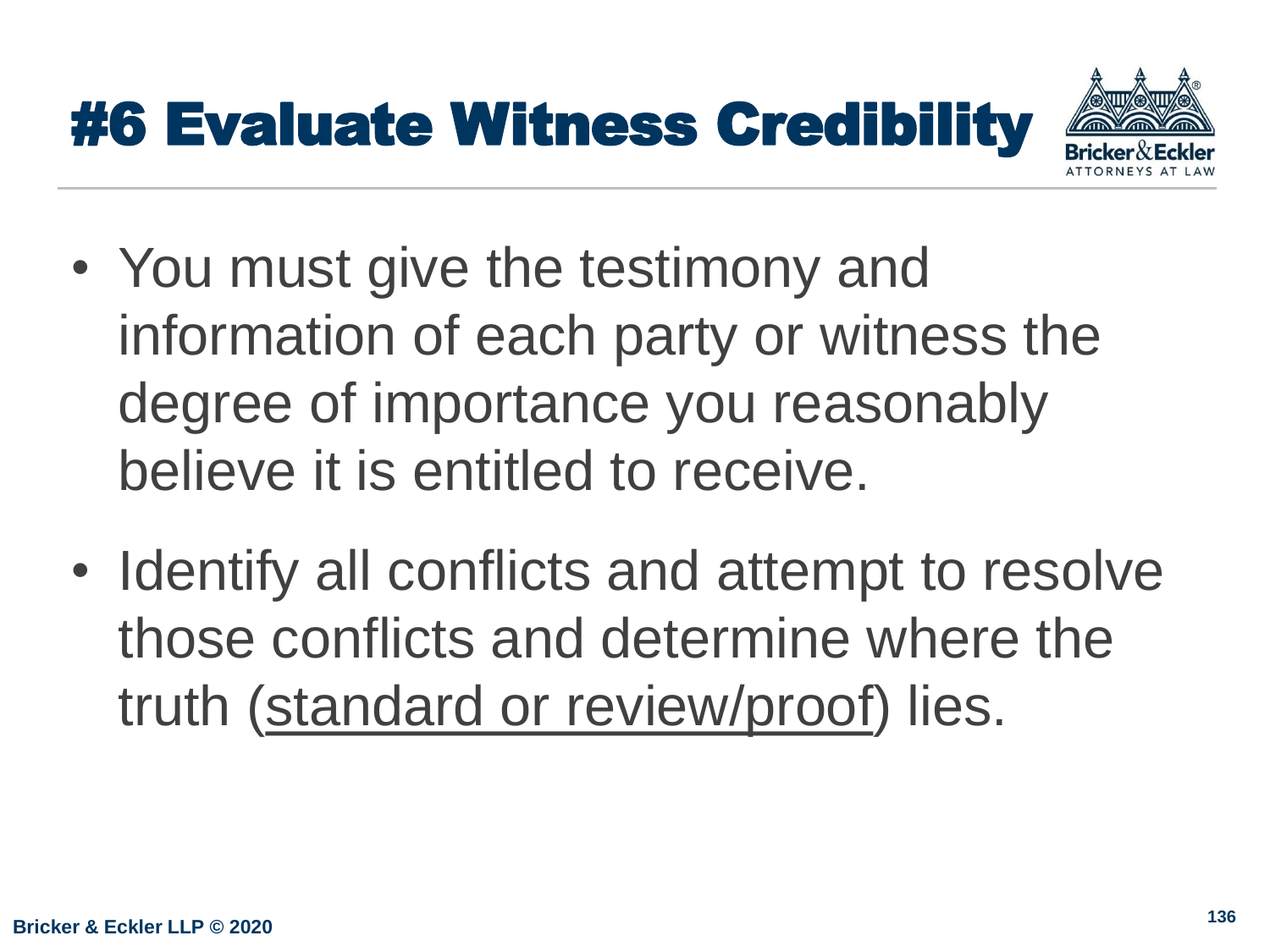## #6 Evaluate Witness Credibility



- Consider the reasonableness or unreasonableness, or probability or improbability, of the testimony.
- Does the witness have any motive?
- Is there any bias?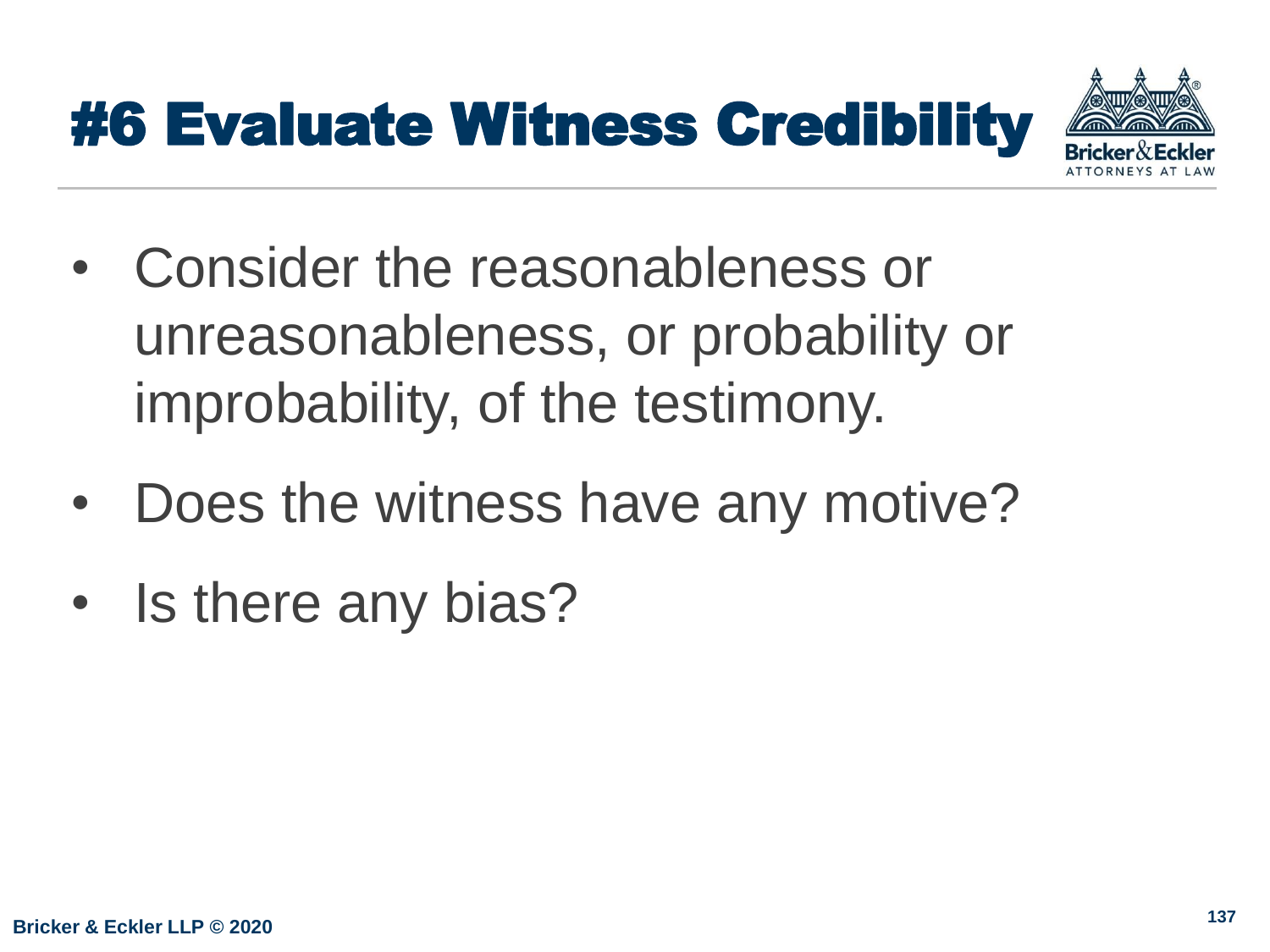## #6 Evaluate Witness Credibility



- Credibility is determined fact by fact, not witness by witness
	- o The most earnest and honest witness may share information that turns out not to be true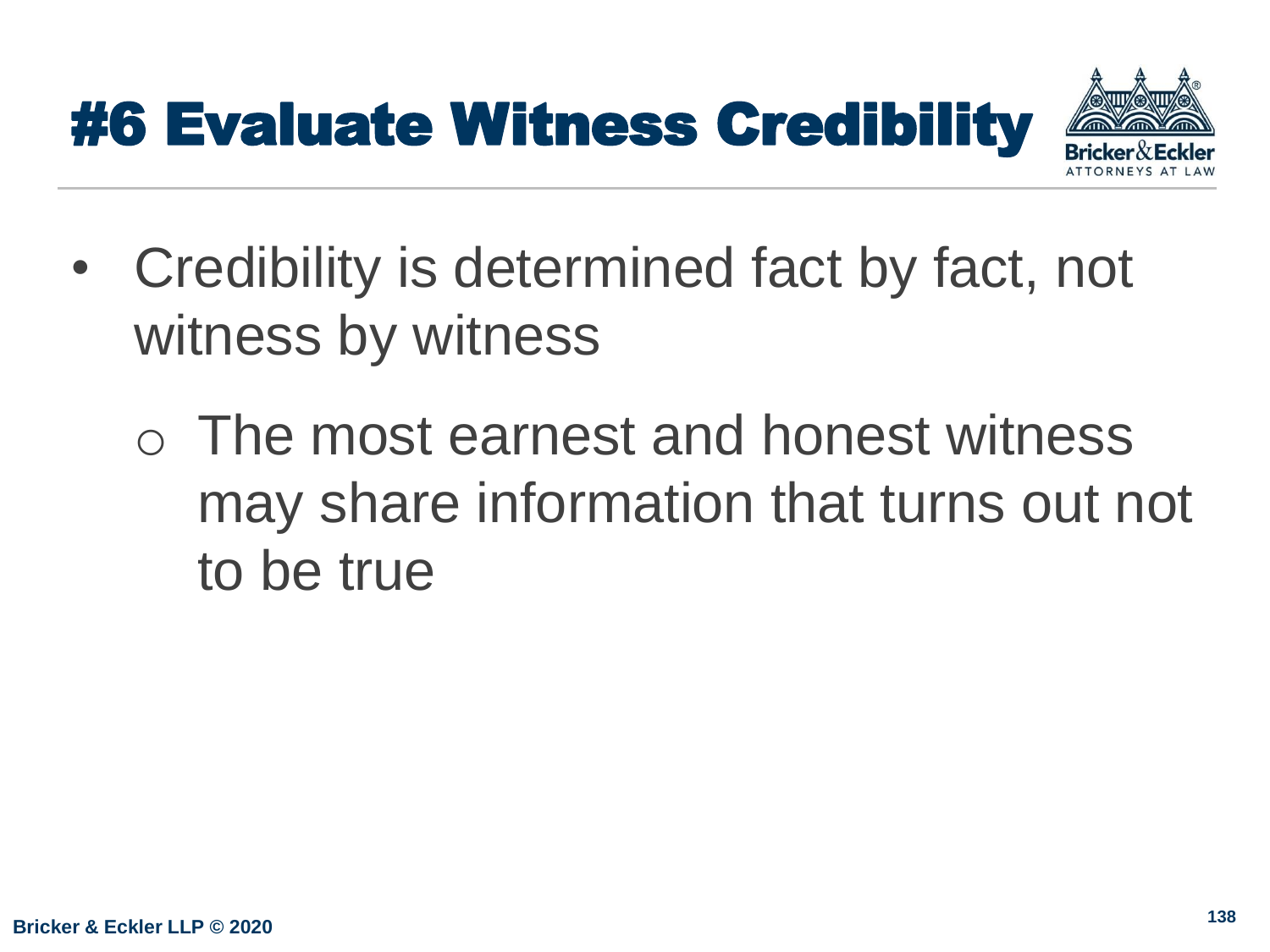

- Inferences are sometimes called "circumstantial evidence."
- It is the evidence that you infer from direct evidence that you reviewed during the course of reviewing the evidence.
- Inferences only as warranted and reasonable and not due to decision to opt out of crossexamination or questioning.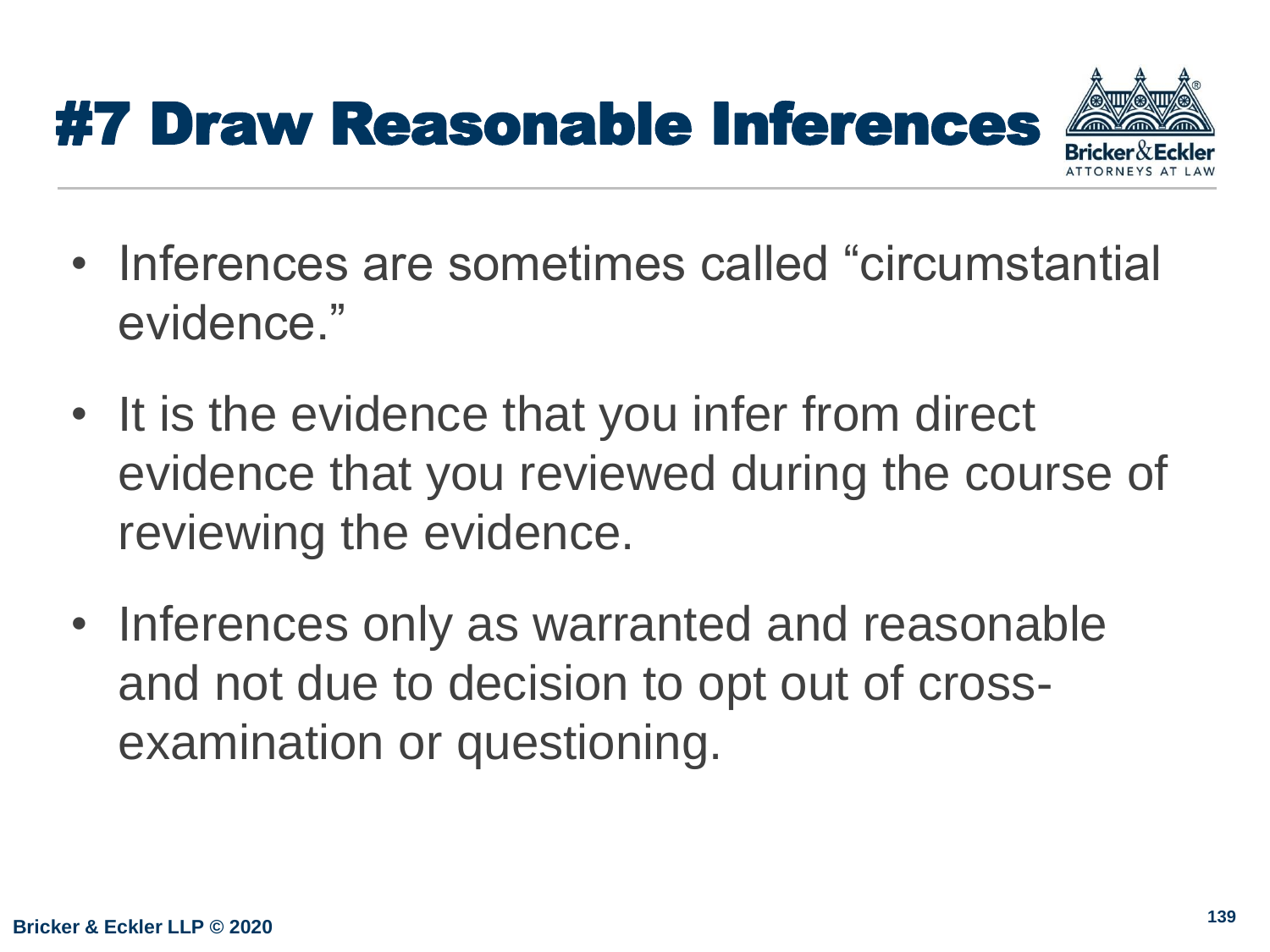# #8 Standard of Evidence



Use the standard of evidence as defined by your policy when evaluating whether someone is responsible for each policy violation and ALWAYS start with presumption of no violation.

- Preponderance of the evidence: a fact is more likely than not to be true (30373 fn. 1409)
- Clear and convincing: a fact is highly probable to be true (30373 fn. 1409)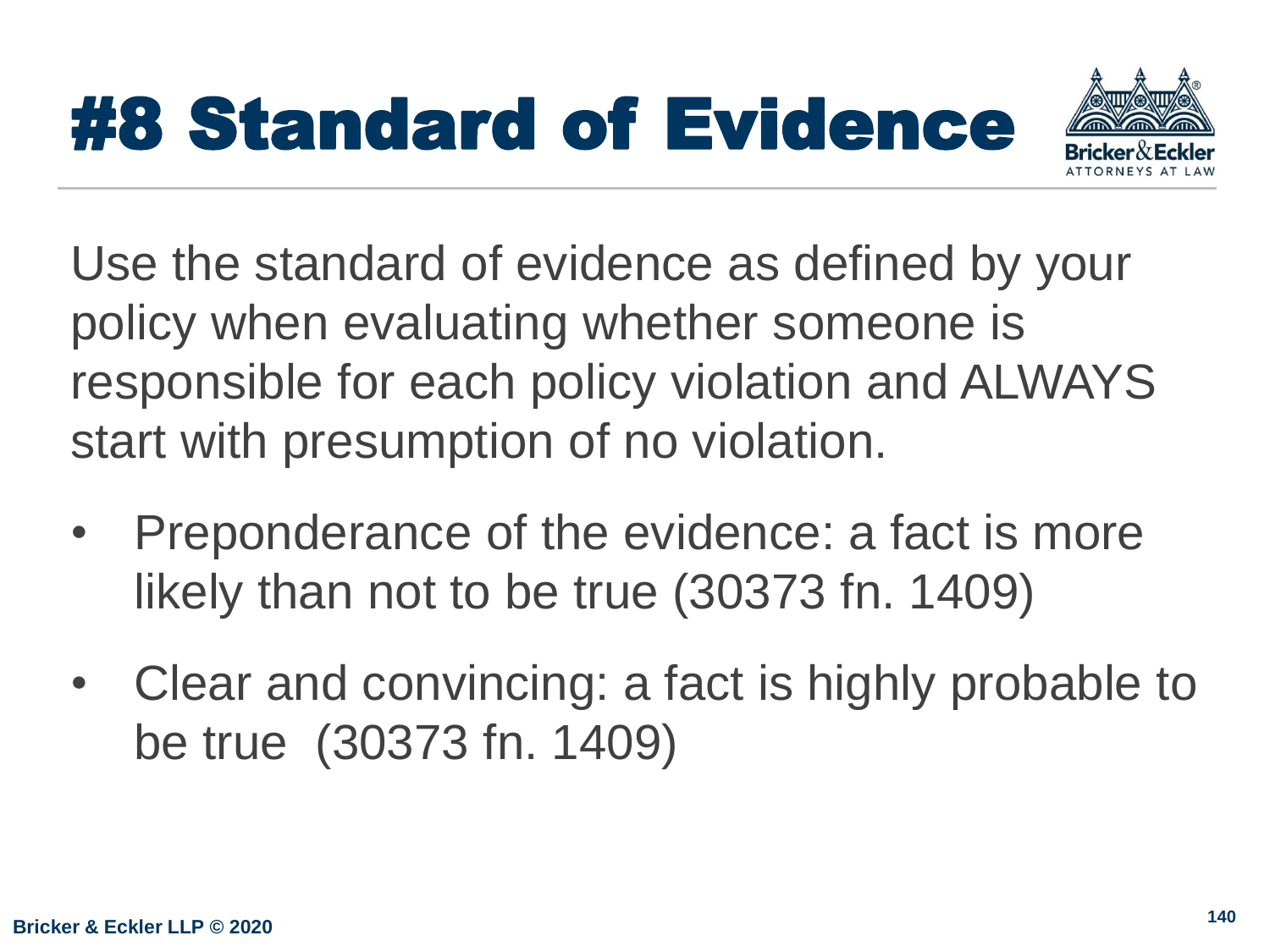#### #8 Standard of Evidence



- Look to all the evidence in total, and make judgments about the weight and credibility, and then determine whether or not the burden has been met.
- Any time you make a decision, use your standard of evidence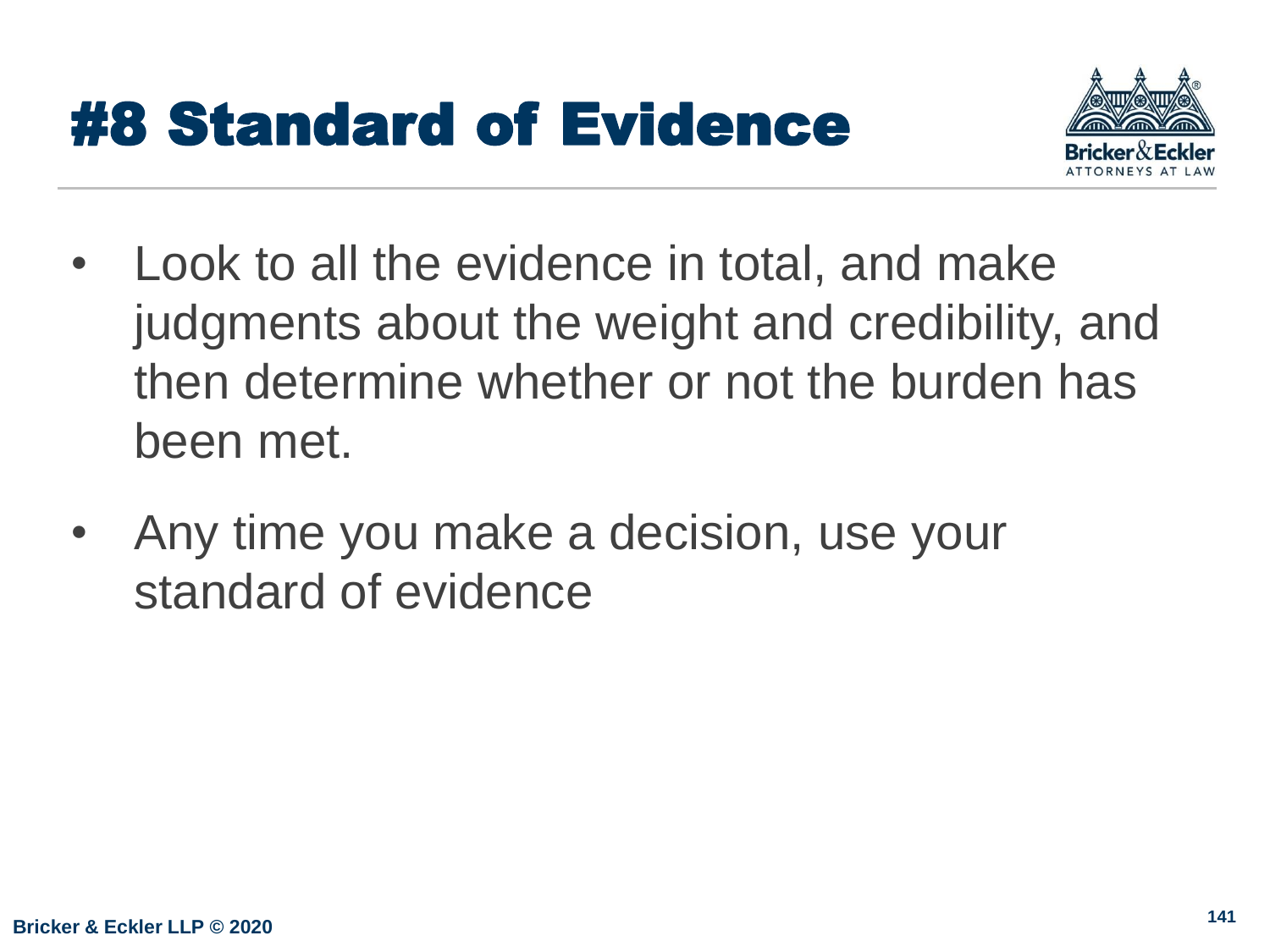#### #9 Don't Consider Impact



- Don't consider the potential impact of your decision on either party when determining if the charges have been proven.
- Focus only on the charge or charges brought in the case and whether the evidence presented to you is sufficient to persuade you that the respondent is responsible for the charges.
- **Do not consider the impact of your decision**.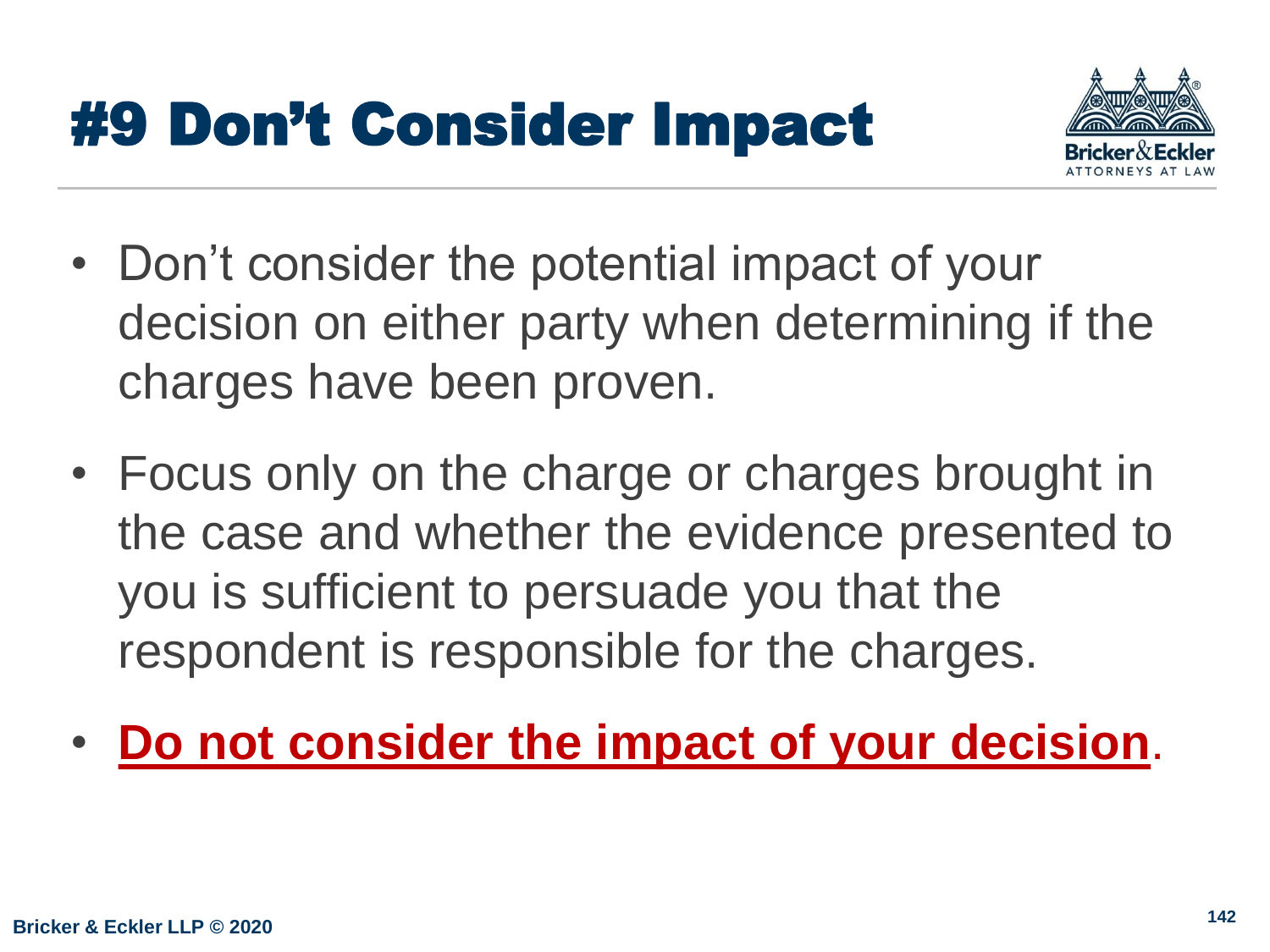# The Written Decision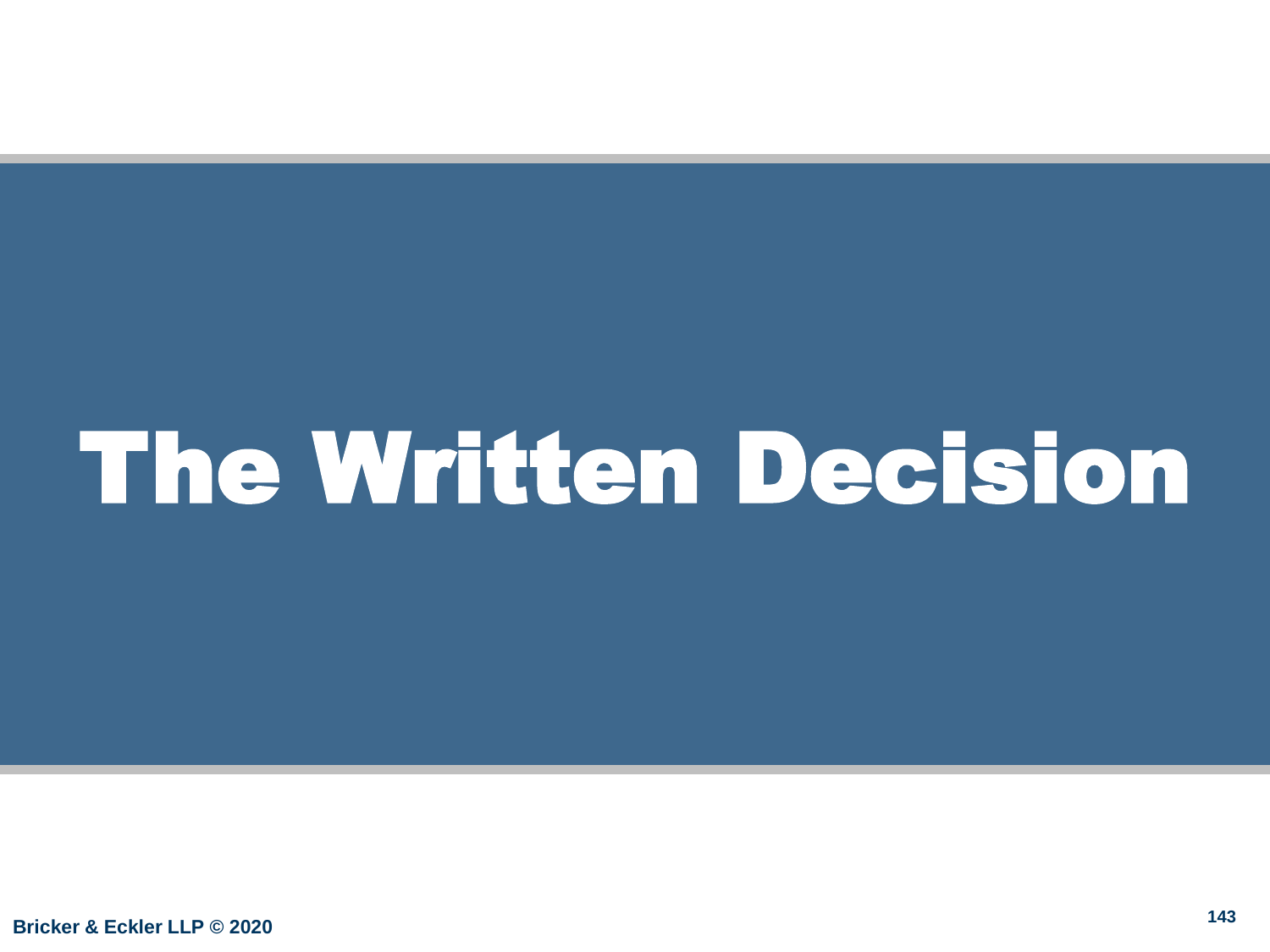

## **Fact Finding Process:**

- List undisputed facts what do parties agree on? = **findings of fact**
	- List disputed facts what do parties disagree on?
	- What undisputed facts address each element?
	- What disputed facts must be resolved for each element?

- Weigh the evidence for each **relevant** disputed fact
- Resolve disputed facts = **findings of fact**

3

1

2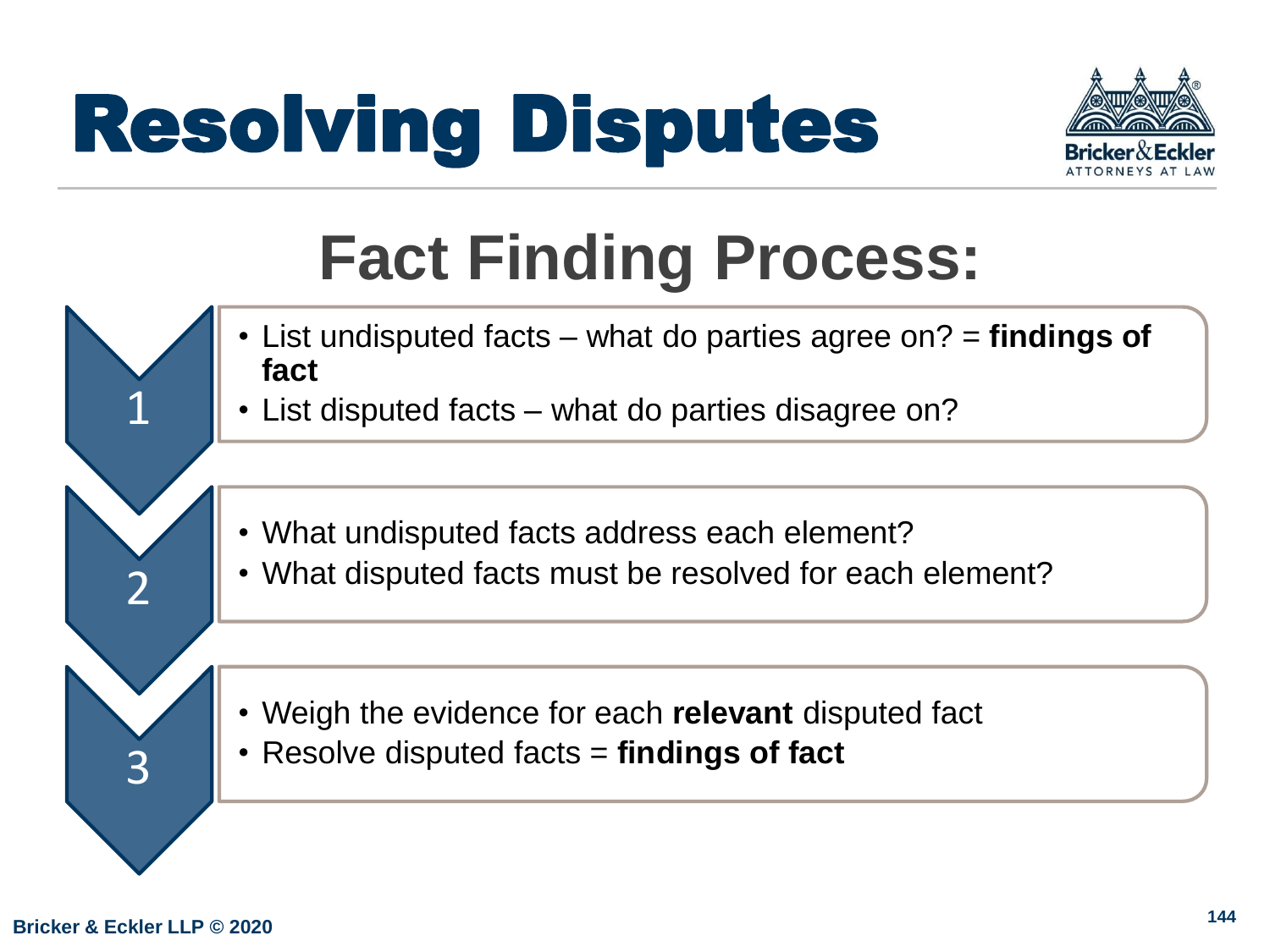## Written Determination in 106.45(b)(7)(ii)



Written determination must include:

- Identification of the allegations potentially constituting sexual harassment;
- A description of the procedural steps taken from the receipt of the formal complaint through the determination, including any notifications to the parties, interviews with parties and witnesses, site visits, methods used to gather other evidence; and hearings held;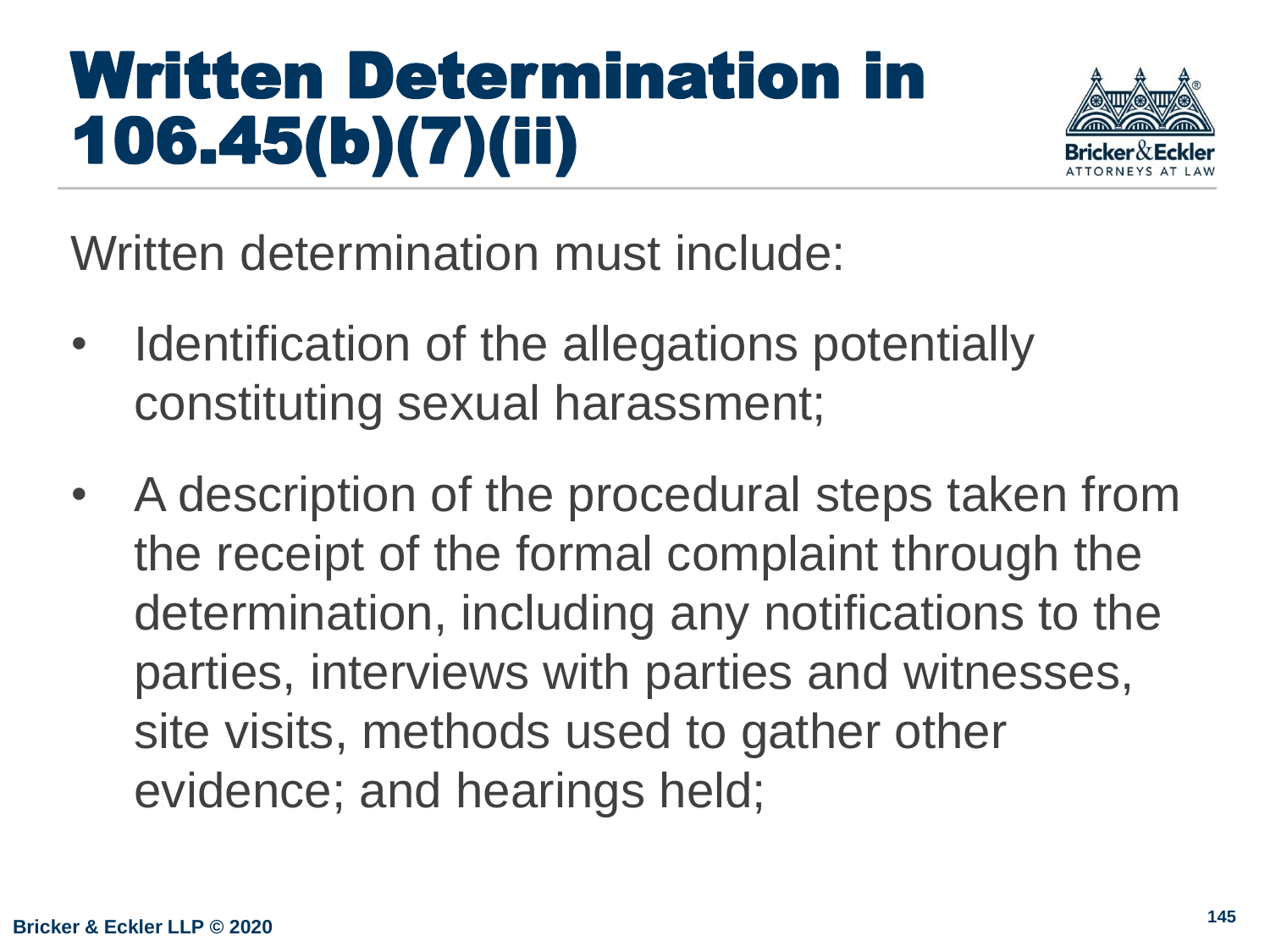### Written Determination in 106.45(b)(7)(ii)



Include key elements of any potential policy violation so parties have a complete understanding of the process and information considered by the recipient to reach its decision (30391) – should "match up" with decision (30391)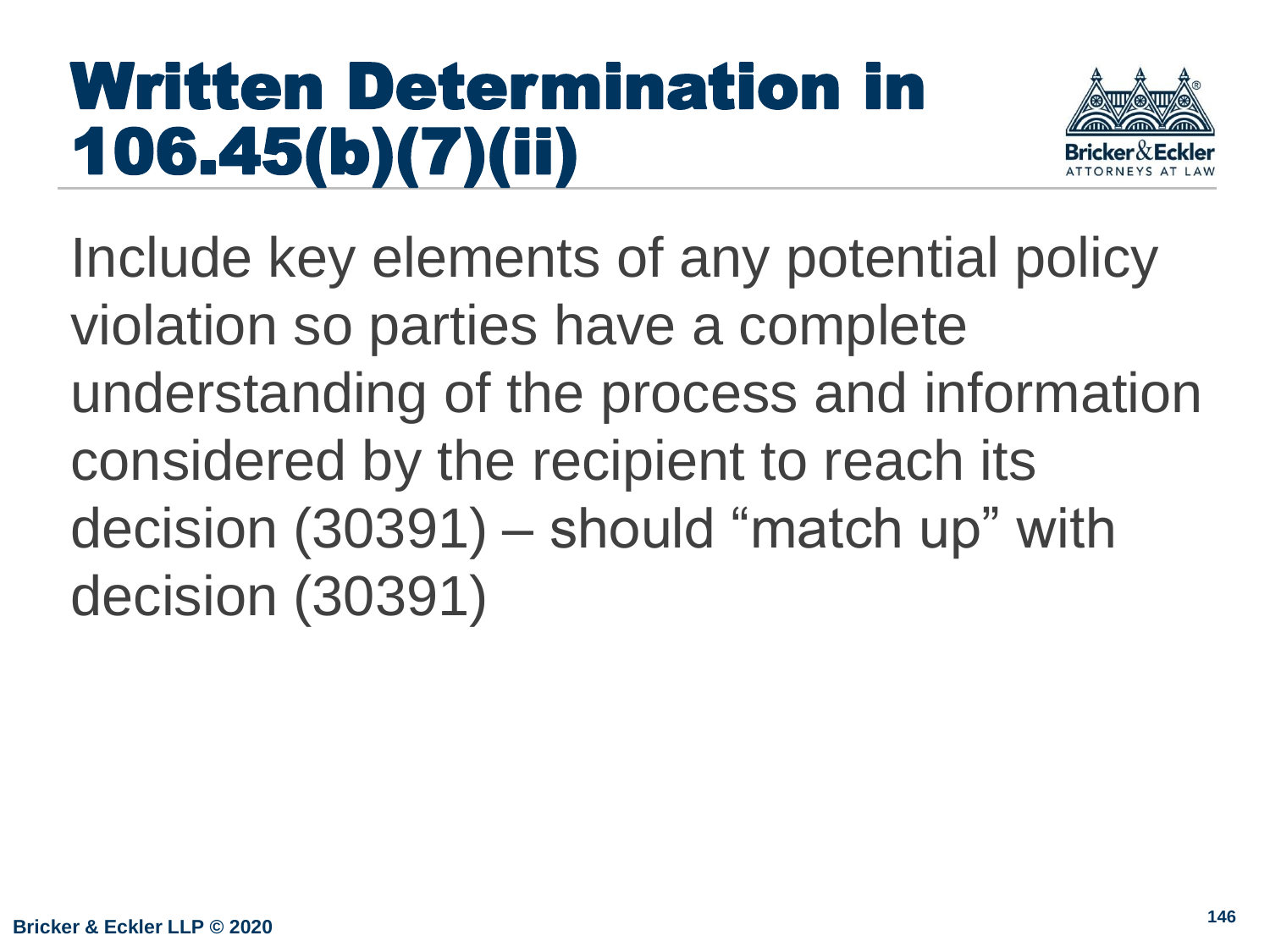### Written Determination in 106.45(b)(7)(ii)



Purpose of key elements of procedural steps "so the parties have a thorough understanding of the investigative process and information considered by the recipient in reaching conclusions." (30389)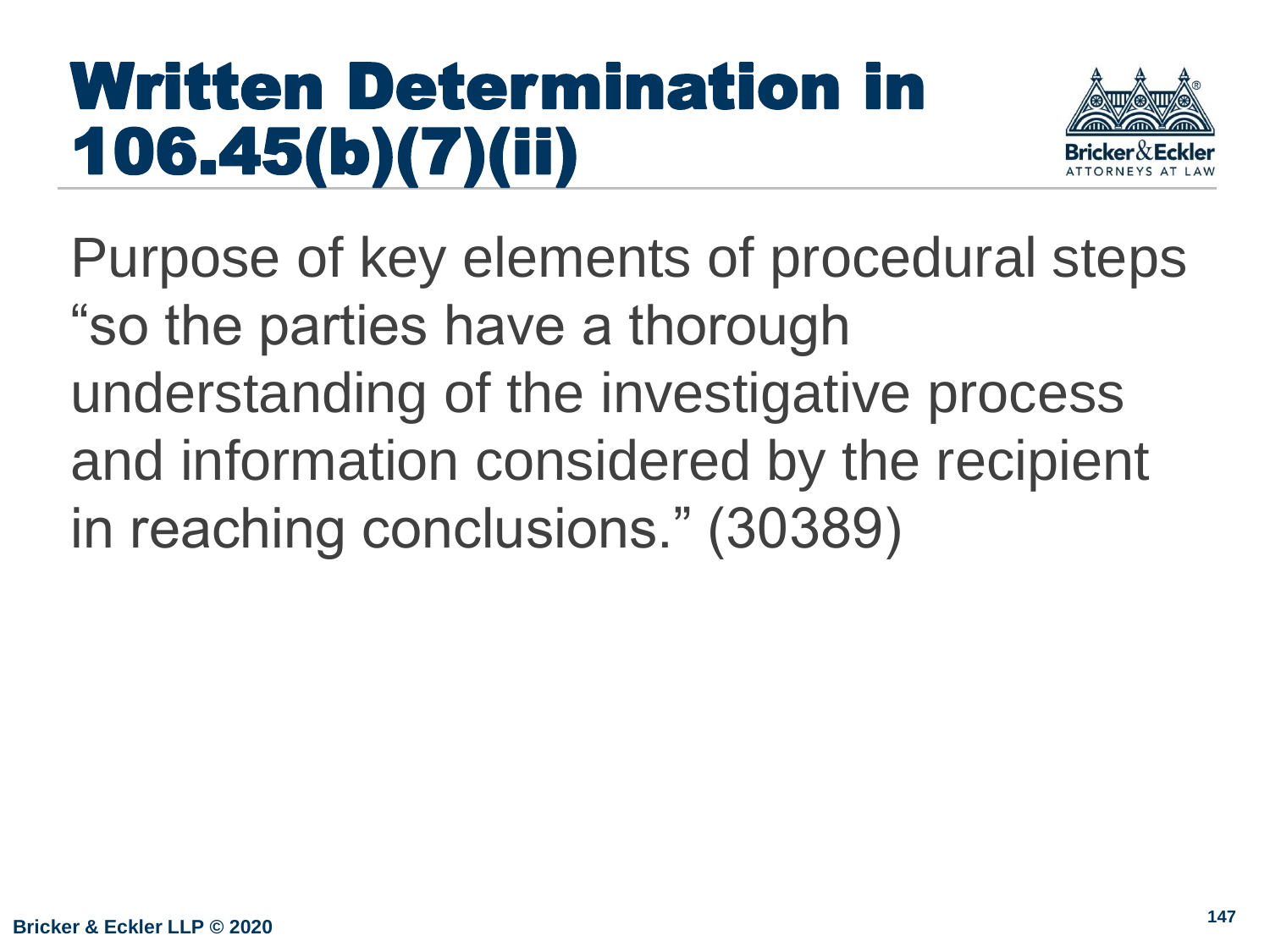

• A statement of, and rationale for, the results as to each allegation, including determination regarding responsibility, any disciplinary sanctions the recipient imposes on the respondent, and whether remedies designed to restore or preserve equal access to the recipient's education program or activity will be provided by the recipient to the complainant; and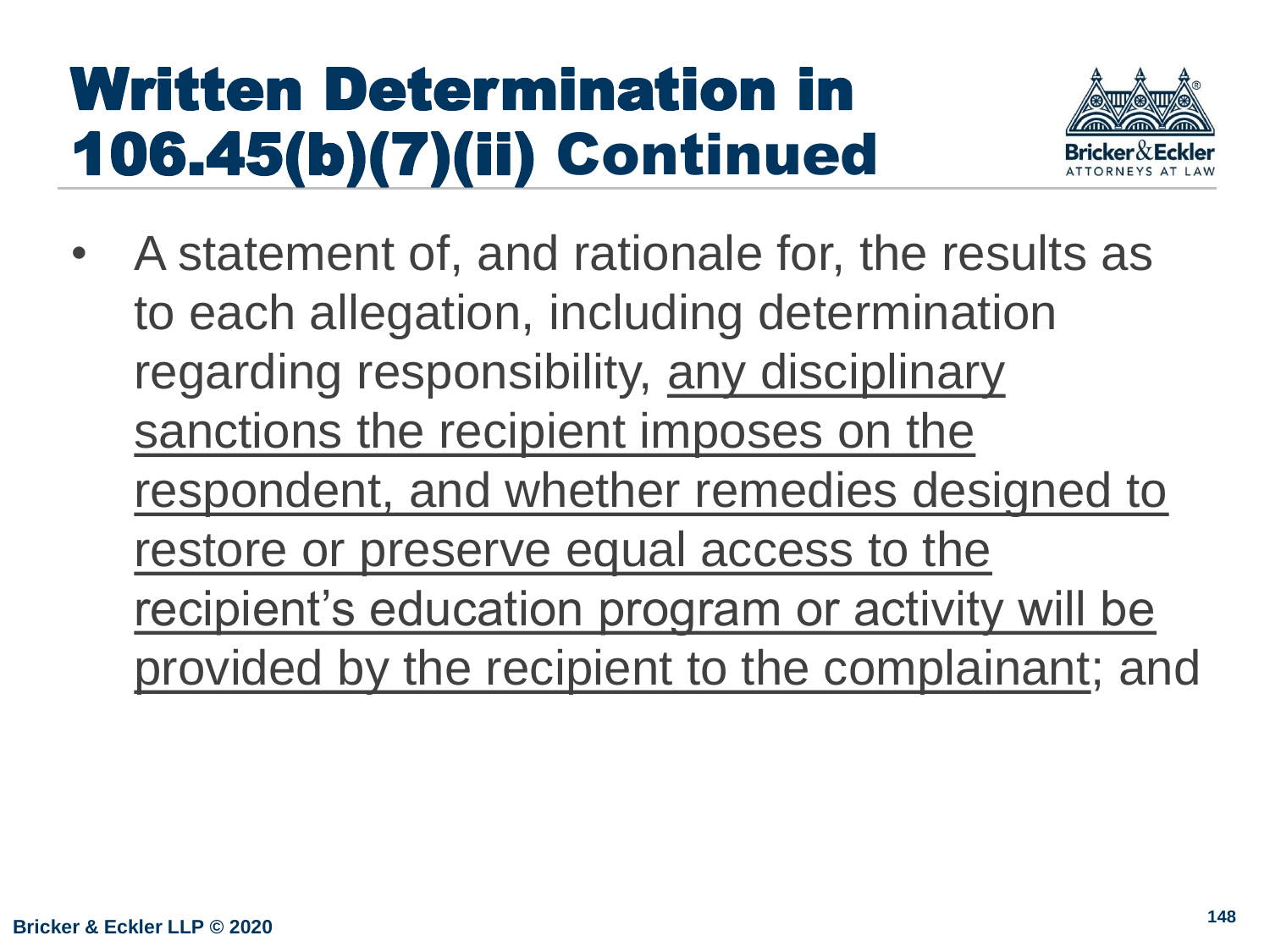

- Statement of rationale: requiring recipients to describe, in writing, conclusions (and reasons for those conclusions) will help prevent confusion about how and why a recipient reaches determinations regarding responsibility (30389)
- The requirement of "Transparent descriptions of the steps taken in an investigation and explanations of the reasons why objective evaluation of the evidence supports findings of facts and conclusions of facts" helps prevent injection of bias (30389)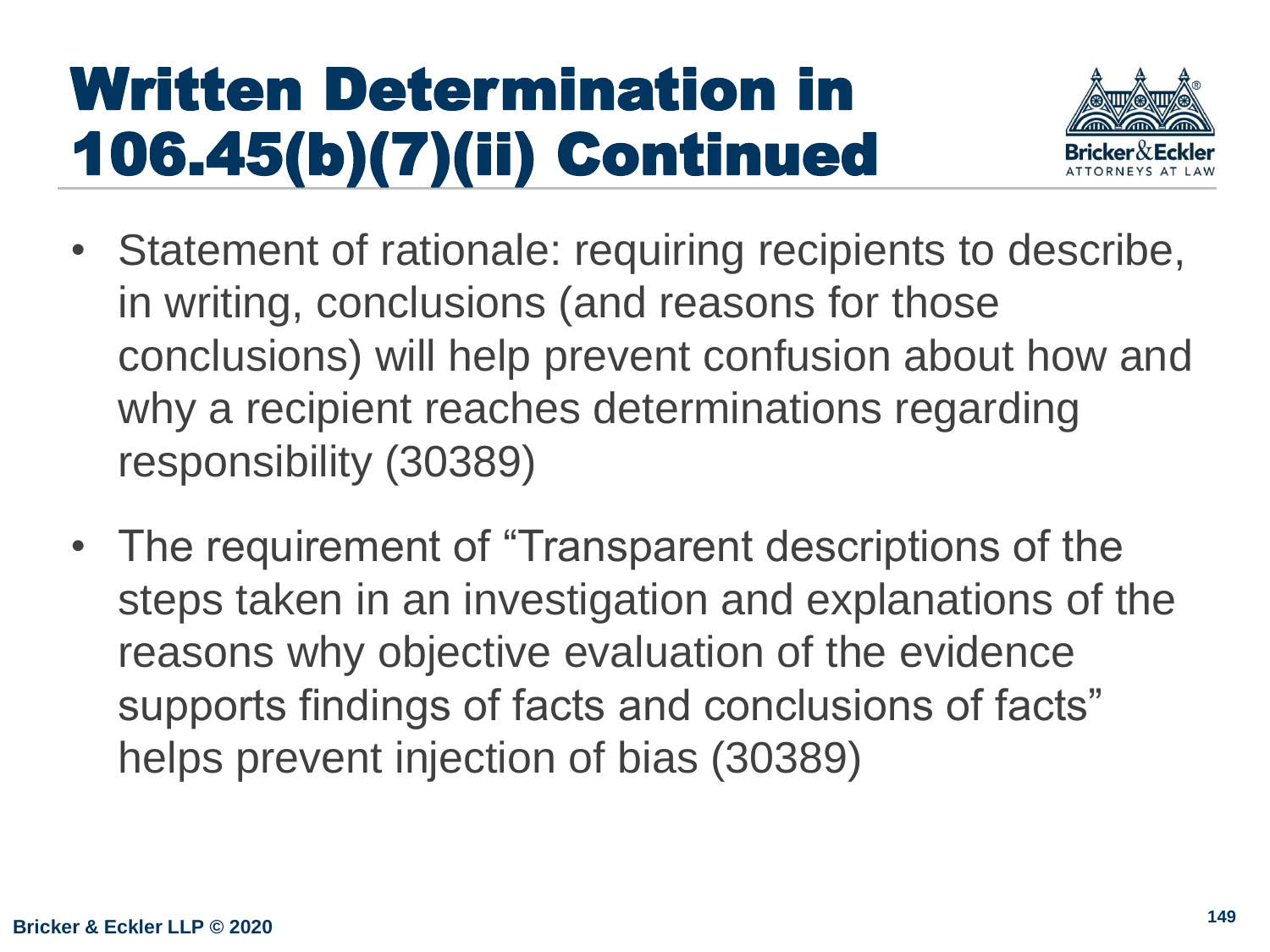

- Institution's procedures and permissible bases for complainant and respondent to appeal
- Provided to both parties in writing contemporaneously (106.45(b)(7)(ii))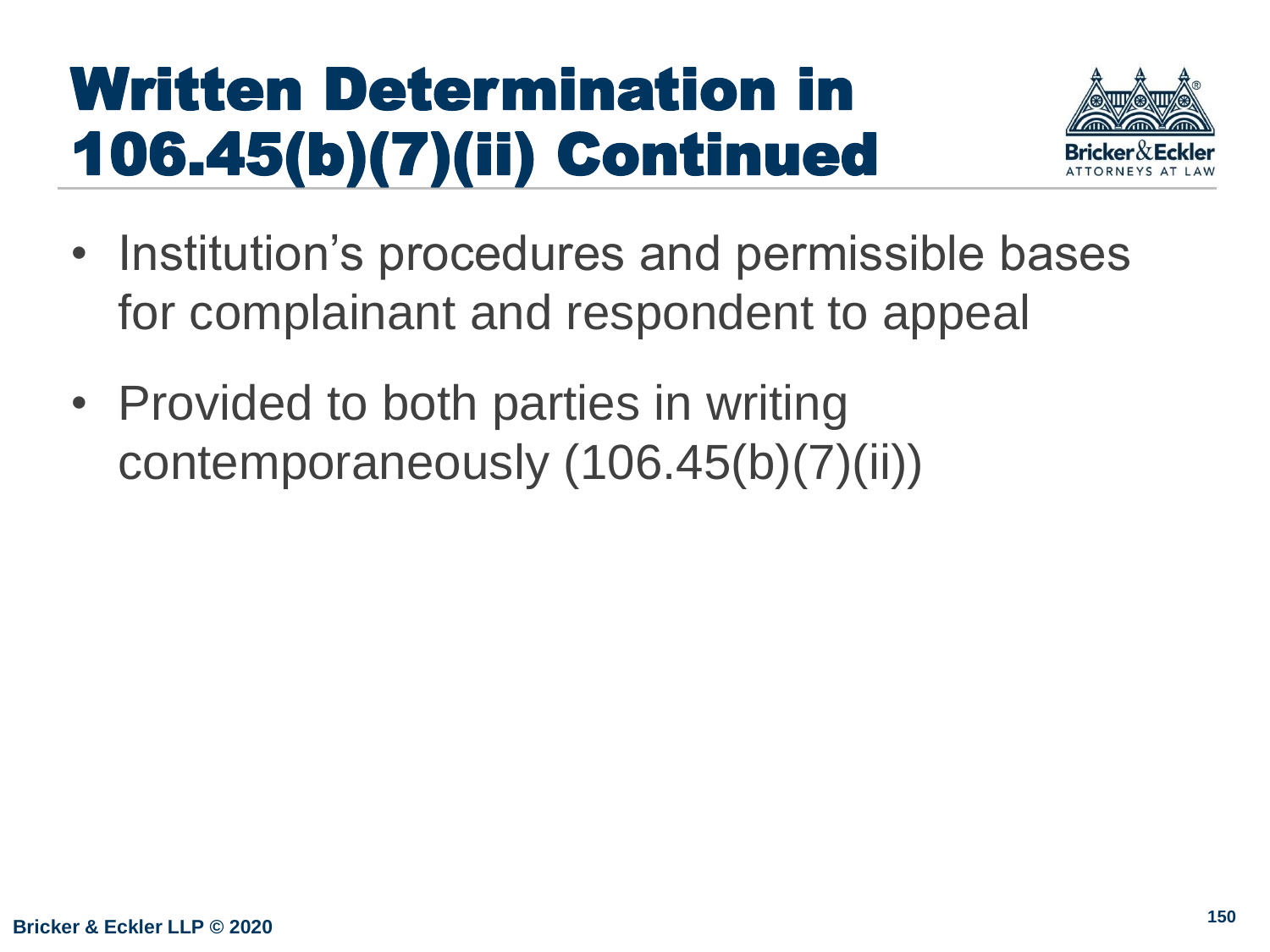

• Receiving decision simultaneously will ensure both parties have relevant information about the resolution of the allegations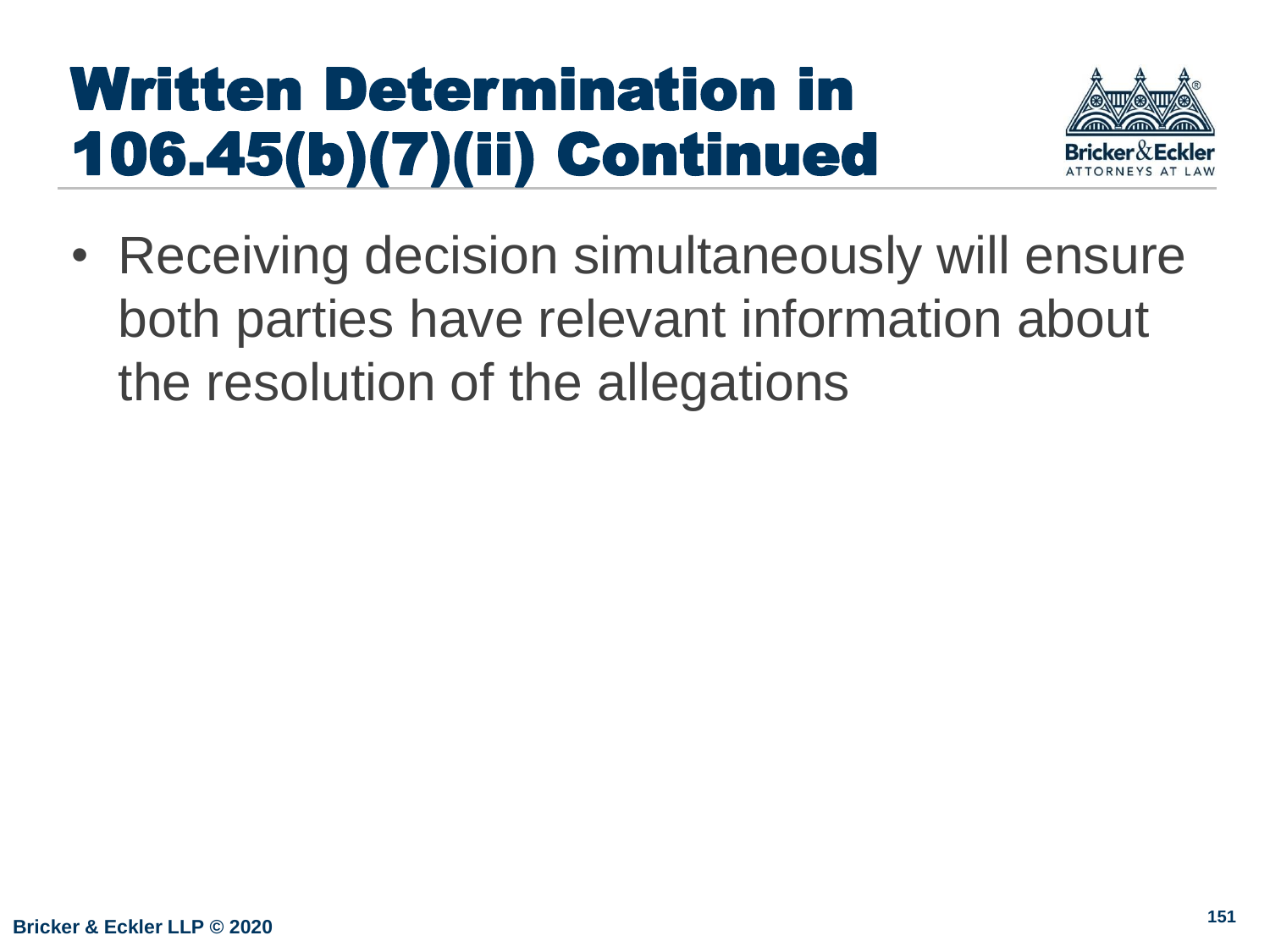

Reference to code of conduct not prohibited:

"Recipients **retain discretion to also refer to in the written determination to any provision of the recipient's own code of conduct** that prohibits conduct meeting the [Title IX definition] of sexual harassment; however" the final regulations apply to recipient's response to Title IX portion only. (30389)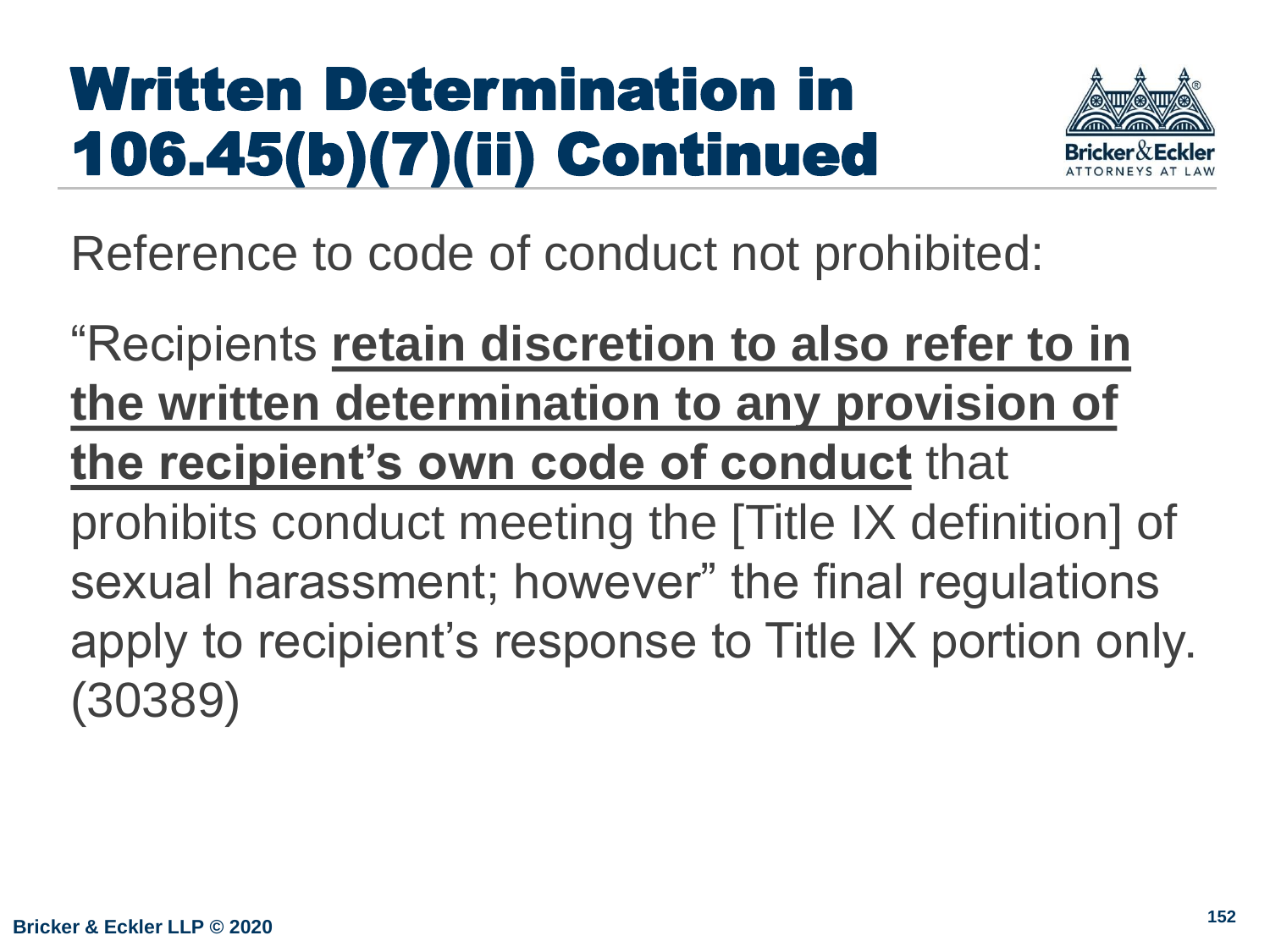

The preamble discussion notes that it does not "expressly require the written determination to address evaluation of contradictory facts, exculpatory evidence, all evidence presented at a hearing, or how credibility assessments were reached, because the decision-maker is obligated to objectively evaluate all relevant evidence, including inculpatory and exculpatory evidence (and to avoid credibility inferences based on a person's status as a complainant, respondent, or witness."

**Note:** Consider including these anyway for a more thorough determination.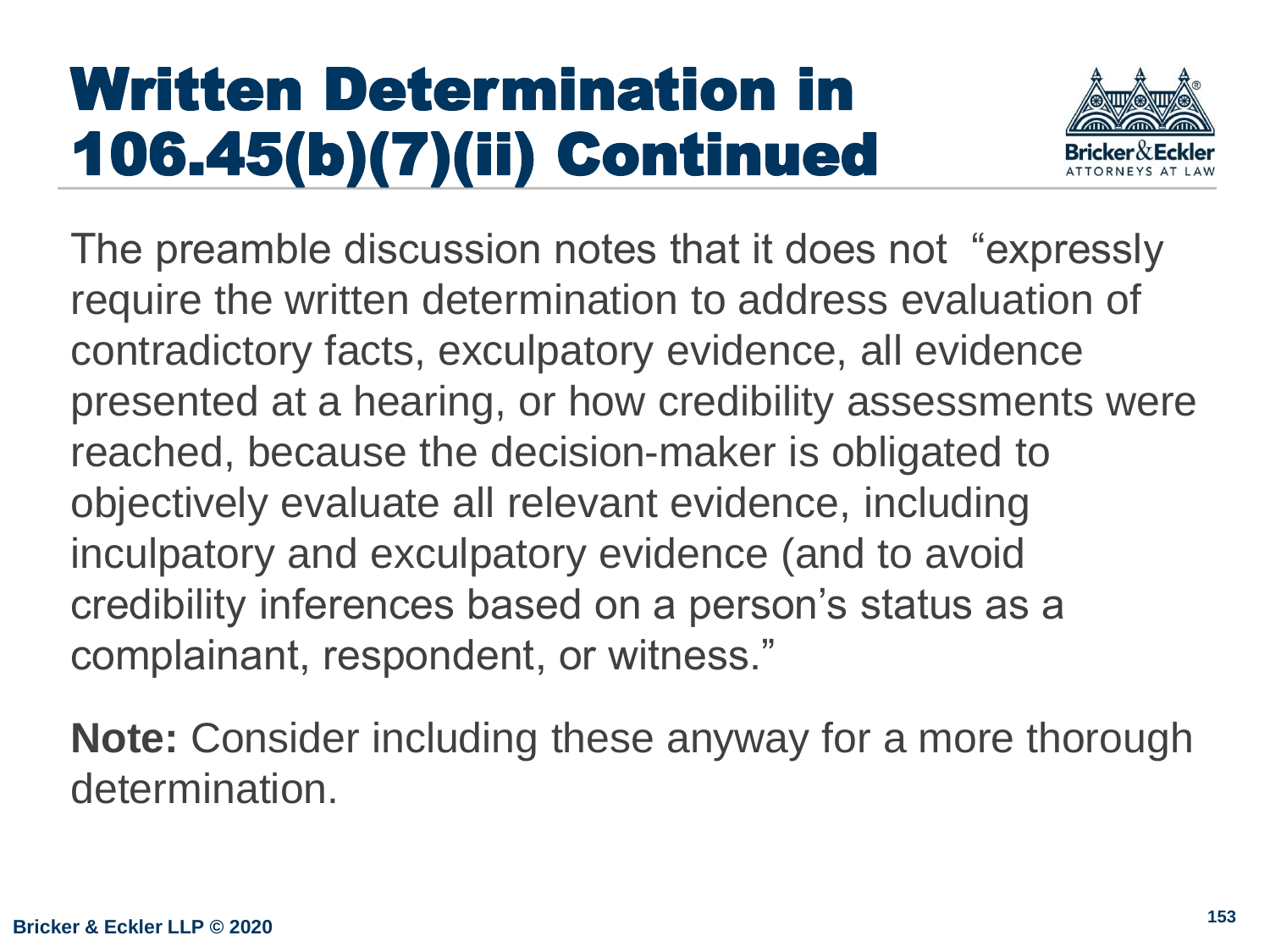



- Be consistent in terminology
- Be clear as to the source of information. Compare:
	- o "Bob stated that this happened."
	- o "This happened."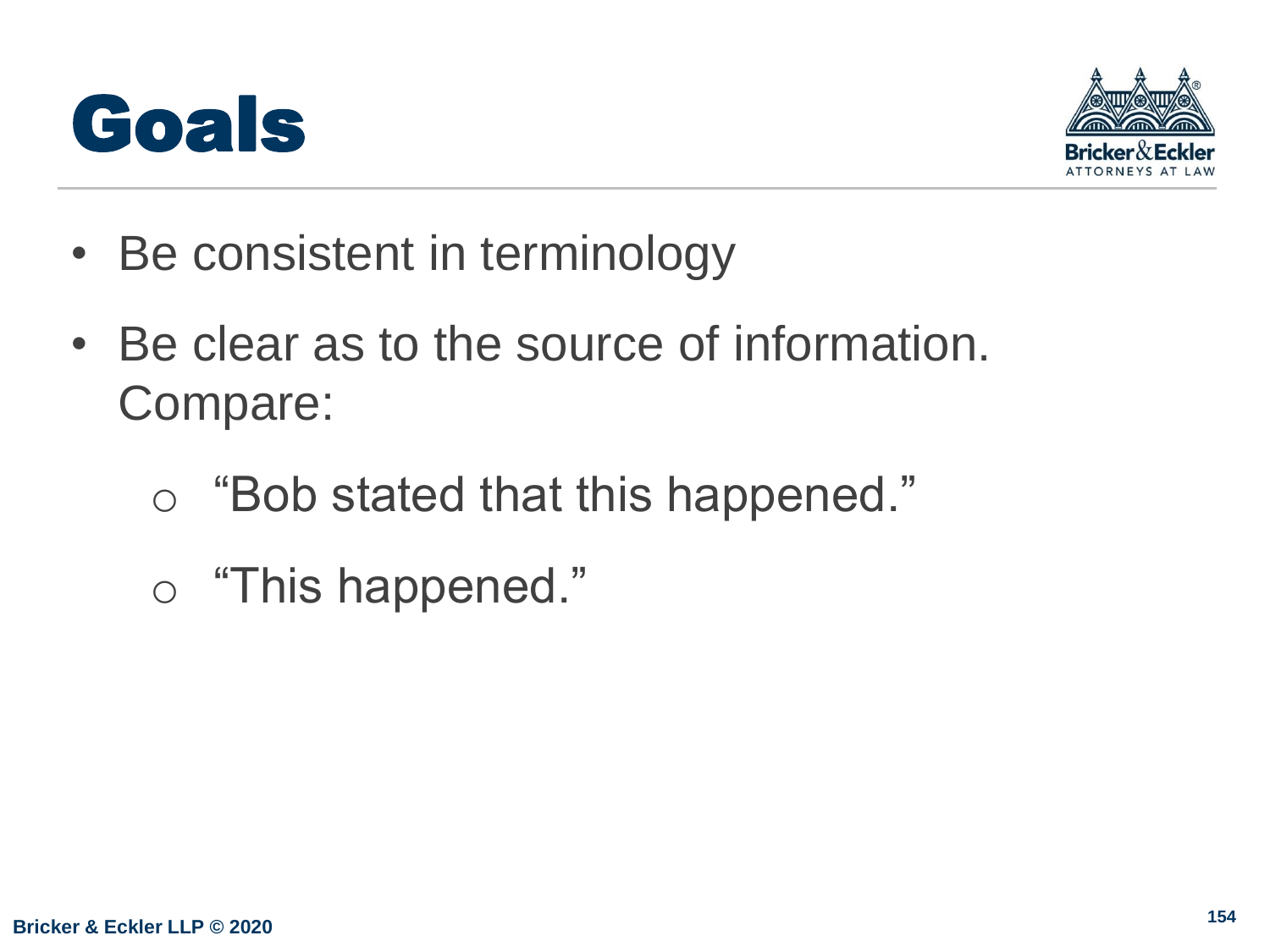# Unambiguous



- Could someone unfamiliar with the incident pick up the decision and understand what happened?
- Make no assumptions that the reader will understand certain aspects of the community
- Write for a judge and jury to understand with no prior background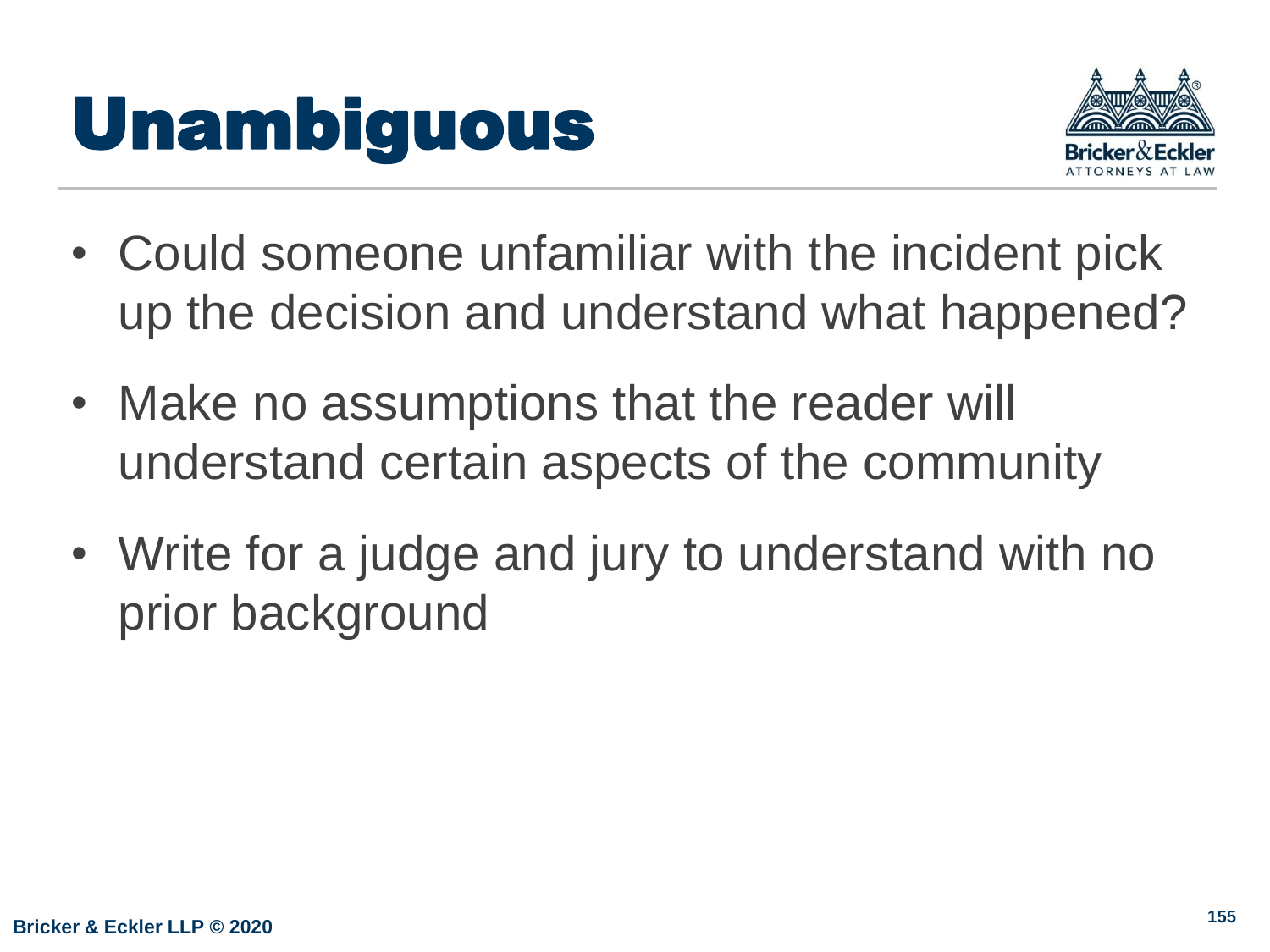



- Include any decisions made that exclude information as not relevant and the explanation given in hearing
- Check to ensure that your report does not contain any information you are prohibited from including?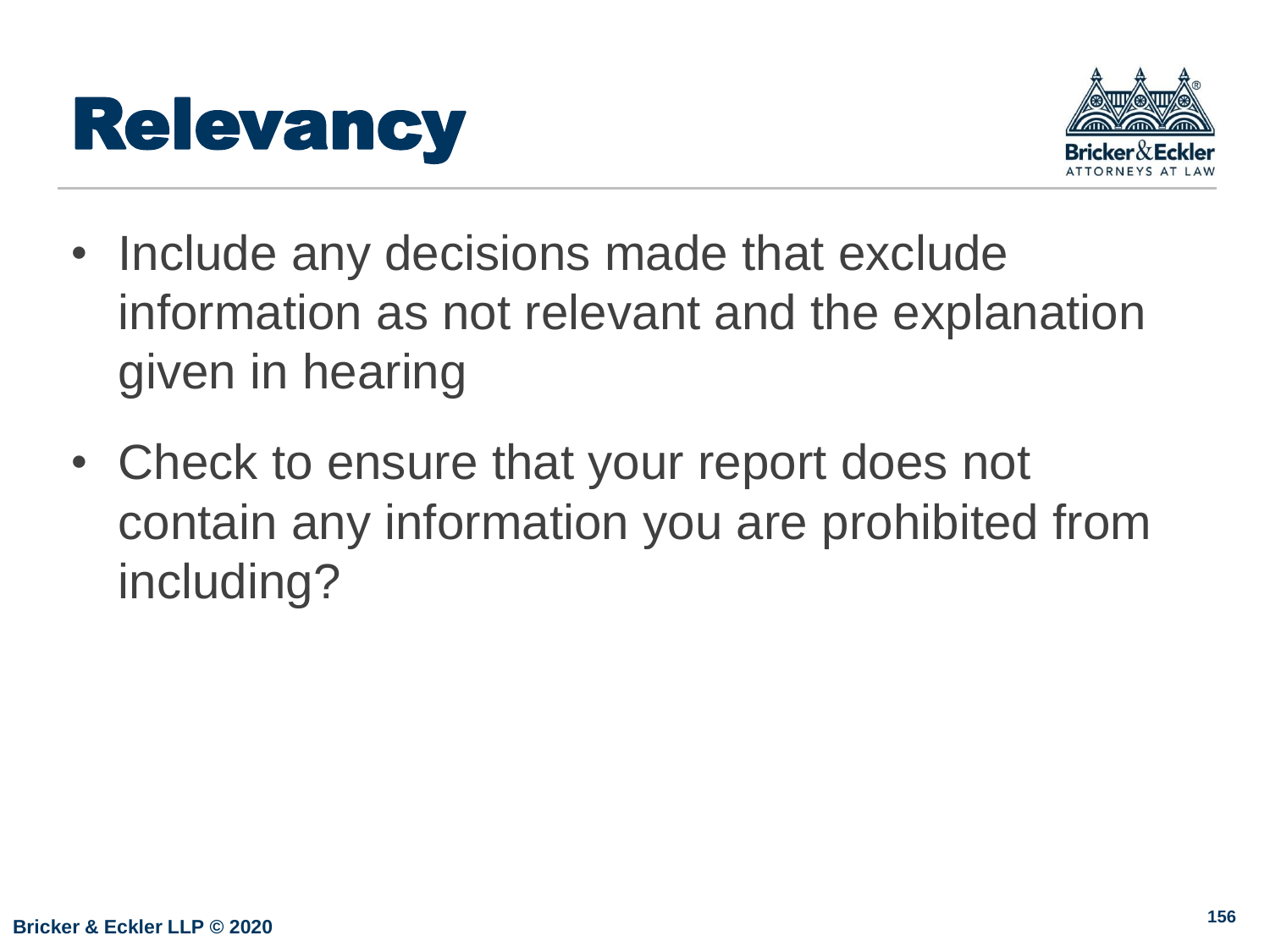



- Will the parties feel heard?
- Will the parties feel blamed?
- Will the parties feel vilified?
- Will the tone otherwise inflame the parties unnecessarily?
- Maintain neutral, evidence-driven tone.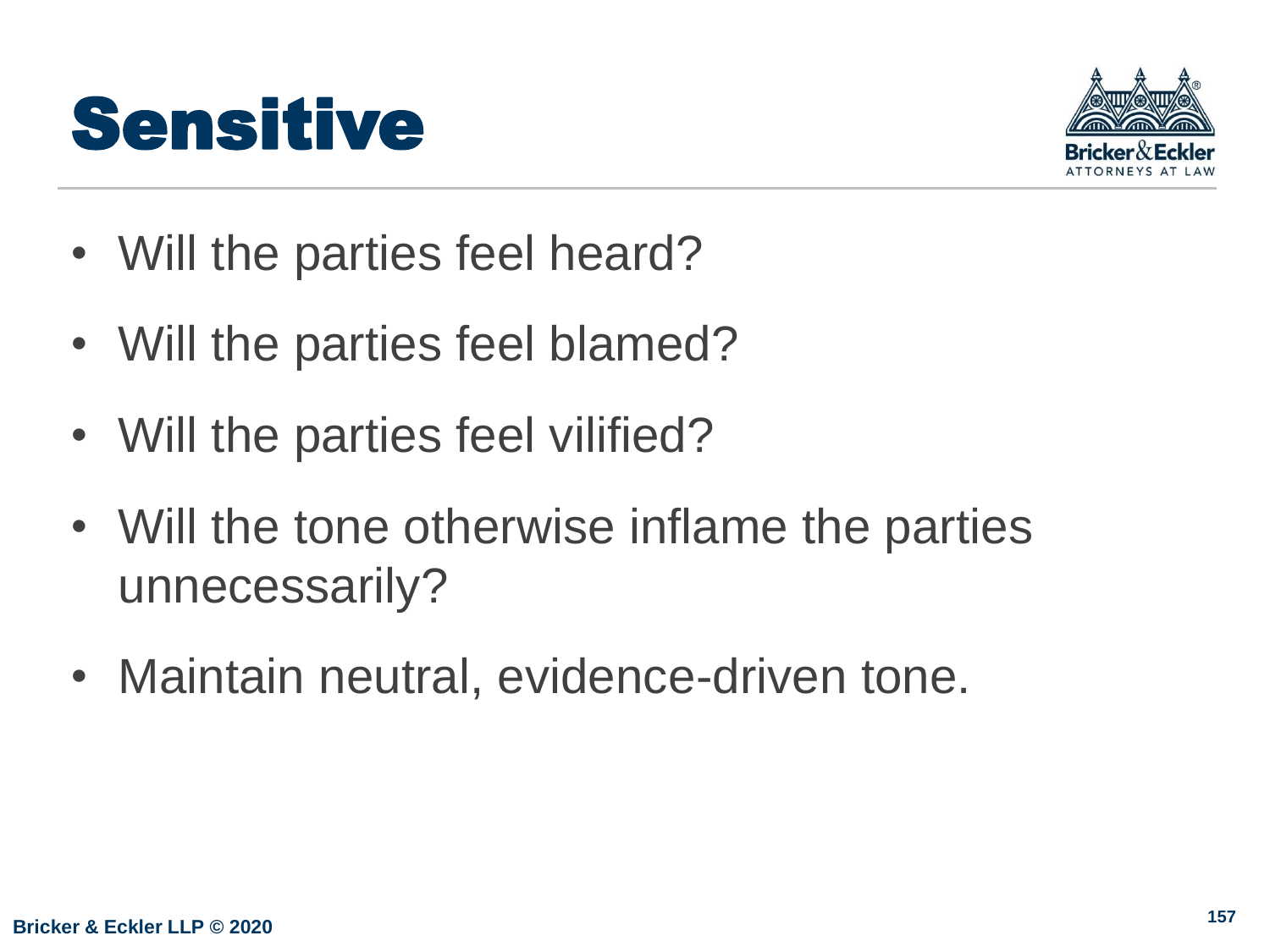# Empathetic



- Maintain a non-judgmental tone
- Stay away from charged words of advocacy:
	- o Clearly/obviously
	- o Innocent/guilty
	- o Victim/perpetrator
- Watch your adjectives and adverbs unless they are in a quote
- Recognize the impact of your words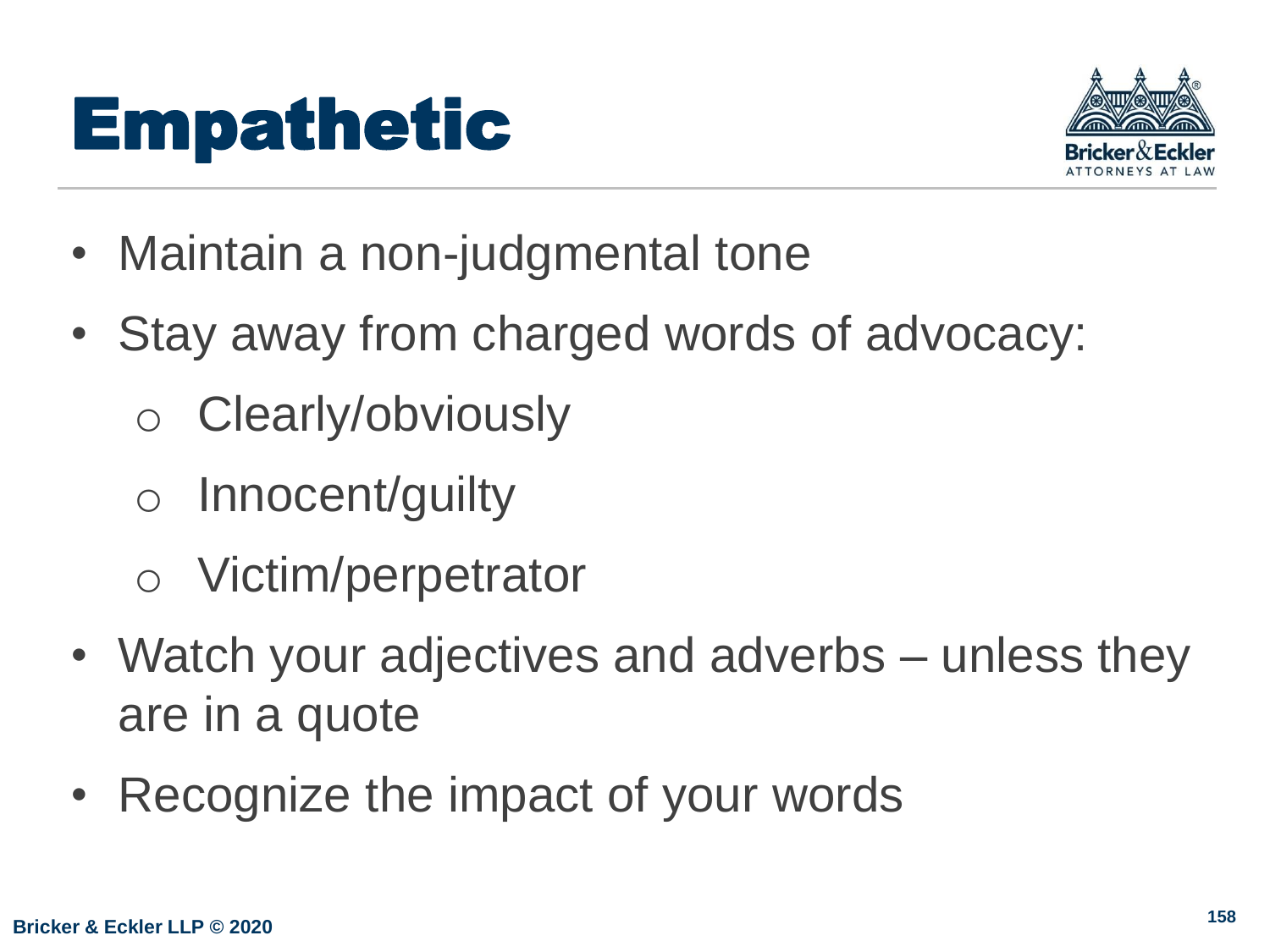



- Set the scene visually (will help identify inconsistencies in stories)
- Use quotation marks carefully
- Include details to the level that you can thoroughly understand what it looked like
- Be careful of pronoun usage so that we always know who is saying or doing what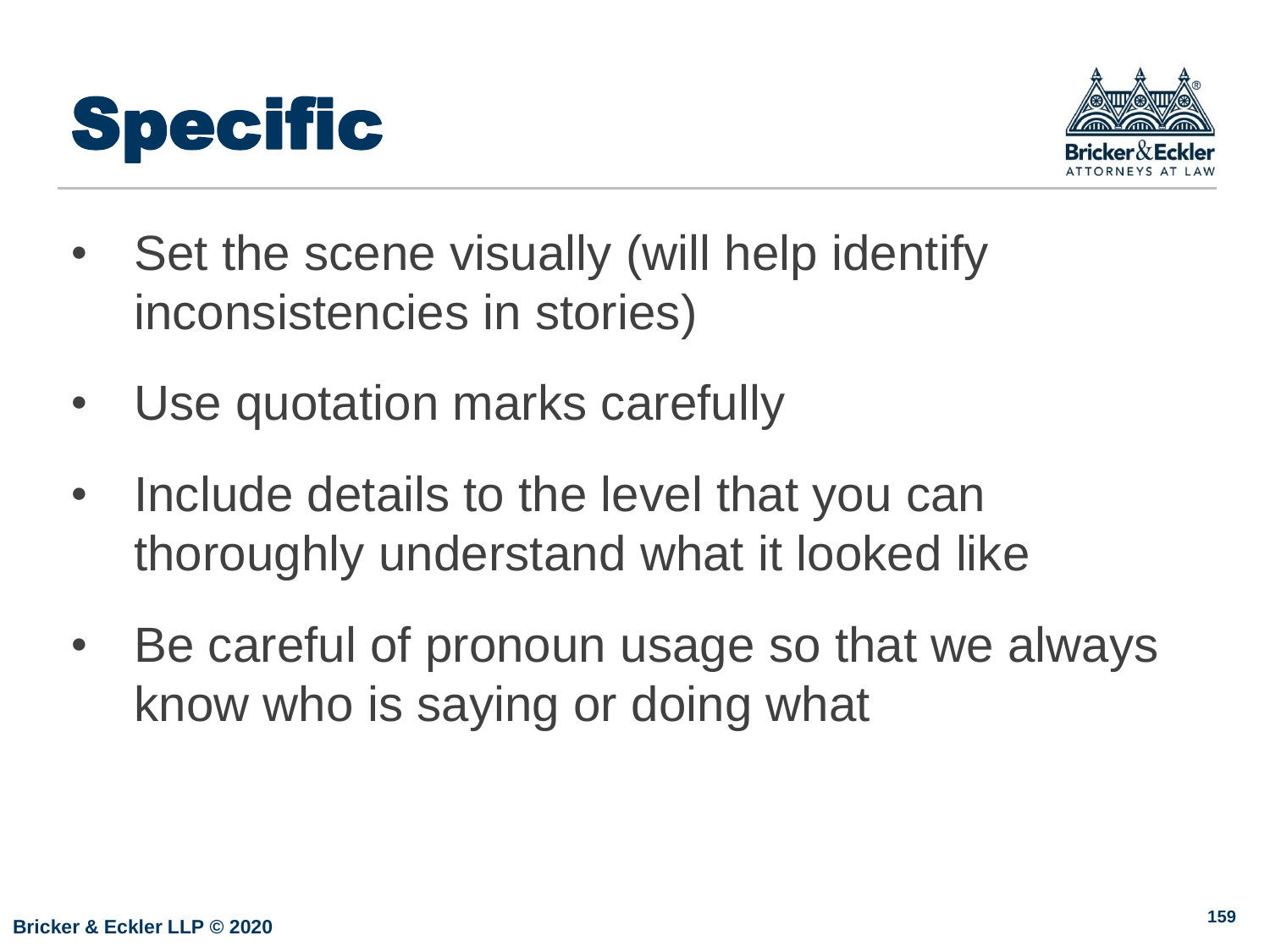

#### **Handling Appeals**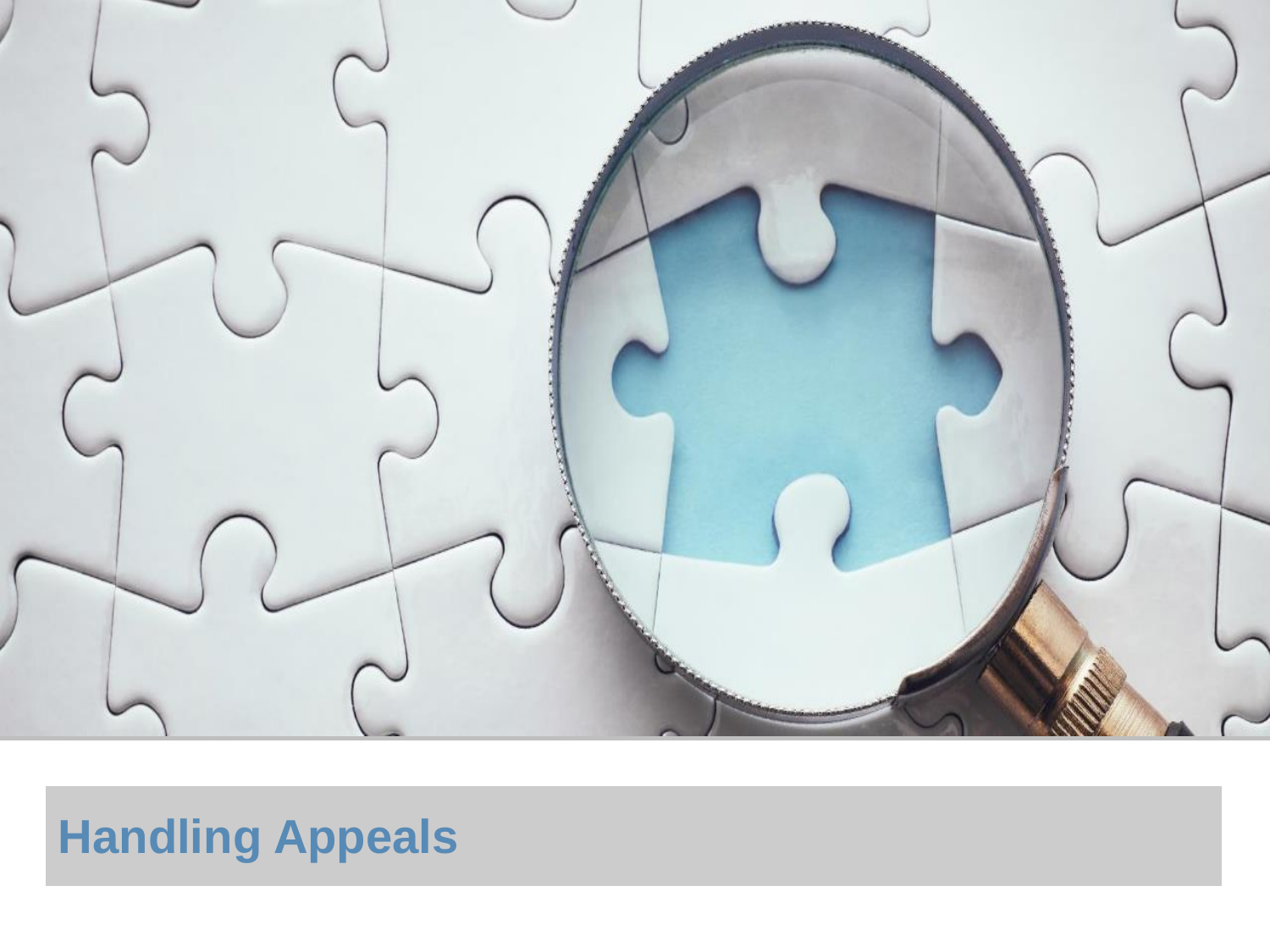## Identity of the Appeals Officer

- You cannot hear an appeal of your own decisions
	- The Appeals Officer cannot be the same investigator, Title IX Coordinator, or decisionmaker that worked on the case
- The Appeals Officer must be trained in the same manner as the Decision-Maker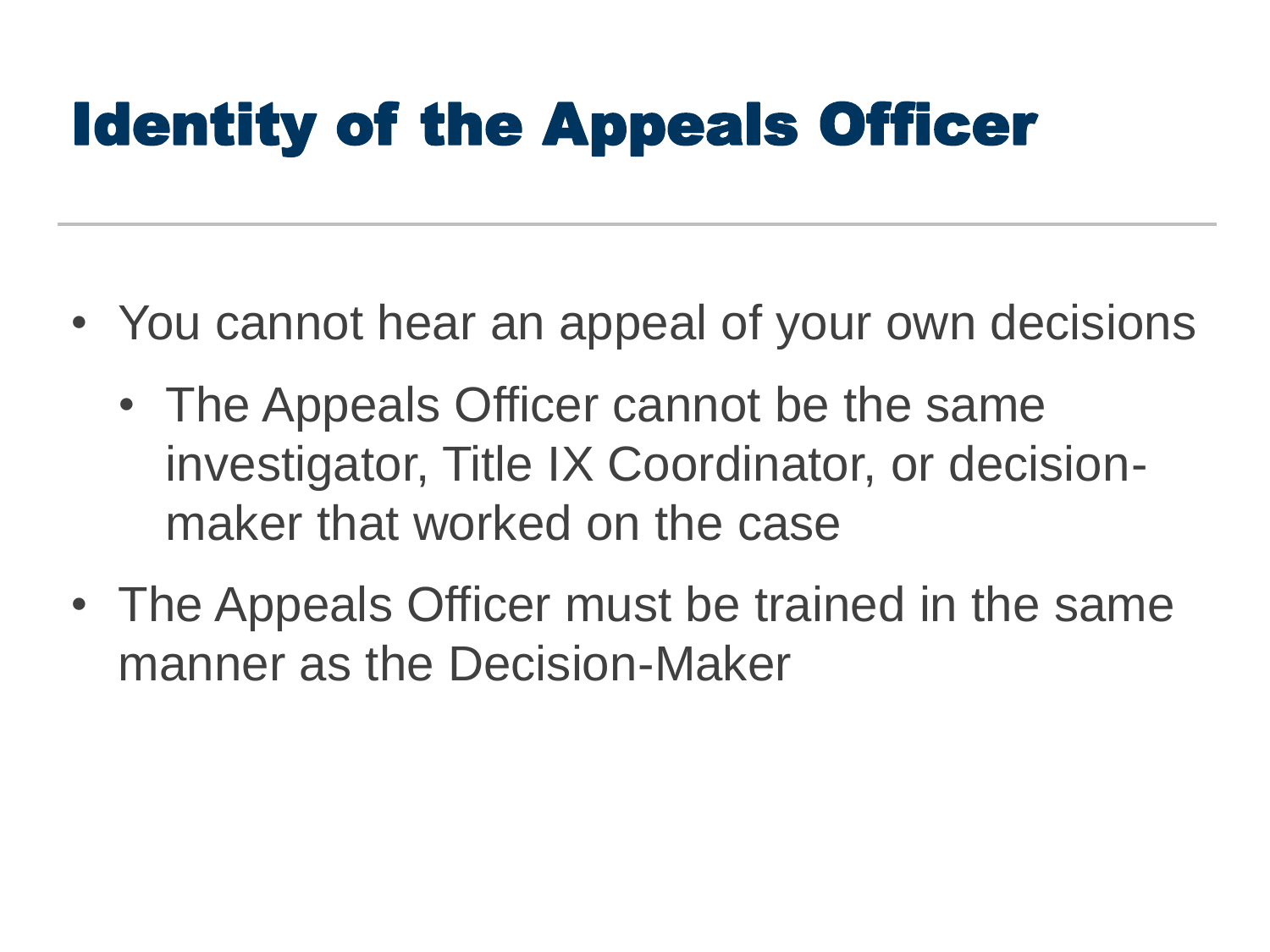## Bases for Appeal

- Procedural irregularity that affected the outcome of the matter
- New evidence that was not reasonably available at the time the determination regarding responsibility or dismissal was made, that could affect the outcome of the matter
- The Title IX Coordinator/investigator/decision-maker(s) had a conflict of interest or bias for or against complainants or respondents generally or the individual complainant or respondent that affected the outcome
- A recipient may offer an appeal equally to both parties on additional bases